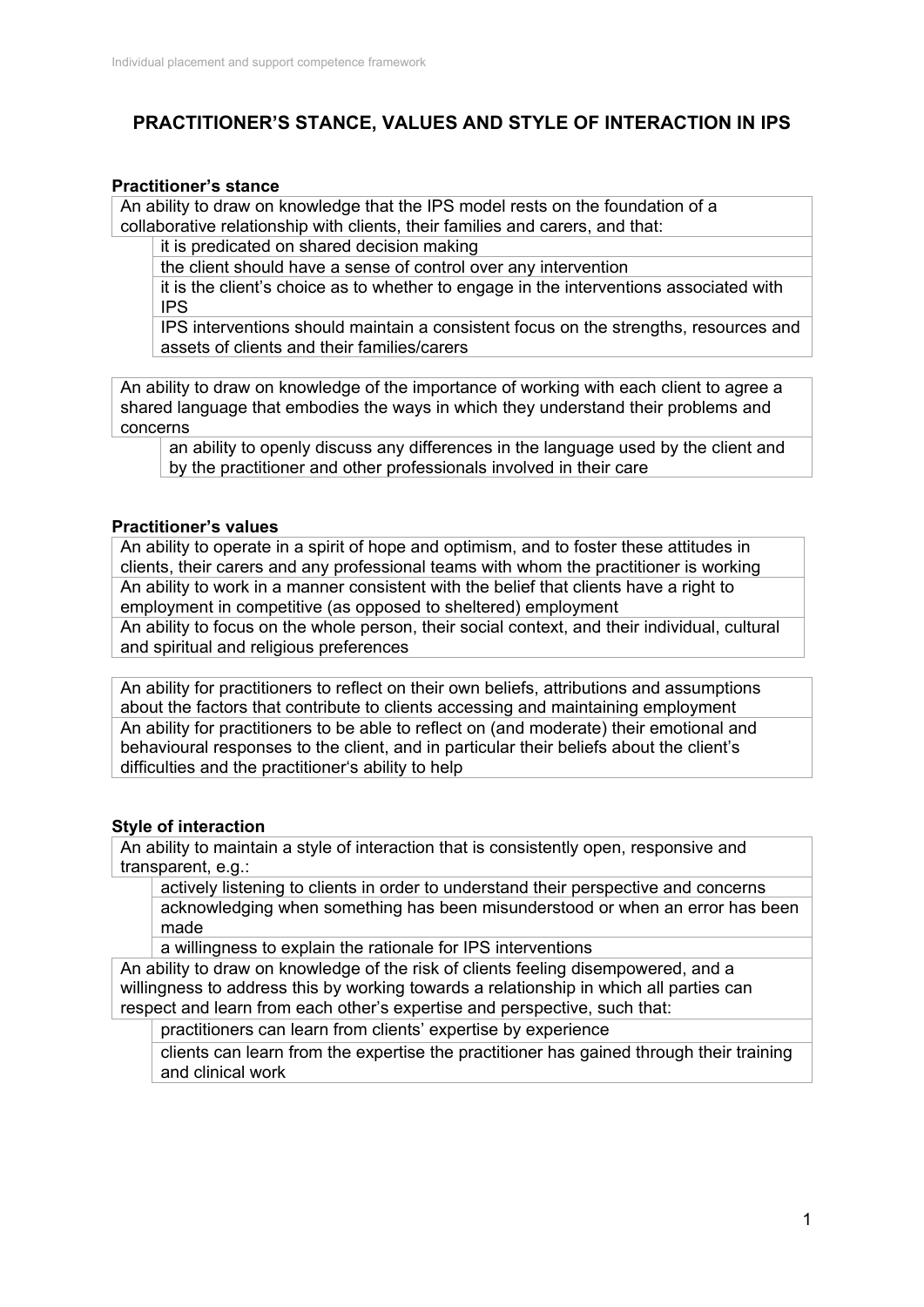# **KNOWLEDGE OF THE RECOVERY MODEL**

An ability to draw on knowledge that the recovery model underpins the work of IPS services

An ability to draw on knowledge of the key principles of the recovery model, namely that: it is possible to recover from a mental health condition, and that:

> recovery is about living a meaningful, satisfying and purposeful life (rather than achieving a 'cure')

recovery outcomes are unique to each person and will reflect their values and goals

it is a strengths-based approach which helps clients to:

build resilience

build their sense of self-esteem and develop a positive identity

foster hope (a sustainable belief in themselves and a willingness to persevere through uncertainty)

support their capacity to meet challenges in life through self-management social inclusion is a critical feature of recovery (i.e. being involved with society through work, as well as through education, culture and leisure activities) recovery is a process that takes place over time, and will include learning from setbacks

An ability to draw on knowledge that engendering hope, gaining a sense of control and being afforded opportunity are key elements of the recovery model

An ability to draw on knowledge of the importance of helping clients to become active participants in their own care, for example by ensuring that:

they have the resources and opportunity to become well-informed about their condition and its treatment

the clinical team operates a collaborative model of care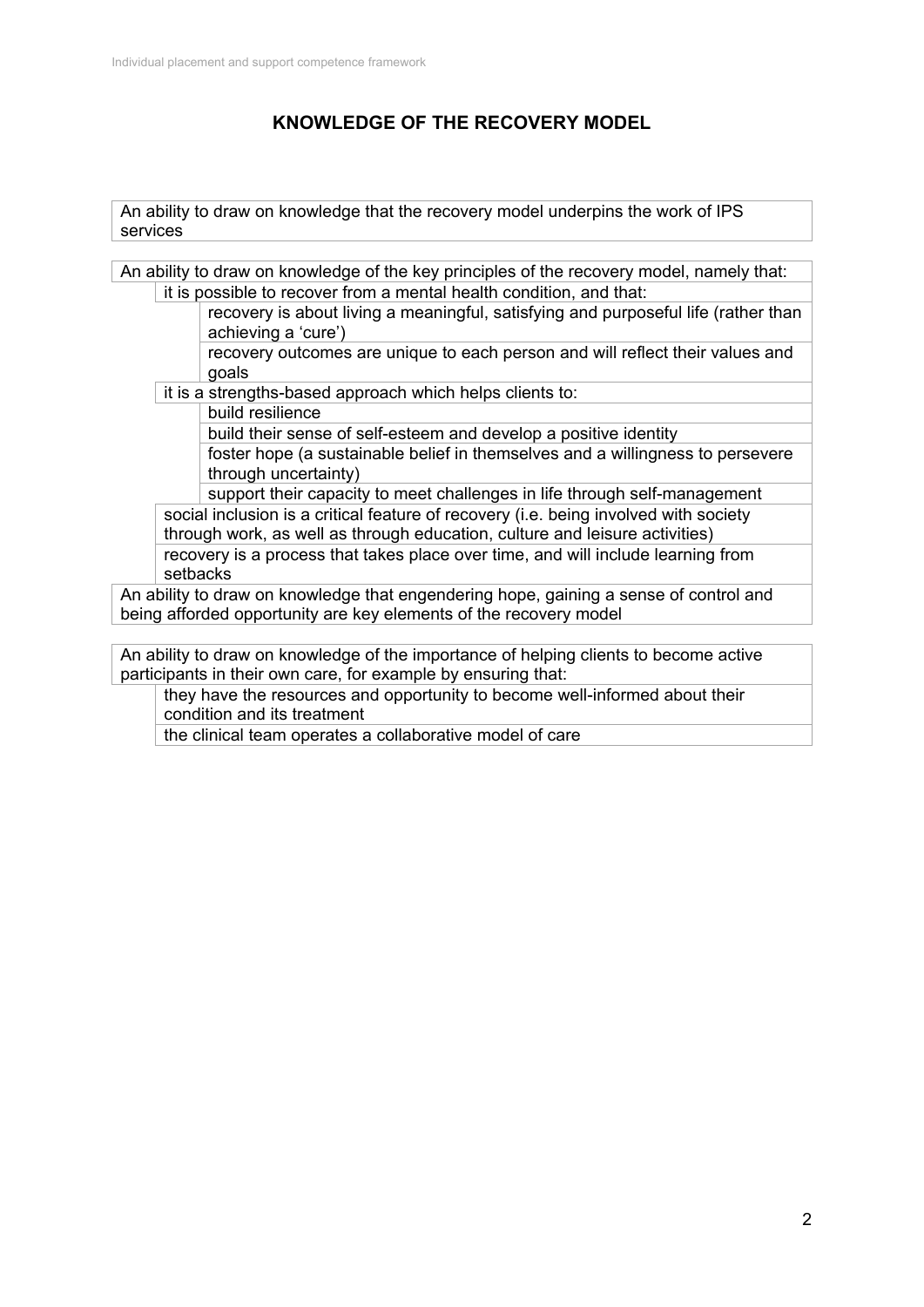# **KNOWLEDGE OF THE RATIONALE FOR IPS**

An ability to draw on knowledge of the evidence base for the effectiveness of IPS

An ability to draw on knowledge of the rationale for IPS and its focus on helping clients gain and sustain employment, and that:

employment has an important role to play in adult life

gaining (and/or regaining) employment is an important part of recovery most people with serious mental illness want to work

An ability to draw on knowledge of the potential benefits of paid employment, e.g.: being in receipt of an increased and consistent income

improvements in self-esteem, social networks and quality of life better control of symptoms, leading to a reduction in hospitalisation and use of mental health services

reduction in substance use/misuse

An ability to draw on knowledge of the potential negative impacts of unemployment, for example:

reduced self-esteem

loss of social contacts

risk of alienation and apathy

increased substance use/misuse

increased physical problems

increased mental health problems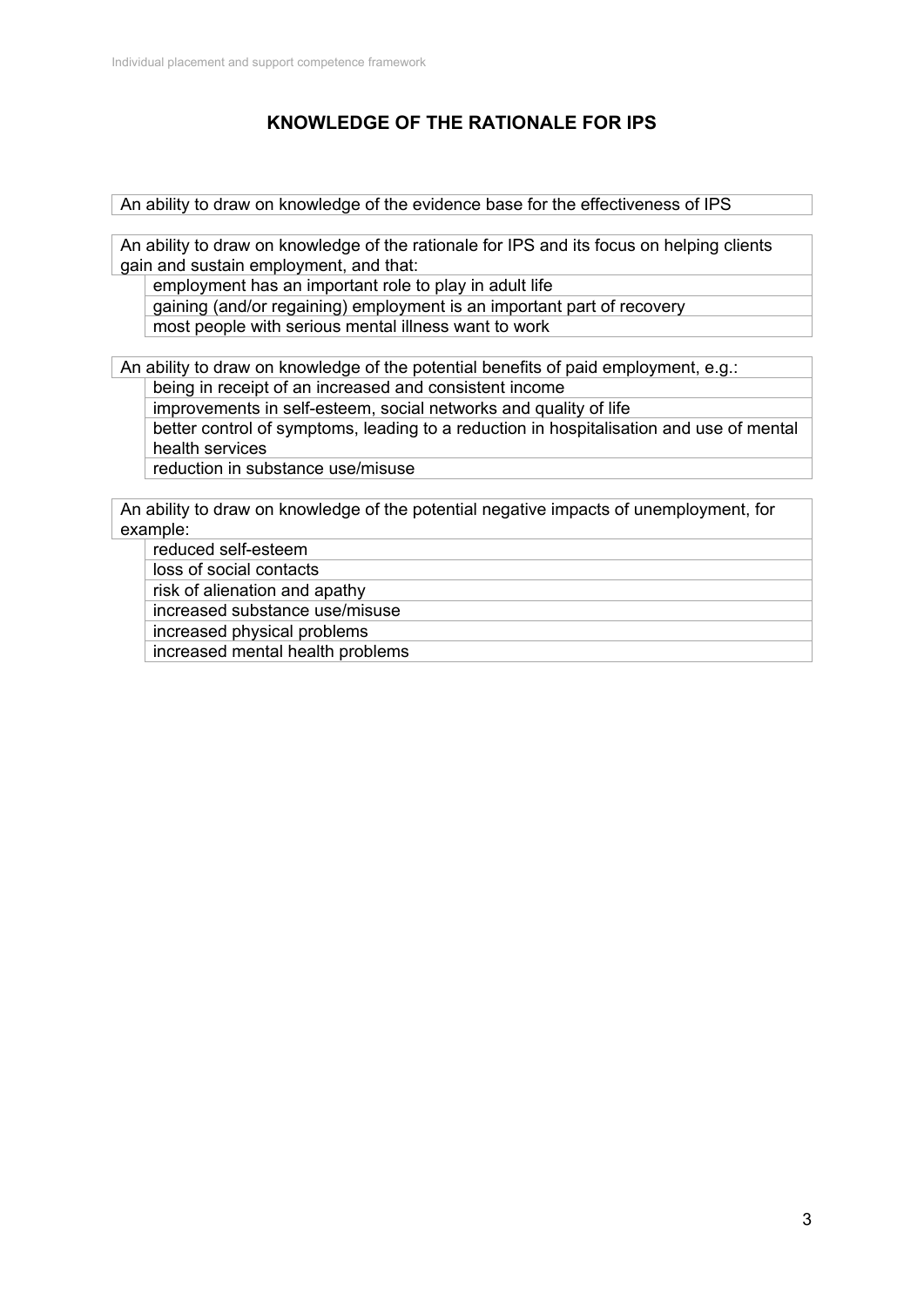## **KNOWLEDGE OF IPS PRINCIPLES AND THEIR IMPLEMENTATION IN PRACTICE**

| An ability to draw on knowledge of the basic principles that underpin and structure IPS,<br>and that:                                                                                                                                                            |  |  |  |
|------------------------------------------------------------------------------------------------------------------------------------------------------------------------------------------------------------------------------------------------------------------|--|--|--|
| IPS is open to every person with serious mental health problems who wants to work:                                                                                                                                                                               |  |  |  |
| people are not excluded because of diagnosis, recent hospitalisations, criminal<br>history or an assessment of readiness for work                                                                                                                                |  |  |  |
| the goal is for the person to obtain competitive employment:                                                                                                                                                                                                     |  |  |  |
| jobs that exist in the open labour market, are paid at the same rate as similar jobs<br>and are open to others without disabilities (rather than sheltered jobs designated<br>for people with disabilities)                                                      |  |  |  |
| the search for a job starts soon after a person expresses interest in working:                                                                                                                                                                                   |  |  |  |
| at a pace that right for the person, but usually within 1 month of starting the IPS<br>programme, and with minimal or no pre-employment assessments, training and<br>counselling                                                                                 |  |  |  |
| the client's preferences guide decisions and are honoured:                                                                                                                                                                                                       |  |  |  |
| basing the job search on the individual's preferences, strengths and work<br>experiences (rather than on the pool of available jobs), and guided by their<br>preferences for job type, working hours, and types of job supports                                  |  |  |  |
| the intervention includes counselling about benefits:                                                                                                                                                                                                            |  |  |  |
| referring people for comprehensive, individualised benefits planning by a benefits<br>specialist, with the aim of helping them make informed decisions about starting or<br>changing jobs                                                                        |  |  |  |
| employment specialists systematically develop relationships with employers:                                                                                                                                                                                      |  |  |  |
| learning about employers' needs in order to identify who would be suited to the<br>available jobs, and developing and sustaining relationships by making multiple<br>visits to each employer                                                                     |  |  |  |
| support is offered in the long term:                                                                                                                                                                                                                             |  |  |  |
| offering individualised support (based on the person's needs) without arbitrary<br>time limits, aiming to promote a positive work experience (including help with<br>changing job and career advancement, and any additional schooling and training<br>required) |  |  |  |
| employment services are integrated with mental health services:                                                                                                                                                                                                  |  |  |  |
| becoming an intrinsic member of the team(s) providing support to the client (e.g.,<br>care coordinators, therapists, medication providers)                                                                                                                       |  |  |  |
| working with the team to find solutions to issues that impact on work and recovery<br>(such as medication side-effects, persistent symptoms, cognitive challenges,<br>managing substance misuse, managing risk and safety issues)                                |  |  |  |
| meeting regularly and frequently with the team in order to review each client's<br>status and plan coordinated, recovery-oriented services                                                                                                                       |  |  |  |
|                                                                                                                                                                                                                                                                  |  |  |  |

An ability to draw on knowledge of the IPS Fidelity Scale and its application in monitoring service implementation and measuring progress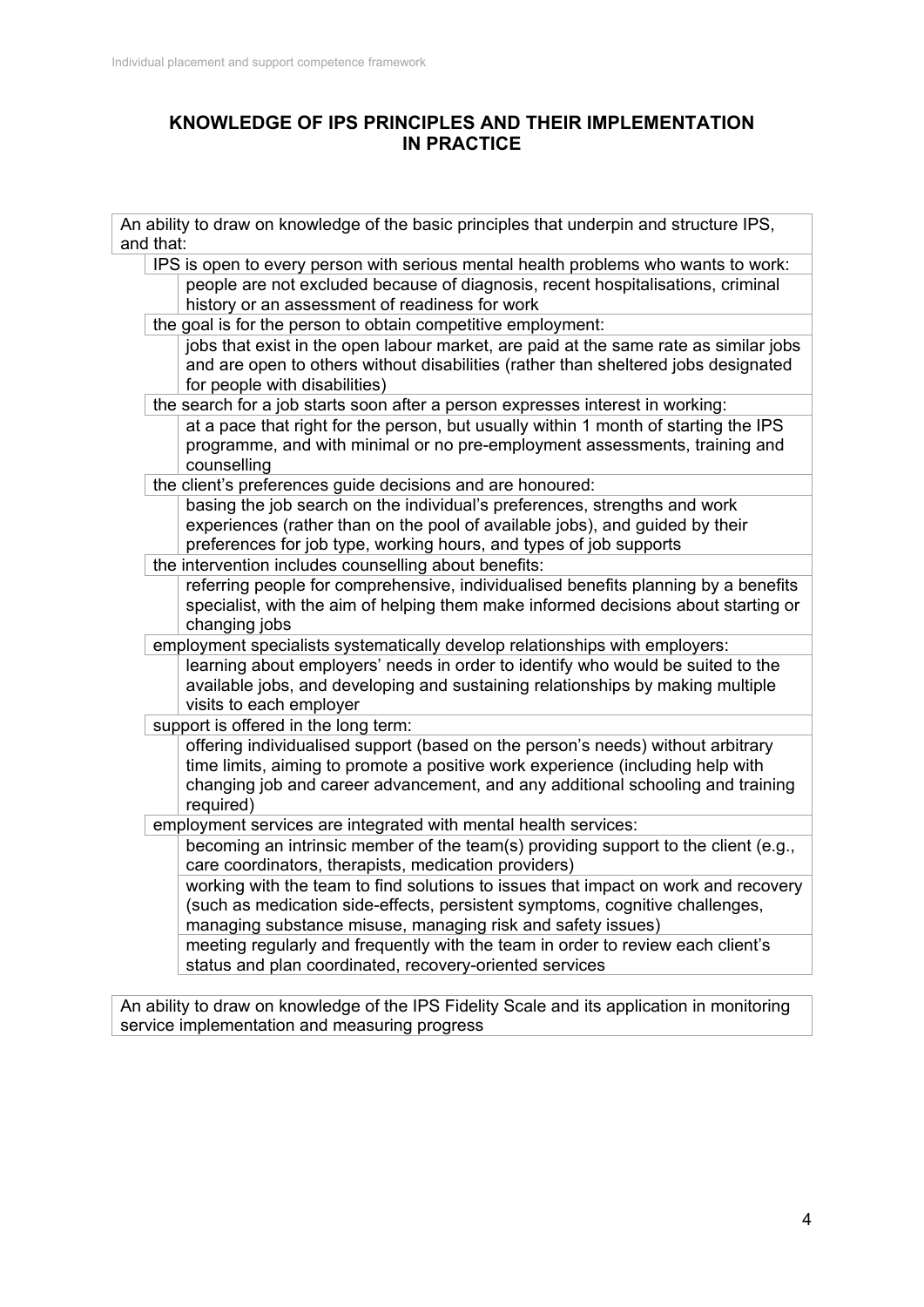## **KNOWLEDGE OF MENTAL HEALTH PRESENTATIONS AND THEIR IMPACT ON FUNCTIONING AND ON PHYSICAL HEALTH**

### **Knowledge of mental health presentations in clients seen in the context of IPS**

An ability to draw on knowledge of mental health presentations in people with whom employment specialists will be working, such as:

psychosis and bipolar disorder

substance misuse (as a dual diagnosis)

non-psychotic mental health presentations (e.g., depression, anxiety disorders, personality disorder, responses to trauma) where these have had a significant impact on the person's functioning)

An ability to draw on knowledge of the ways in which serious mental health problems present (particularly psychosis and bipolar disorder)

an ability to draw on knowledge of problems that commonly co-occur with psychosis and bipolar disorder

An ability to draw on knowledge of the social, psychological, family and biological factors associated with the development and maintenance of mental health problems.

An ability to draw on basic knowledge of the psychological and pharmacological interventions usually offered to people with mental health problems

### **Knowledge of the impact of mental health presentations on functioning**

An ability to draw on knowledge of the ways in which mental health problems can affect functioning and individual development, e.g.:

impact on family functioning

difficulty in developing and maintaining intimate and social relationships difficulty gaining and maintaining employment and study

An ability to draw on knowledge of factors that promote wellbeing and emotional resilience (e.g., being in employment, having greater self-esteem, higher levels of social support, good physical health)

### **Knowledge of the interrelationships between mental and physical health**

An ability to draw on knowledge that, when contrasted to the general population, people with severe mental health problems have:

a higher risk of developing a physical illness

a higher relative risk of premature death (on average dying 10 years earlier)

an ability to draw on knowledge that approximately half of excess mortality rates result from 'unnatural' causes (suicide or accident)

An ability to draw on knowledge that people with mental health problems are more vulnerable to a range of physical health conditions (e.g., obesity, diabetes and cardiovascular disease)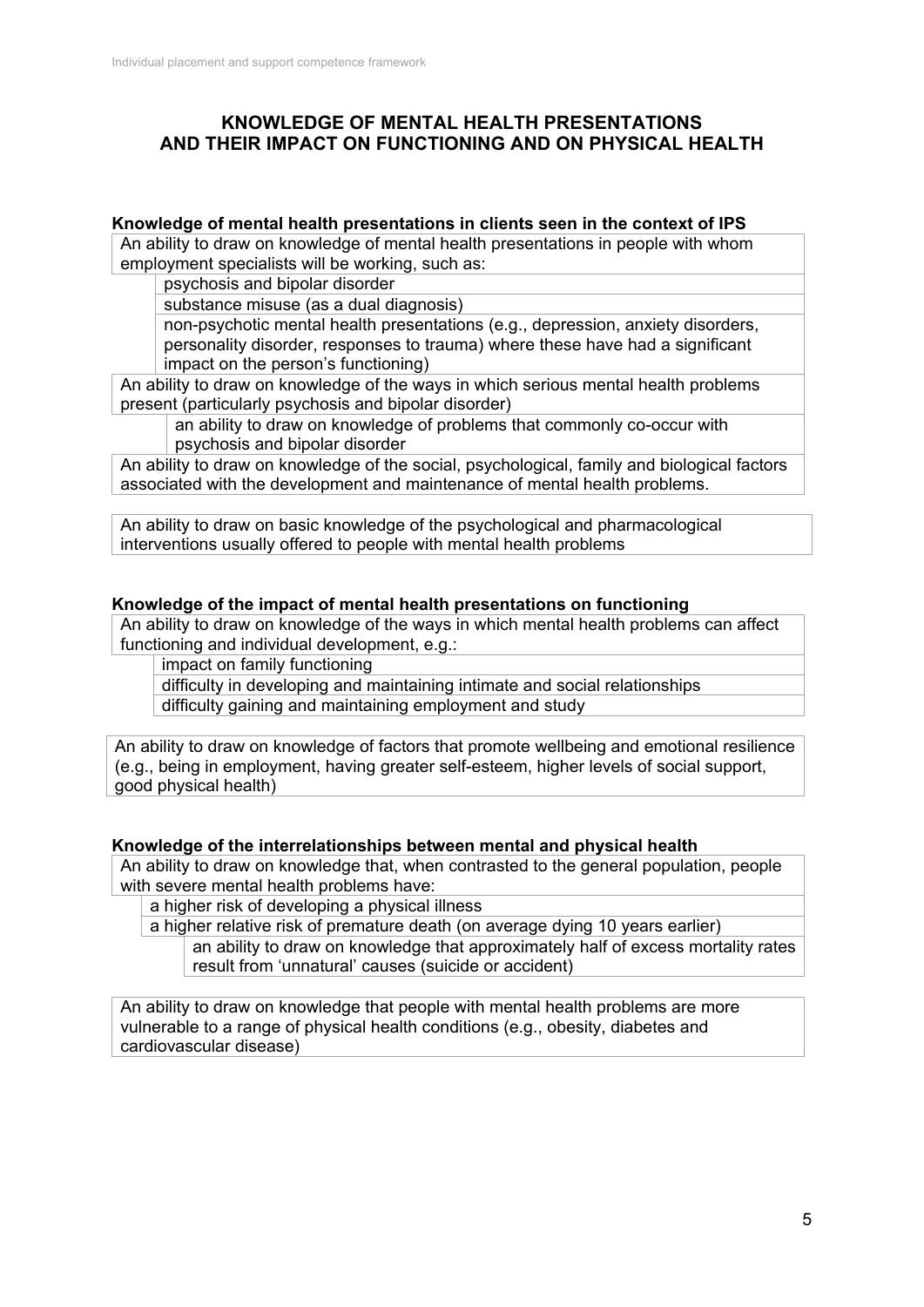## **KNOWLEDGE OF LEGISLATION RELEVANT TO EMPLOYMENT**

An ability to draw on basic knowledge of employment legislation, particularly the Equality Act 2010, and the ways in which this sets out fundamental rights in relation to:

the recruitment process

the terms and conditions set out in employment contracts

the definition of 'disability'

the expectation that employers should consider putting in place reasonable adjustments for employees with specific needs arising from their disabilities procedures relating to the disclosure of disabilities (and the individual's right not to disclose these to an employer)

An ability to draw on basic knowledge of employment legislation regarding the provision of flexible working patterns in order to assure equal opportunities, e.g.:

flexible work schedules

job-sharing arrangements family-friendly hours

An ability to maintain knowledge of local services providing specialist legal advice, and to recognise when it is appropriate to signpost clients to these organisations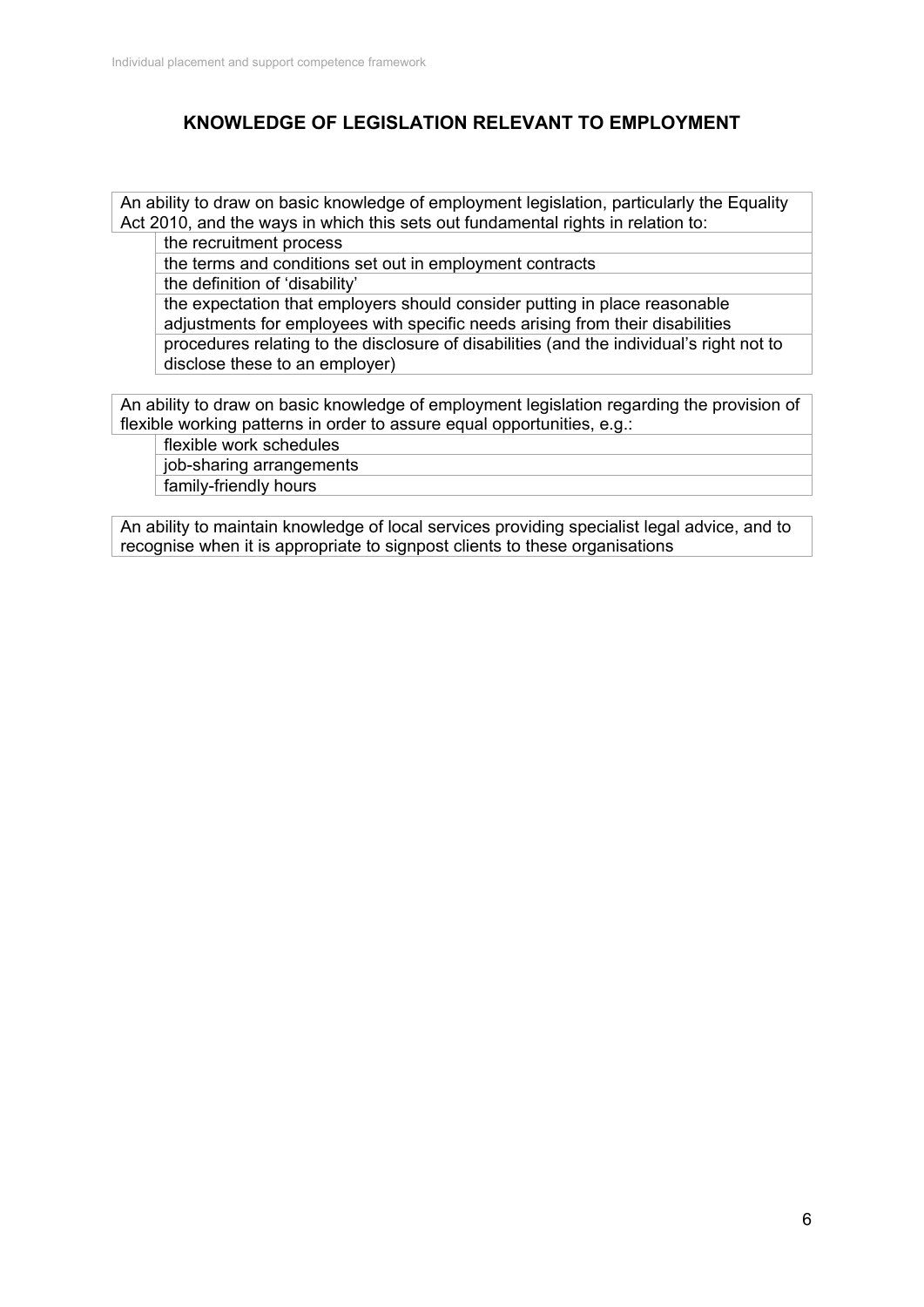## **KNOWLEDGE OF, AND ABILITY TO OPERATE WITHIN, PROFESSIONAL AND ETHICAL GUIDELINES**

The standards of conduct set out in this document are those expected of all practitioners. As such it applies to workers with and without a core profession, all of whom would be expected to adhere to the internal operating procedures of their organisation.

The standards include references to confidentiality and consent, areas of practice that are described in more detail other sections of this framework.

An ability to draw on knowledge that ethical and professional guidance represents a set of principles that need to be interpreted and applied to unique situations An ability to draw on knowledge of mental health legislation relevant to professional practice

An ability to draw on knowledge of the relevant codes of ethics and conduct that apply to all practitioners, and to the profession of which the worker is a member An ability to draw on knowledge of national policies and their local implementation in relation to:

capacity and consent confidentiality data protection

### **Autonomy**

An ability for practitioners to work autonomously, while recognising the limits of their own competence, and not attempt to practise an intervention for which they do not have appropriate training, supervision or (where applicable) specialist qualification

an ability to refer to colleagues or services with the appropriate level of training and/or skill

an ability for practitioners to inform a client when the task moves beyond their competence, in a manner that maintains the user's confidence and engagement with services

#### **Ability to identify and minimise the potential for harm**

An ability to respond promptly when there is evidence that the actions of a colleague put a client or another colleague at risk of harm by:

acting immediately to address the situation

reporting the incident to the relevant authorities

cooperating with internal and external investigators

When supervising colleagues, an ability to take reasonable steps to ensure that they recognise the limits of their competence and do not attempt to practise beyond them An ability to consult or collaborate with other professionals when additional information or expertise is required

#### **Sharing information to maintain safety**

An ability to draw on knowledge that it is appropriate to breach confidentiality when withholding information could: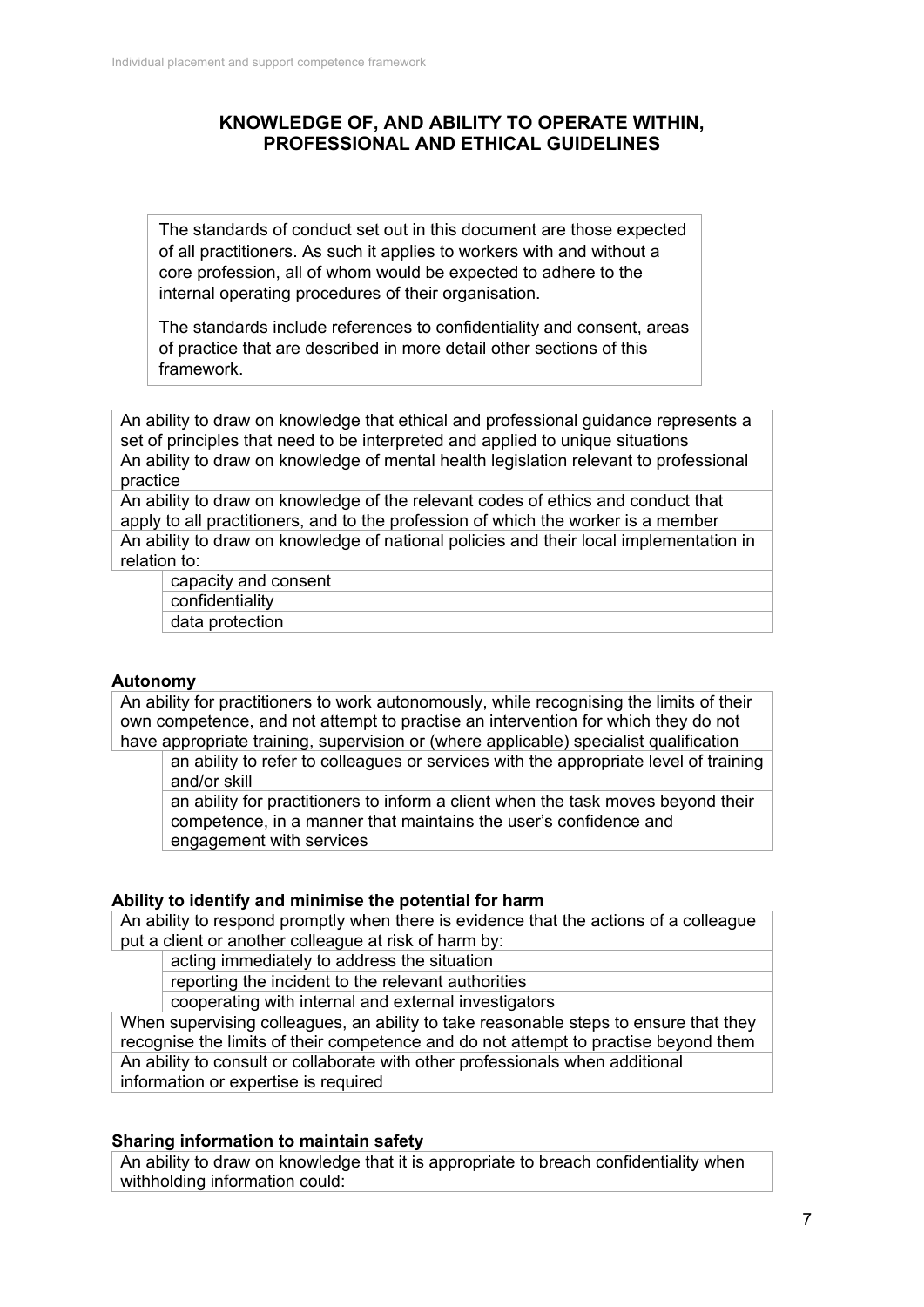place an individual or others (e.g., family members, significant others, professionals or members of the public) at risk of significant harm prejudice the prevention, detection or prosecution of a serious crime lead to an uniustified delay in making enquiries about allegations of significant harm to others

An ability to judge when it is in the best interests of the person to disclose information, taking into account their wishes and views about sharing information, and holding in mind:

that disclosure is appropriate if it prevents serious harm to a person who lacks capacity

the immediacy of any risk (e.g., where there is clear evidence of suicidal intent, such as a plan)

An ability to draw on knowledge that the duty of confidentiality does not preclude listening to the views of family members/carers or providing them with general information about managing a crisis or seeking support

An ability to judge when sharing information within and between agencies can help to manage risk and safety

An ability to discuss concerns about disclosure with colleagues (without revealing the person's identity)

### **Ability to maintain appropriate standards of conduct**

An ability to ensure that clients are treated with dignity, respect, kindness and consideration

An ability for practitioners to maintain boundaries, for instance by:

ensuring that they do not use their position and/or role in relation to the client to further their own ends

not accepting gifts, hospitality or loans that may be interpreted as attempting to gain preferential treatment

maintaining clear and appropriate personal and sexual boundaries with clients, their families and carers

An ability for practitioners to recognise the need to maintain standards of behaviour that conform with professional codes of conduct both in and outside the work context An ability for practitioners to recognise and work within the limits of their qualifications, knowledge, skills and experience

### **Ability to maintain standards of competence**

An ability to maintain and update skills and knowledge through participation in continuing professional development

### **Documentation**

An ability to maintain a record for each client that:

is written promptly

is concise, legible and written in a style that is accessible to its intended readership

identifies the person who has entered the record (i.e. is signed and dated) An ability to ensure that records are maintained after each contact with clients or with professionals connected with them

An ability, where necessary, to update existing records in a clear manner that does not overwrite existing elements (e.g., in order to correct a factual error)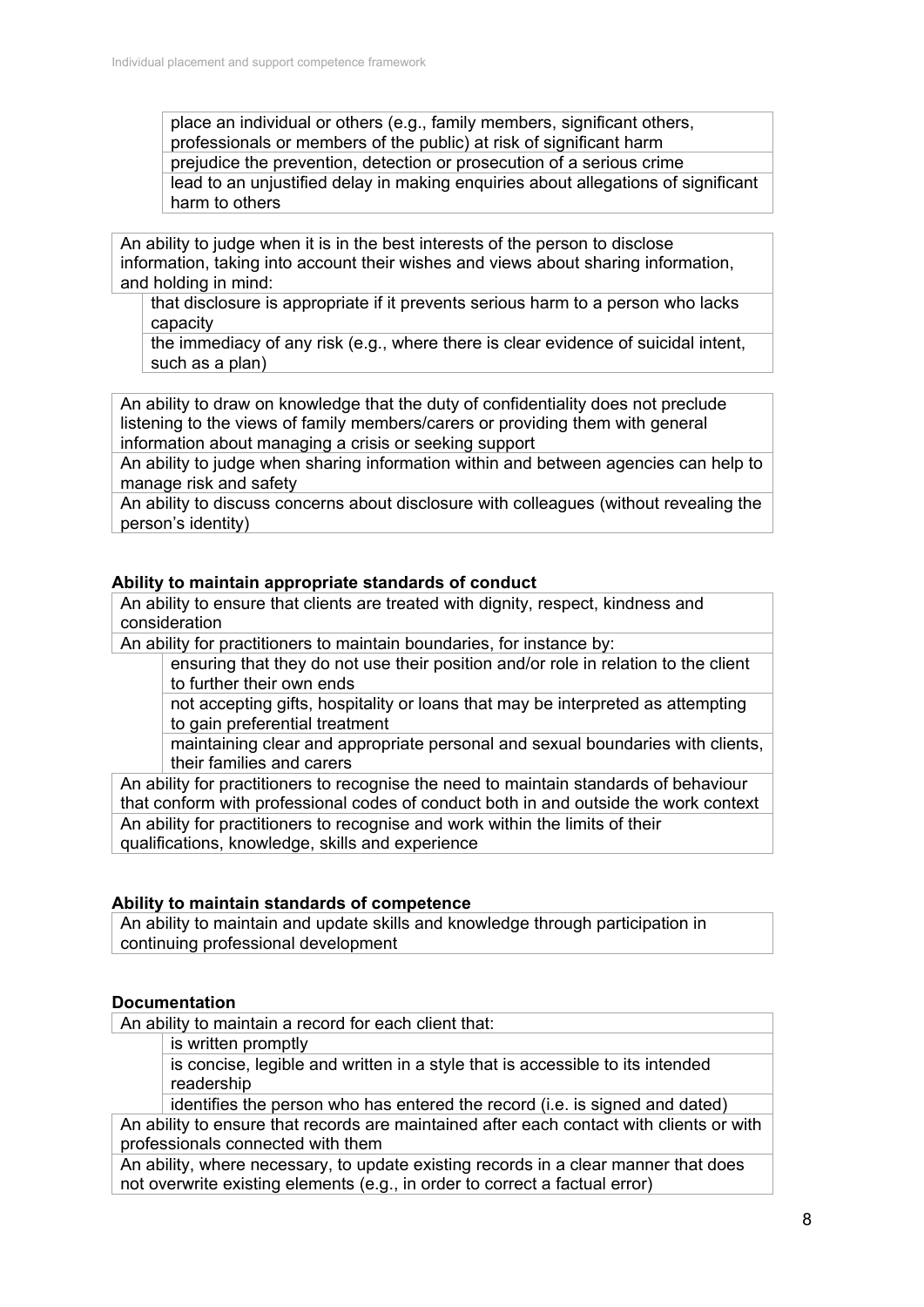An ability to ensure records are stored securely, in line with local and national policy and guidance

An ability to use and store key templates to support practice (e.g. vocational profiles, action plans, in work support plans)

An ability to provide accurate and timely data for performance reports

### **Ability to advocate for clients**

An ability to work with others to promote the health and wellbeing of clients, their families and carers in the wider community for instance by:

listening to their concerns

involving them in plans for any interventions

maintaining communication with colleagues involved in their care

An ability to respond to complaints about care or treatment in a prompt, open and constructive fashion (including an ability to offer an explanation and, if appropriate, an apology, and/or to follow local complaints procedures)

an ability to ensure that any subsequent care is not delayed or adversely affected by the complaint or complaints procedure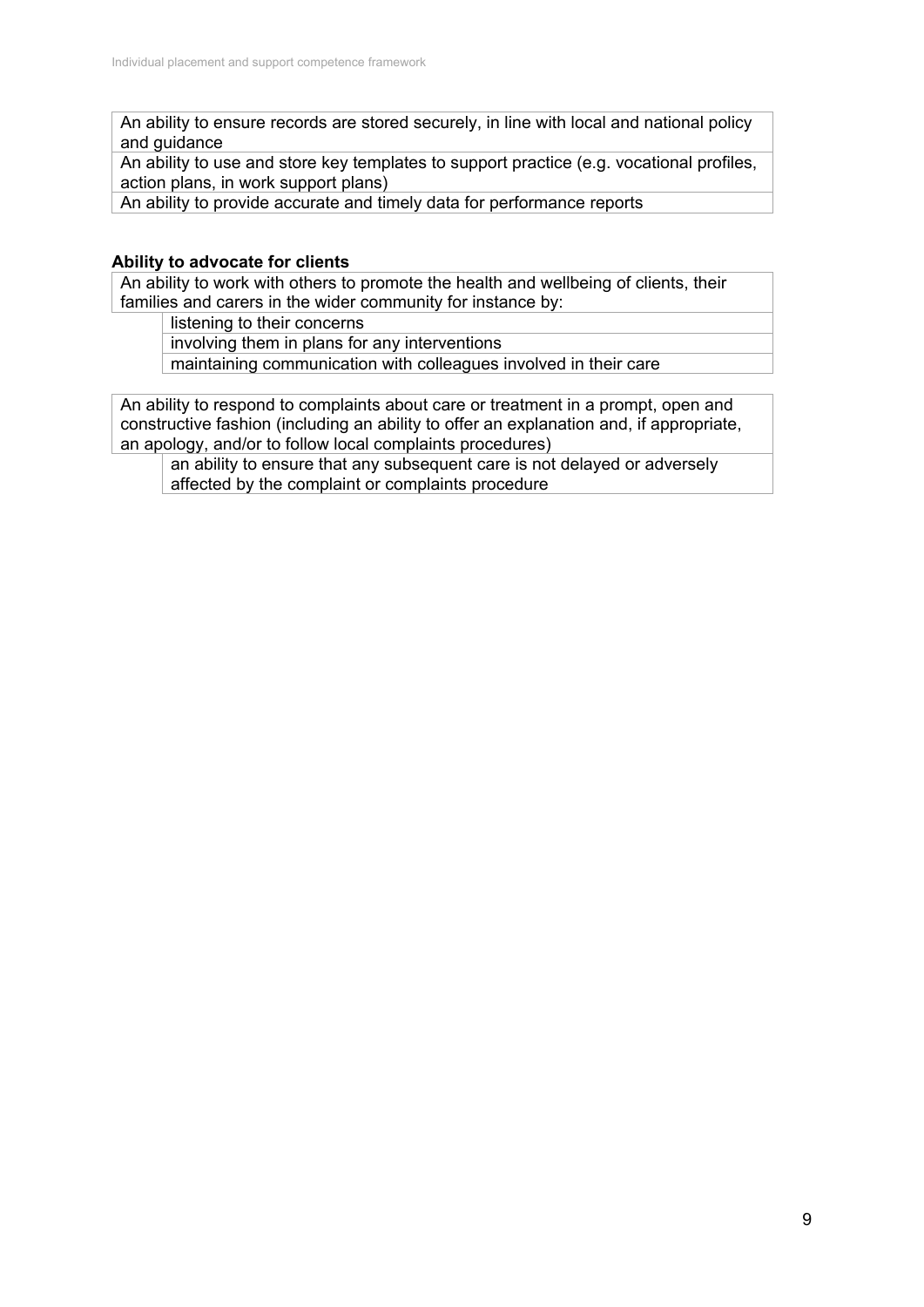## **KNOWLEDGE OF, AND ABILITY TO WORK WITH, ISSUES OF CONFIDENTIALITY AND CONSENT**

Decisions about issues of confidentiality and consent may be influenced by judgements regarding the individual's capacity. (Capacity is referred to in this document, but considered in more detail in the relevant section of this framework.)

### **Knowledge of policies and legislation**

An ability to draw on knowledge of national and local policies on confidentiality and information sharing, both within and between teams or agencies

An ability to draw on knowledge of the principles of the relevant legislation relating to legal capacity

#### **Knowledge of capacity\***

An ability to work with the host clinical team to draw on knowledge relevant to the capacity of individuals to give consent to IPS

\*Competences relevant to the assessment of capacity are detailed elsewhere in this framework.

#### **Ability to gain informed consent for an intervention**

An ability to give clients the information they need to decide whether to proceed with IPS, with a commitment to shared decision making, e.g.:

what an IPS intervention involves

the potential benefits and risks of IPS

Where clients have a disability that affects their capacity to understand, an ability to ensure that information is provided in an accessible form (e.g., using an interpreter for people with hearing impairments)

An ability to invite and to actively respond to questions regarding IPS

An ability to address any concerns or fears regarding IPS

#### **Ability to draw on knowledge of confidentiality and information sharing**

An ability to draw on knowledge that a duty of confidentiality is owed to:

to the client to whom the information relates

to any individuals who have provided relevant information on the understanding it is to be kept confidential

An ability to draw on knowledge that confidentiality is breached where the sharing of confidential information is not authorised by the person who provided it or to whom it relates

An ability to draw on knowledge that there is no breach of confidentiality if:

information was provided on the understanding that it would be shared with a limited range of people or for limited purposes, and information has been shared in accordance with that understanding

there is explicit consent to the sharing of information

An ability to draw on knowledge that it is appropriate to breach confidentiality when withholding information could:

place a person (e.g., the client, family members/carers, the practitioner or members of the public) at risk of significant harm

prejudice the prevention, detection or prosecution of a serious crime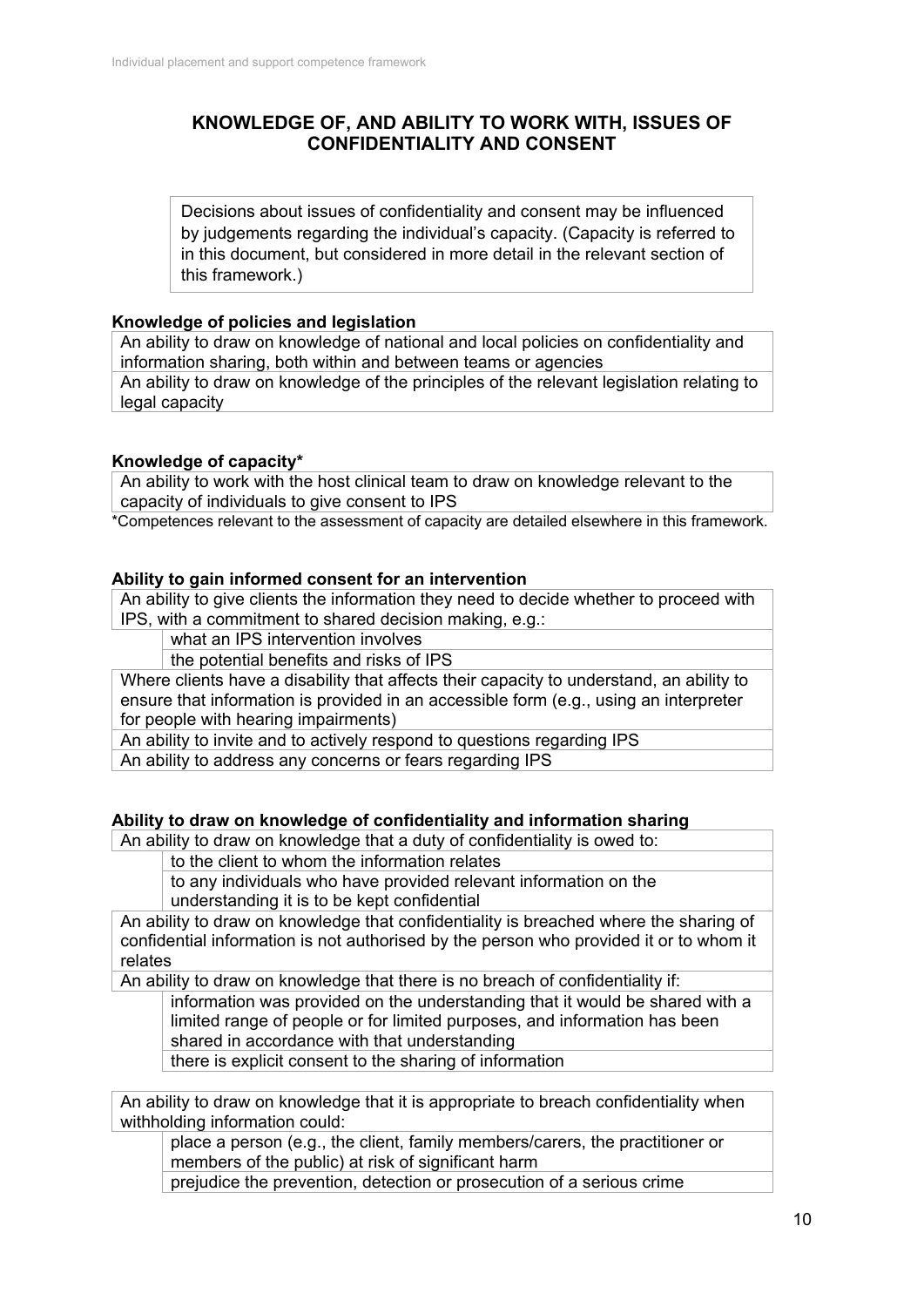lead to an unjustified delay in making enquiries about allegations of significant harm to others

### **Ability to inform all relevant parties about issues of confidentiality and information sharing**

An ability to explain to all relevant parties (e.g., the client's family/carers or other professionals) the limits of confidentiality and circumstances in which it may be breached (e.g., when a client is considered to be at risk)

An ability to inform all relevant parties about local service policy regarding the ways in which information will be shared, and to seek their consent to these procedures An ability to revisit consent to share information if there is:

there is significant change in the way the information is to be used.

there is a change in the relationship between the service agency and the client there is a need for a referral to another agency who may provide further assessment or support

An ability to draw on knowledge that safeguarding needs usually take precedence over issues of consent and confidentiality

### **Ability to assess the client's capacity to consent to information sharing\***

An ability to gauge the client's capacity to give consent by assessing whether they:

have a reasonable understanding of what information might be shared, the main reason(s) for sharing it and the implications of sharing or not sharing the information

express a clear personal view on the matter (as distinct from repeating what someone else thinks they should do)

are reasonably consistent in their view on the matter (i.e., are not changing their mind frequently)

\*Competences relevant to the assessment of capacity are detailed elsewhere in this framework.

### **Ability to share information appropriately and securely**

An ability to ensure that when decisions are made to share information, the practitioner draws on knowledge of information sharing and guidance at national and local level, and:

shares it only with the person or people who need to know

ensures that it is necessary for the purposes for which it is being shared checks that it is accurate and up to date

distinguishes fact from opinion

understands the limits of any consent given (especially if the information has been provided by a third party)

establishes whether the recipient intends to pass it on to other people, and ensure the recipient understands the limits of any consent that has been given;

ensures that the person to whom the information relates (or the person who provided the information) is made aware that information is being shared, where it is safe to do so

An ability to ensure that information is shared securely and in line with local policies

An ability to help each client develop a personal information plan which identifies: the specific personal information that will be shared (e.g. mental/physical health, criminal record, other issues relevant to employment) who will share the information, and how this will be done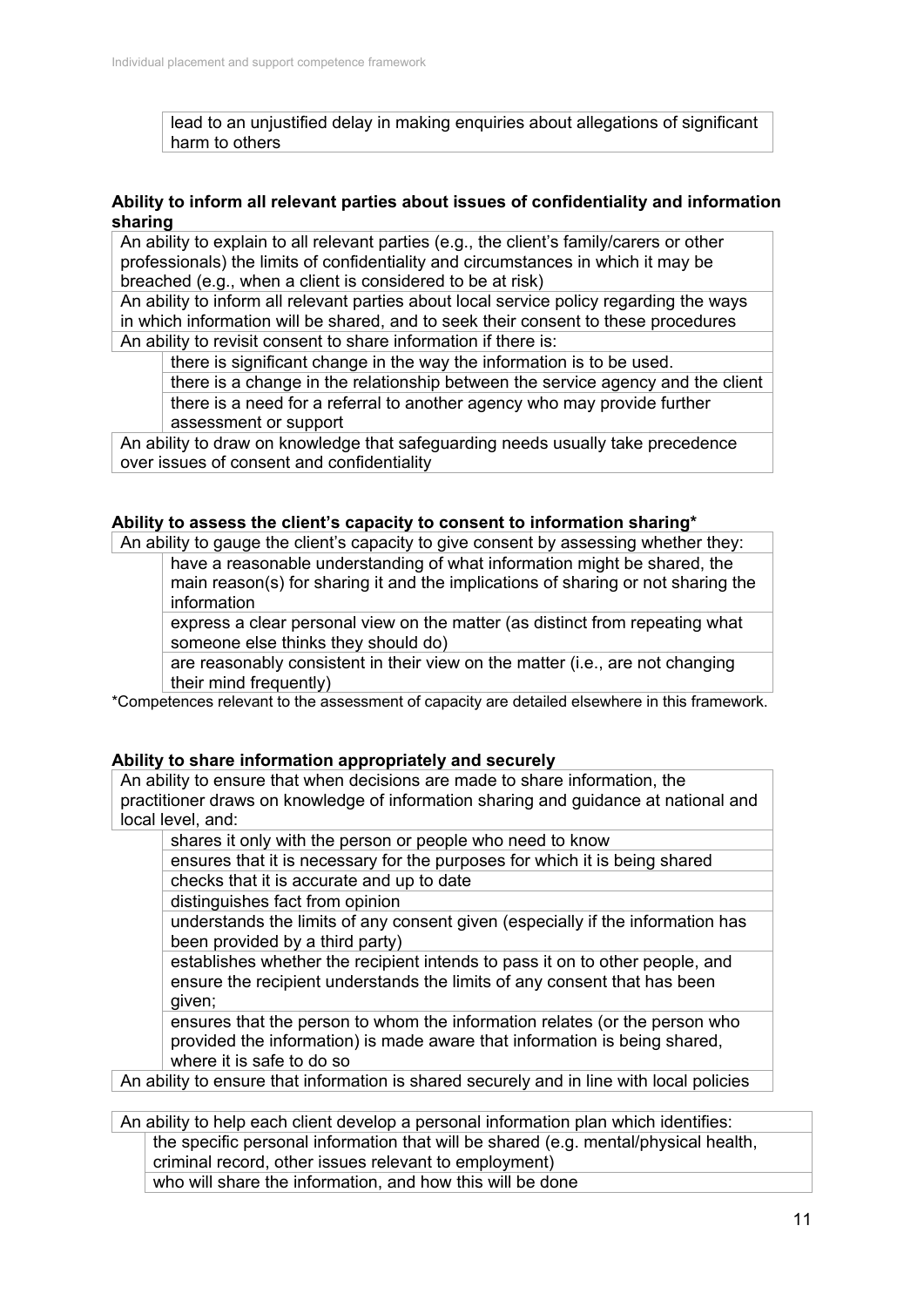# **ABILITY TO ASSESS CAPACITY**

### **Knowledge of how capacity is defined**

An ability to draw on knowledge that an adult over the age of 16 may be deemed to lack capacity if (by reason of mental health problems or because of an inability to communicate owing to physical disability) they meet one or more of the following criteria, and are incapable of:

acting, or

making decisions, or

communicating decisions, or

understanding decisions, or

retaining the memory of decisions

An ability to draw on knowledge that capacity should be assessed in relation to major decisions that affect people's lives (e.g. managing day-to-day finances, safety/risk taking, appraisal of their health needs)

An ability to draw on knowledge that incapacity can be temporary, indefinite, permanent or fluctuating, and that it is important to consider the likely duration and nature of the incapacity

An ability to draw on knowledge that diagnosis alone cannot be used to make assumptions about capacity

### **Assessment of capacity**

An ability to ensure that judgements regarding capacity take into account any factors that make it hard for the client to understand or receive communication, or to make themselves understood

an ability (where possible) to identify ways to overcome barriers to communication An ability to maximise the likelihood that the client understands the nature and consequences of any decisions they are being asked to make, for example, by:

speaking at the level and pace of the person's understanding and 'processing' speed avoiding jargon

repeating and clarifying information, and asking the person to repeat information in their own words

using 'open' questions (rather than 'closed' questions to which the answer could be 'yes' or 'no')

using visual aids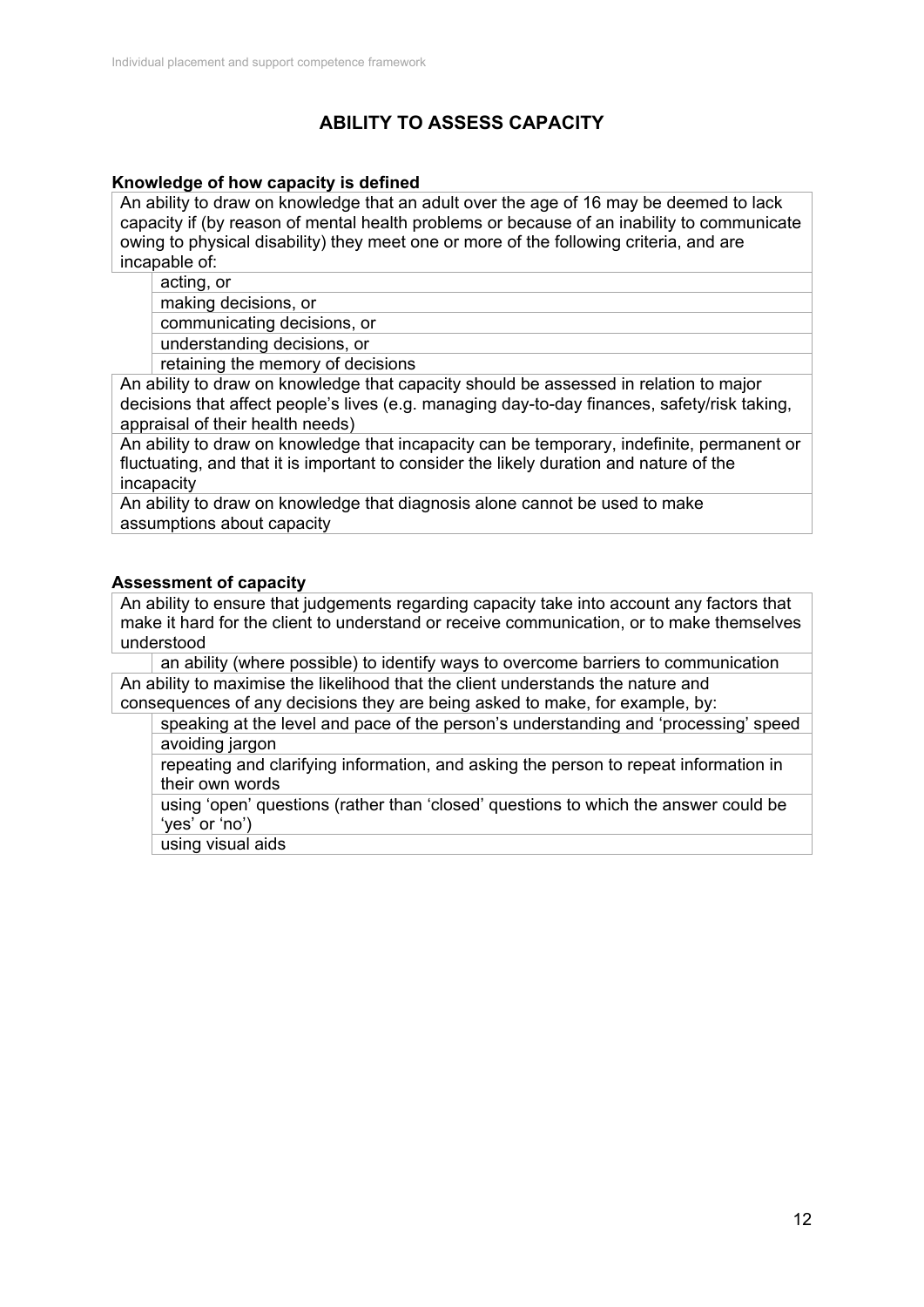# **ABILITY TO SHARE INFORMATION TO MAINTAIN SAFETY**

An ability to draw on knowledge of local policies and procedures for managing risk, maintaining safety and safeguarding (specifically, the risk of harm to self and/or risk to others)

Where there is evidence that a client may present a significant risk of harm to themselves or others, an ability to respond to this in a timely manner (following local policy, but usually by alerting relevant members of the mental health team and/or the employment team leader)

An ability to judge when it is in the best interests of the client to disclose information, taking into account their wishes and views about sharing information, but holding in mind:

that disclosure is appropriate if it prevents serious harm to a client who lacks capacity or is a vulnerable adult

the immediacy of any risk of suicide or self-harm (e.g., the degree of planning, or the type of suicide method planned or already attempted)

An ability (if practically possible) to ensure that the client is informed of communications between the employment specialist and other parties regarding risk

An ability to draw on knowledge that it is appropriate to breach confidentiality when withholding information could:

place a person (e.g., the client, their family, the employment specialist or a third party) at risk of significant harm

prejudice the prevention, detection or prosecution of a serious crime

lead to an unjustified delay in making enquiries about allegations of significant harm to others

An ability to develop a safe return to work plan with the individual and their care coordinator which takes into account the specific risk and safety issues that are relevant to the individual's employment role and environment, and identifies how they can be mitigated and managed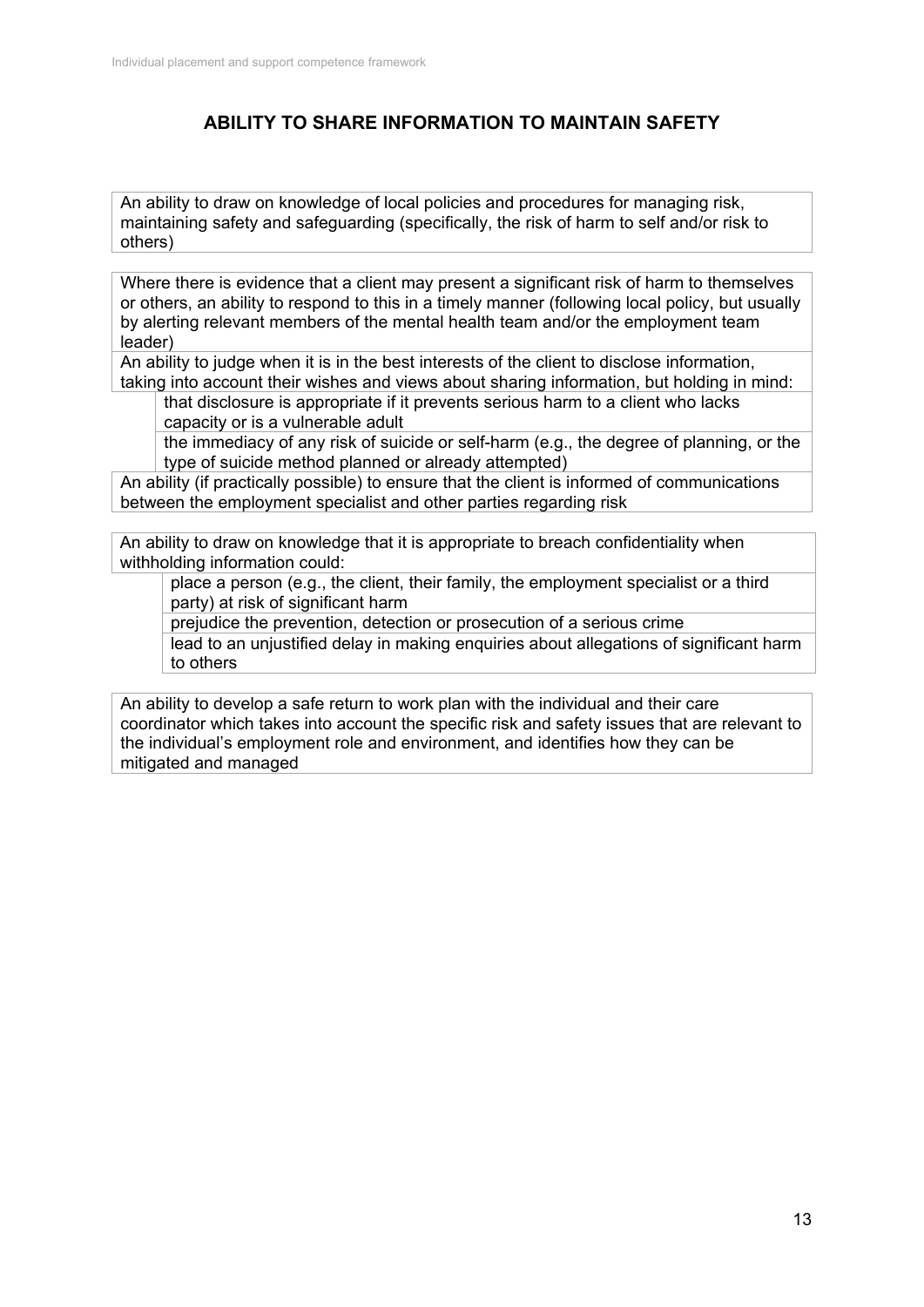# **ABILITY TO WORK WITH DIFFERENCE**

There are many factors that need to be considered in the development of culturally competent practice, and finding a language that encompasses all of them is a challenge. For example, issues in relation to gender, disability or sexual orientation may vary according to a specific cultural group. Nonetheless, the competences required to work in a culturally competent manner are probably similar. They relate to the capacity to value diversity and maintain an active interest in understanding the ways in which people who use services may experience specific beliefs, practices and lifestyles, and considering any implications for the way in which an intervention is carried out.

Issues of specific beliefs, practices and lifestyles often relate to differences in power and to inequalities. As such, practitioners need to be able to reflect on the ways in which power dynamics play out, in the context both of the service they work in and when working with individual clients.

#### **Stance**

An ability to draw on knowledge that when working with specific beliefs, practices and lifestyles, it is stigmatising and discriminatory attitudes and behaviours that are problematic, rather than any specific beliefs, practices and lifestyles, and therefore:

an ability to value equally all people for their particular and unique characteristics an awareness of stigmatising and discriminatory attitudes and behaviours in themselves and others (and the ability to challenge these)

an awareness that there is no 'normal' state from which people may deviate, and therefore no implication that a 'normal' state is preferred and other states are problematic

#### **Knowledge of the significance for practice of specific beliefs, practices and lifestyles**

An ability to draw on knowledge that the demographic groups included in discussion of 'different' beliefs, practices or lifestyles are usually those that are potentially subject to disadvantage and/or discrimination

An ability to draw on knowledge that because clients will often be a member of more than one 'group' (e.g., a gay person from a BAME (Black, Asian and Minority Ethnic) community), the potential impact of different combinations of lifestyle factors need to be held in mind

An ability to maintain an awareness of the potential significance for practice of social and cultural variation across a range of domains, including:

ethnicity and culture

gender, gender identity and sexuality

religion and belief

socioeconomic deprivation

class

age

disability

An ability to draw on knowledge of the relevance and potential impact of social and cultural factors on the effectiveness and acceptability of IPS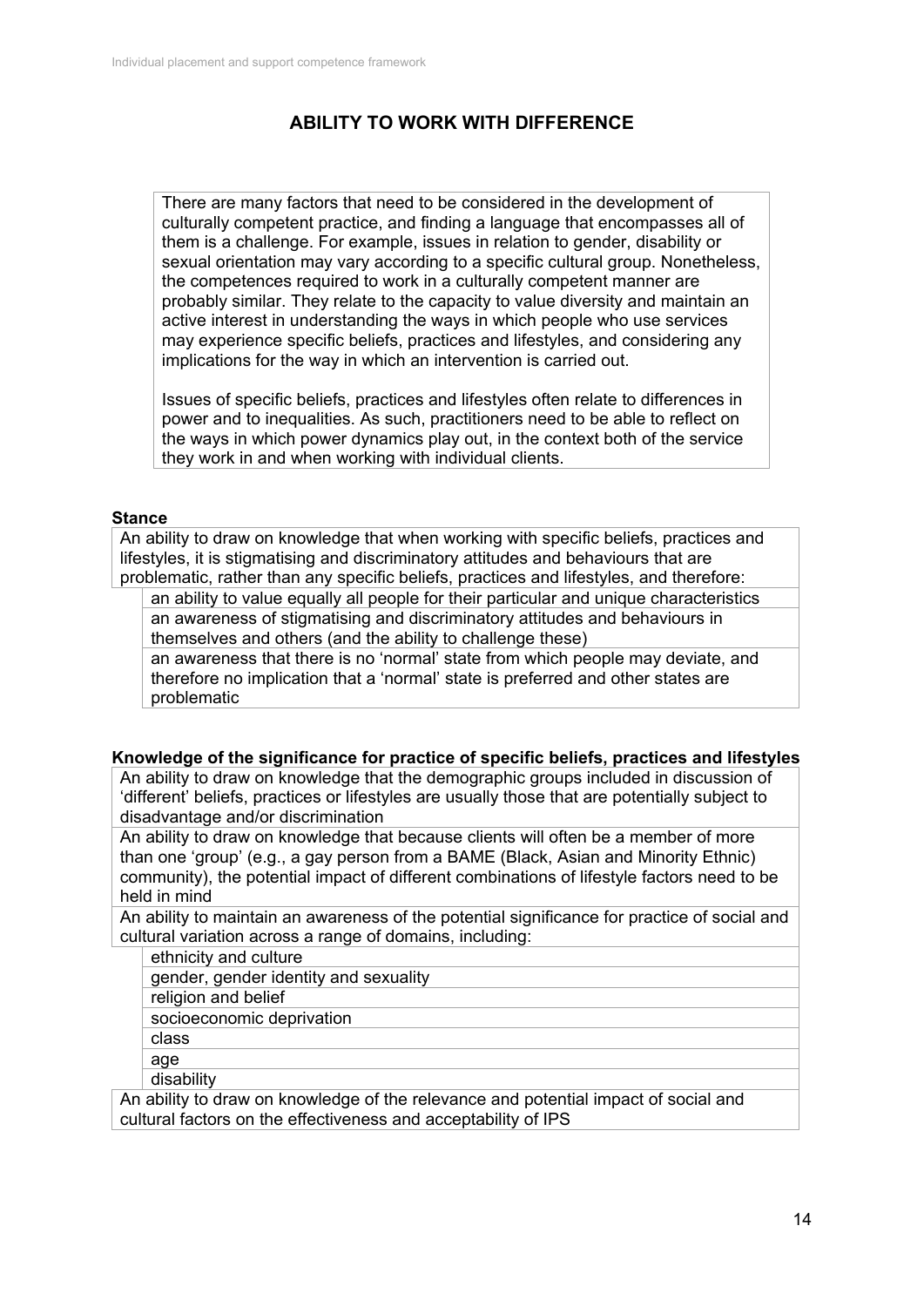### **Knowledge of social and cultural factors which may have an impact on access to the service**

An ability to draw on knowledge of cultural issues that commonly restrict or reduce access to interventions, e.g.:

language

marginalisation

mistrust of statutory services

lack of knowledge about how to access services

the range of cultural concepts, understanding and attitudes about mental health that affect views about help-seeking, treatment and care

stigma, shame and/or fear associated with mental health problems

stigma or shame and/or fear associated with being diagnosed with a mental health disorder

An ability to draw on knowledge of the potential impact of socioeconomic status on access to job-related resources and opportunities

An ability to draw on knowledge of the ways in which social inequalities affect development and mental health

An ability to draw on knowledge of the impact of factors such as socioeconomic disadvantage or disability on practical arrangements that influence attendance and engagement in employment (e.g., transport difficulties, poor health)

### **Ability to communicate respect for a person and their family or carers**

Where people from a specific sociodemographic group are regularly seen within a service, an ability to draw on knowledge of relevant beliefs, practices and lifestyles An ability to identify protective factors that may be conferred by membership of a specific sociodemographic group (e.g., the additional support offered by an extended family) An ability to take an active interest in a person's social and cultural background and hence to demonstrate a willingness to learn about their sociocultural perspectives and world view

#### **Ability to gain an understanding of the experience of specific beliefs, practices and lifestyles**

An ability to work collaboratively with people in order to develop an understanding of their culture and world view, and the implications of any culturally specific customs or expectations for the ways in which problems are described and presented

an ability to apply this knowledge in order to work with the person in a manner that is culturally sensitive, culturally consistent and relevant

an ability to apply this knowledge in a manner that is sensitive to the ways in which people interpret their own culture (and therefore recognises the risk of culturerelated stereotyping)

An ability to take an active and explicit interest in a person's experience of the beliefs, practices and lifestyles pertinent to their community to:

help them discuss and reflect on their experience

identify whether and how this experience has shaped the development and maintenance of their presenting problems

identify how they locate themselves if they 'straddle' cultures

### **Ability to adapt communication**

Where the practitioner does not share a person's language, an ability to identify appropriate strategies to enable their full participation in the assessment or intervention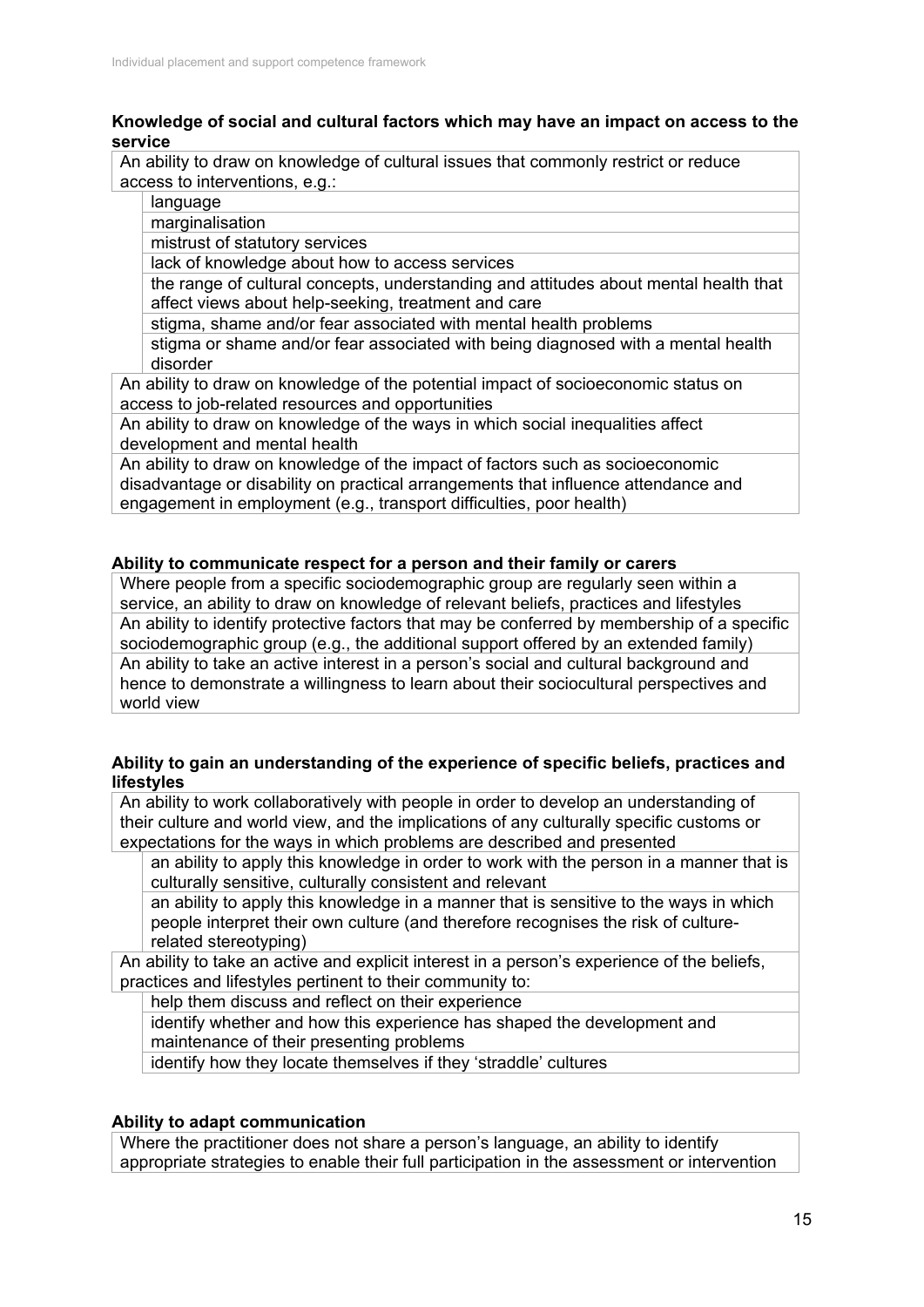where an interpreter/advocate is employed, an ability to draw on knowledge of the strategies that need to be in place for them to work effectively and in the person's best interests

An ability to adapt communication with people who have a disability (e.g., using communication aids or by altering the language, pace and content of sessions)

### **Ability to demonstrate awareness of the influence of the practitioner's own background**

An ability for practitioners of all backgrounds to draw on an awareness of their own group membership and values and how these may influence their perceptions of the client, their problem and the relationship between the client and the employment specialist

An ability for practitioners to reflect on power differences between themselves and the client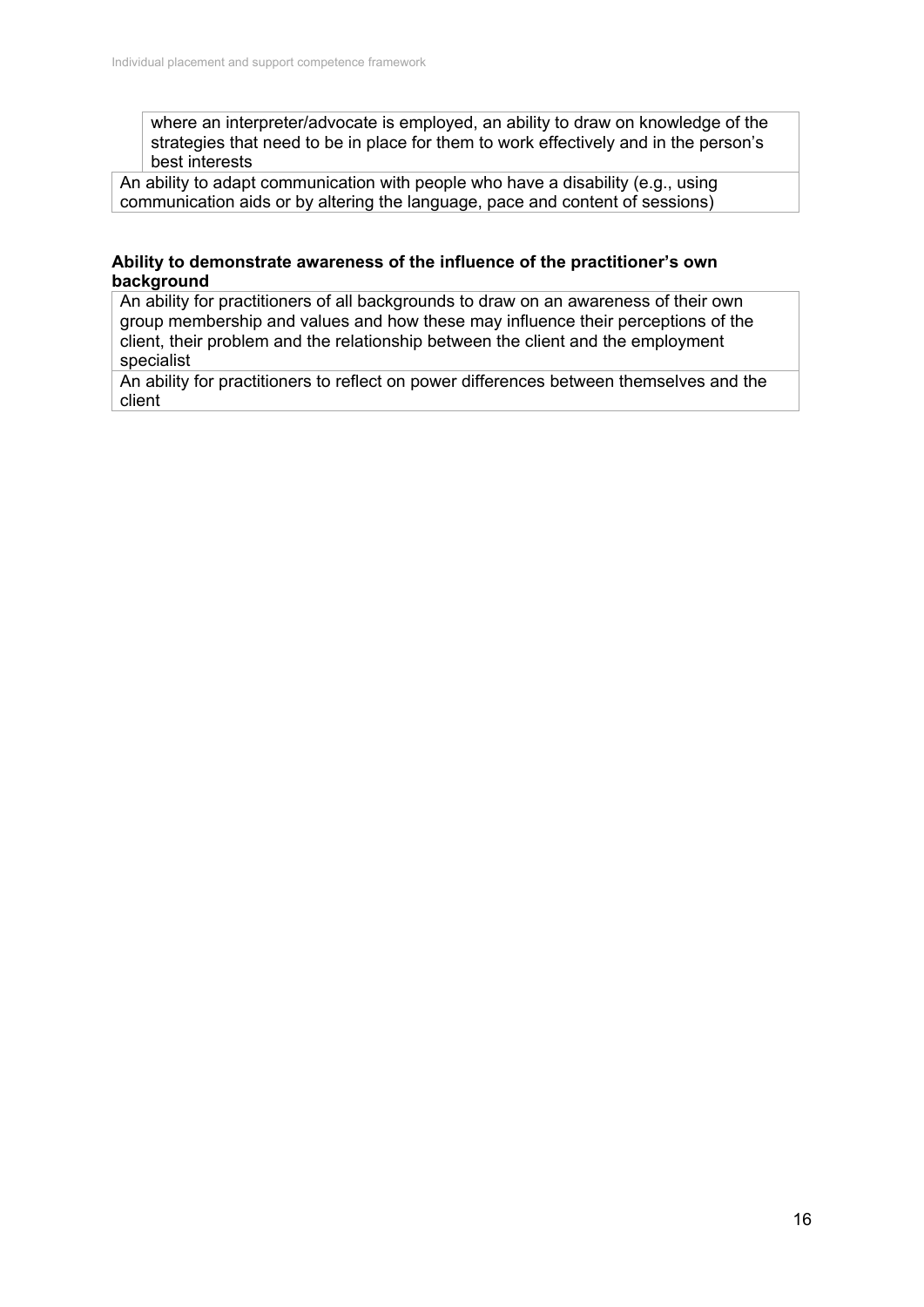# **ABILITY TO MAKE USE OF SUPERVISION AND SUPPORT**

An ability to hold in mind that a primary purpose of supervision and learning is to enhance the quality of the service received by clients, families/carers and employers, and to support the employment specialist in their role.

This section focuses on the process of supervision rather than on its content.

#### **Ability for the employment specialist to work collaboratively with the supervisor**

An ability to work with the supervisor in order to generate an explicit agreement about the parameters of supervision (e.g., agreeing the areas that need to be discussed, being clear about the respective roles of supervisor and supervisee, the goals of supervision and any contracts that specify these factors)

An ability to help the supervisor be aware of the practitioner's training needs

An ability to present an honest and open account of the work being undertaken, including reflections on the emotional impact of the work

An ability to discuss work with the supervisor as an active and engaged participant, without becoming passive or avoidant, or defensive or aggressive

An ability to present material to the supervisor in a focused manner, selecting (and so concentrating on) the most important and relevant issues

An ability to contribute information relevant to fidelity monitoring

An ability (where relevant) to use supervisory support from both the clinical team and IPS professional supervision

#### **Practitioner's capacity for self-appraisal and reflection**

An ability to reflect on the supervisor's feedback and to apply these reflections in future work

An ability for the practitioner to be open and realistic about their capabilities and to share this self-appraisal with the supervisor

An ability to use feedback from the supervisor in order to further develop the capacity for accurate self-appraisal

### **Capacity for active learning**

An ability to follow through suggestions regarding relevant reading or additional training made by the supervisor, and to incorporate this learning into practice

#### **Ability to use supervision to reflect on developing personal and professional roles**

An ability to use supervision to discuss the personal impact of the work, especially where this reflection is relevant to maintaining the likely effectiveness of the work An ability to use supervision to reflect on the impact of the work in relation to professional development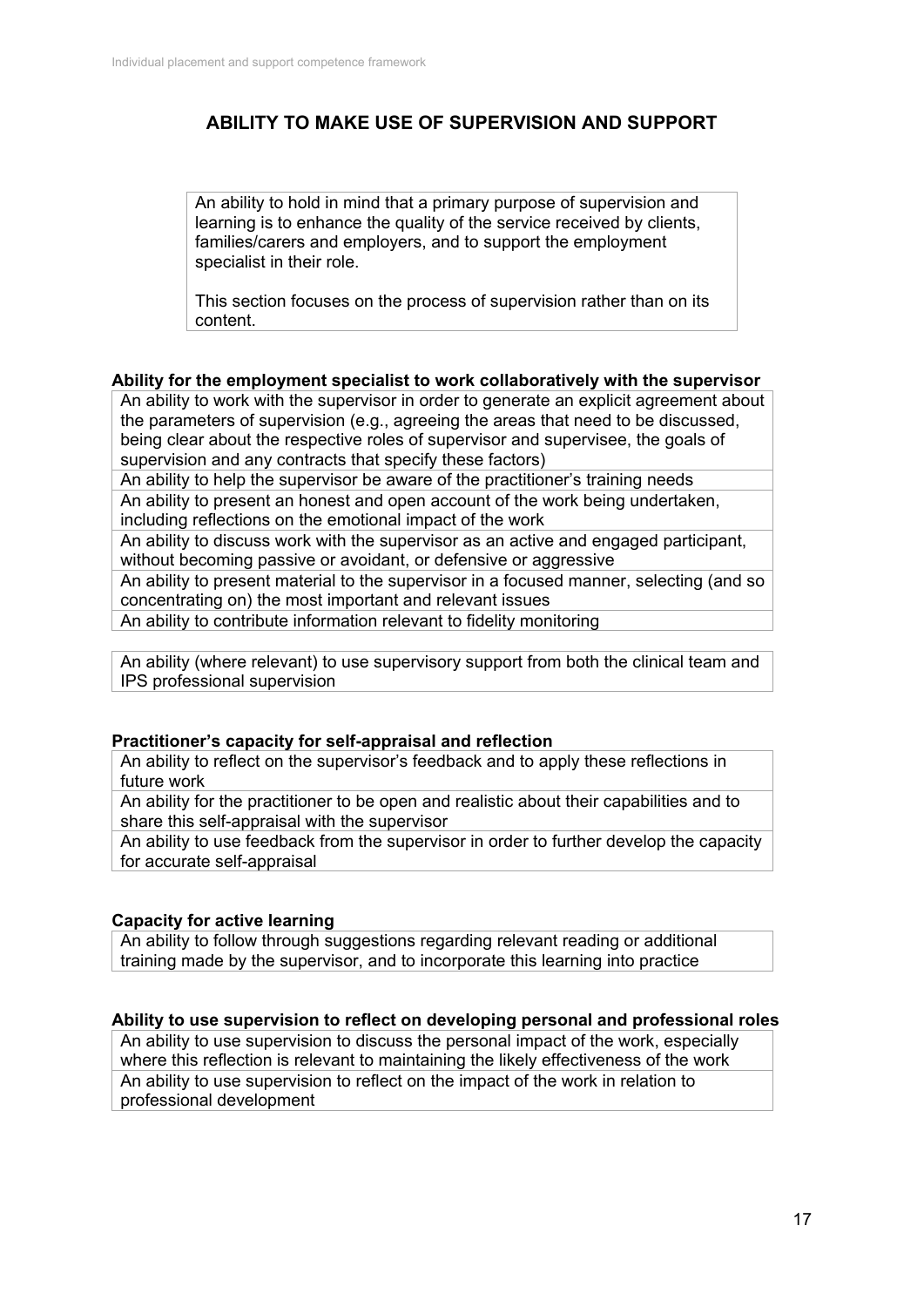## **IMPLEMENTING IPS IN LINE WITH ITS PRINCIPLES AND SUPPORTING THE WORK OF STAFF**

An ability to draw on knowledge of IPS principles in order to implement and maintain a service that is congruent with the IPS model An ability to draw on knowledge that the usual operating characteristics of an IPS service include: restricting the role of employment specialists to vocational services ensuring that employment specialists have a manageable caseload (usually no more than 20 clients) locating employment specialists as part of (and integrated with) the mental health team, and that as members of the team they: regularly attend treatment team meetings meet with other team members on a regular basis are involved in shared decision making operating a 'zero-exclusion' criteria for referral to IPS, which: has no eligibility requirements for referral to an employment specialist uses the client's expression of interest in gaining employment as the criterion for referral structuring the service in a way that permits job searching to start quickly specifying and protecting the job roles and functions of employment specialists, such that they can: carry out all the phases of a vocational service (engagement, assessment, achieving employment and ongoing employment support) offer individualised job searching that matches job choices to the client (rather than fitting the client to available jobs) develop and maintain engagement with employers and negotiate job opportunities in the 'hidden' labour market develop a diversity of jobs employment options across a range of sectors offer vocational assessment as an ongoing process, building on the assessment as the client gains experience of work work with (and provide support to) clients and employers on an ongoing basis, without arbitrary time limits recognising that employment specialists carry out most of their work in community settings functioning as a supportive unit with other employment specialists, e.g.: sharing information providing back-up and support if there are difficulties and challenges attending supervision as a group

## **Assuring good quality supervision for employment specialists**

An ability to ensure that supervision and support for employment specialists is available from employment team leaders, with the aim of helping:

individual employment specialists to work in line with best practice

the team of employment specialists to meet job outcome targets

An ability to use supervision and support to identify the training needs of employment specialists, and to organise and implement appropriate training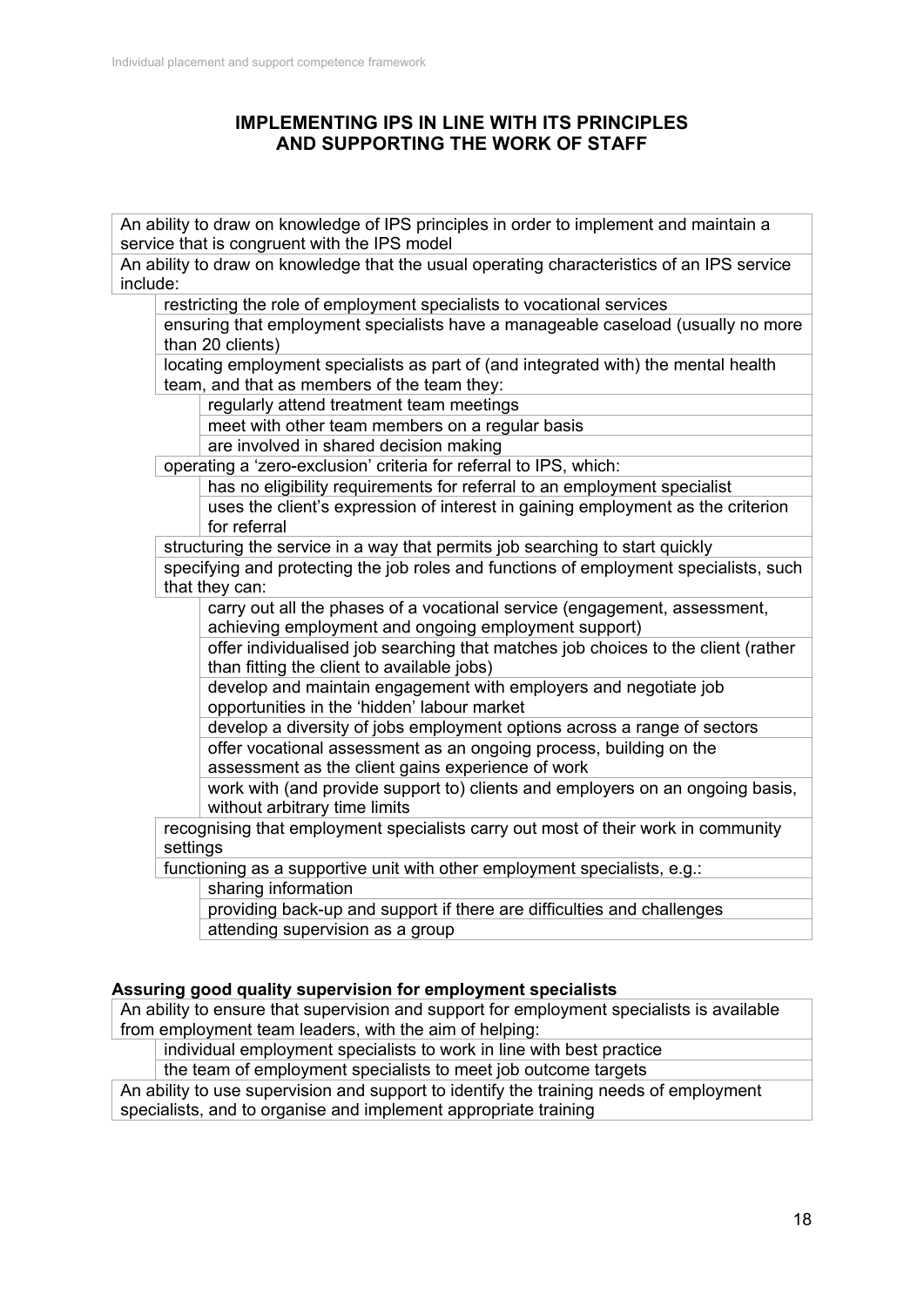# **COMMUNICATION SKILLS WITH CLIENTS AND THEIR FAMILIES/CARERS**

#### **Knowledge**

An ability to draw on knowledge of the role of basic communication skills as a way for the listener to gain an accurate sense of the concerns and needs of the person, helping them to:

feel respected, heard and understood

feel connected to others (and so experience themselves as less isolated and alone) express themselves and make sense of their experience

reflect on and request the support that they feel is appropriate to their immediate needs

#### **Application**

An ability to apply communication skills that help to engage clients in a collaborative discussion of their circumstances and immediate needs

an ability to make adjustments for people who may have difficulty expressing themselves (e.g., because of a disability)

In order to gain an accurate sense of the person's account, an ability for the listener to be aware of (and avoid) any 'filters' they may find themselves imposing, e.g.:

listening in a judgmental way

making assumptions (in advance, or instead, of listening fully)

An ability to convey an attentive stance through body language, e.g.:

sitting close (but not too close) to the person

sitting 'square on' or next to the person (rather than across a desk) adopting an open posture

maintaining an appropriate level of eye contact

An ability to listen attentively to the person by:

actively listening to their verbal account and trying to make sense of their experiences, behaviours and feelings, and the social context in which these arise listening to the tone and pace of what is said, as well as its content

allowing silences if this appears to help the person express themselves at their own pace

attending to the person's non-verbal behaviour such as agitation (as a guide to the areas that are more intensely distressing or as an indicator of 'unspoken' feelings that might be difficult to express verbally)

An ability to help the person expand on or explore relevant issues by using: statements (e.g., brief summaries of what has already been said) questions

non-verbal prompts

An ability to ask both:

'closed' questions (that usually have a specific answer and which are best used to establish factual information)

'open' questions (that require more than a 'yes'/'no' answer and encourage discussion)

An ability to judge when questioning is being experienced as helpful and when less so (e.g., where the person is feeling 'grilled')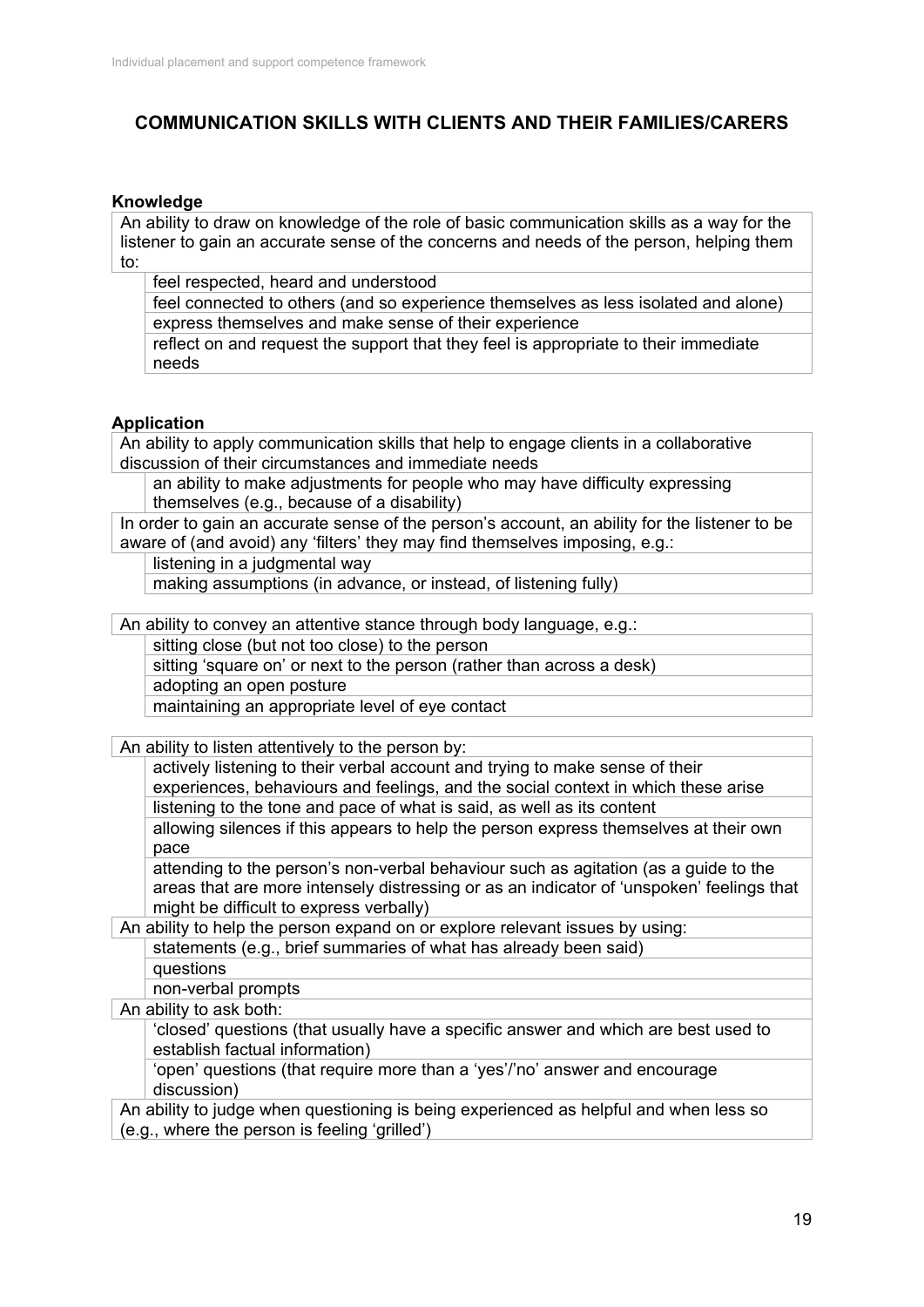An ability to listen 'empathically' to the person, by:

actively trying to understand their perspective and the way they understand their situation

'stepping into their shoes' in order to understand their world

taking on board their feelings (but taking care not to mirror these feelings in oneself)

An ability to maintain an awareness of one's own perspective or frame of reference in order not to inadvertently impose it

An ability to convey a basic and empathic understanding of what has been said or conveyed, for example by:

paraphrasing what has been said (but not repeating verbatim)

making short summaries that try to connect various aspects of what has been conveyed

using appropriate non-verbal behaviour that 'chimes' with what has been said (e.g., through appropriate facial expression)

An ability to check the person's understanding by asking them to summarise the discussion and/or any decisions that have been agreed

An ability to ask the person whether all the issues that they wished to raise have been discussed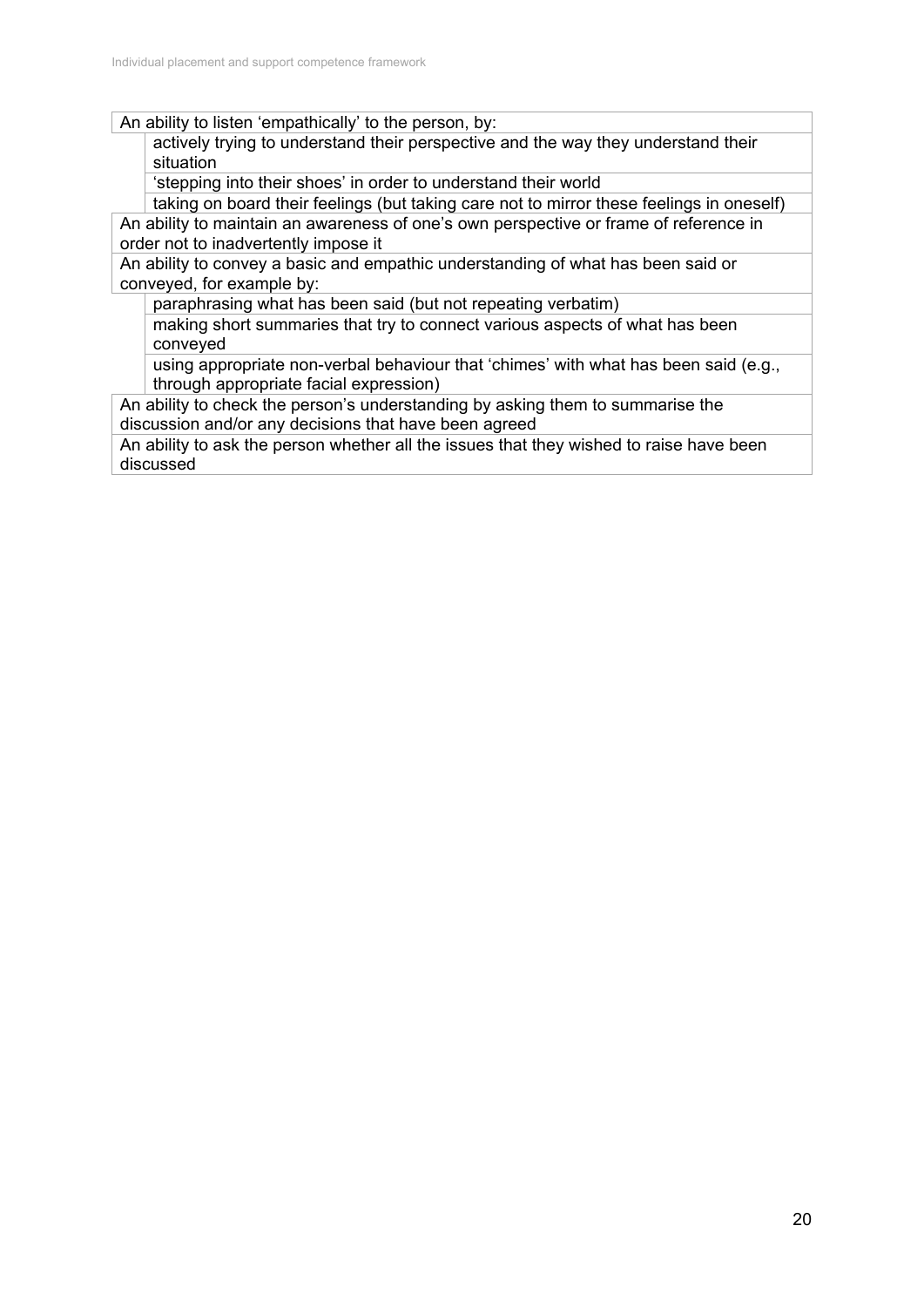## **ABILITY TO FOSTER AND MAINTAIN A GOOD WORKING ALLIANCE, AND TO GRASP THE CLIENT'S PERSPECTIVE**

#### **Understanding the concept of the working alliance in IPS**

An ability to draw on knowledge that the working alliance is usually seen as having three components:

the relationship or bond between practitioner and client

consensus between practitioner and client regarding the techniques/methods employed in IPS

consensus between practitioner and client regarding the goals of IPS

An ability to draw on knowledge that all three components contribute to the maintenance of the alliance

#### **Knowledge of practitioner factors associated with the alliance**

An ability to draw on knowledge of practitioner factors that increase the probability of forming a positive alliance, which include being:

flexible and allowing the client to discuss issues which are important to them respectful warm, friendly and affirming open alert and active

able to show honesty through self-reflection trustworthy

Knowledge of practitioner factors that reduce the probability of forming a positive alliance, such as:

being rigid being critical being distant being aloof being distracted

making inappropriate use of silence

### **Knowledge of client factors associated with the alliance**

An ability to draw on knowledge of client factors that affect the probability of forming a positive alliance, e.g.:

interpersonal issues (e.g., assuming that the practitioner will disbelieve the client's perspective on events)

involuntary presentation (e.g., only engaging in the IPS process because of external pressures)

service-related issues (e.g., previous negative experiences)

influence of family and peers (e.g., families who encourage or discourage the client from maintaining contact with services, or peers who stigmatise the client for being in receipt of an IPS intervention)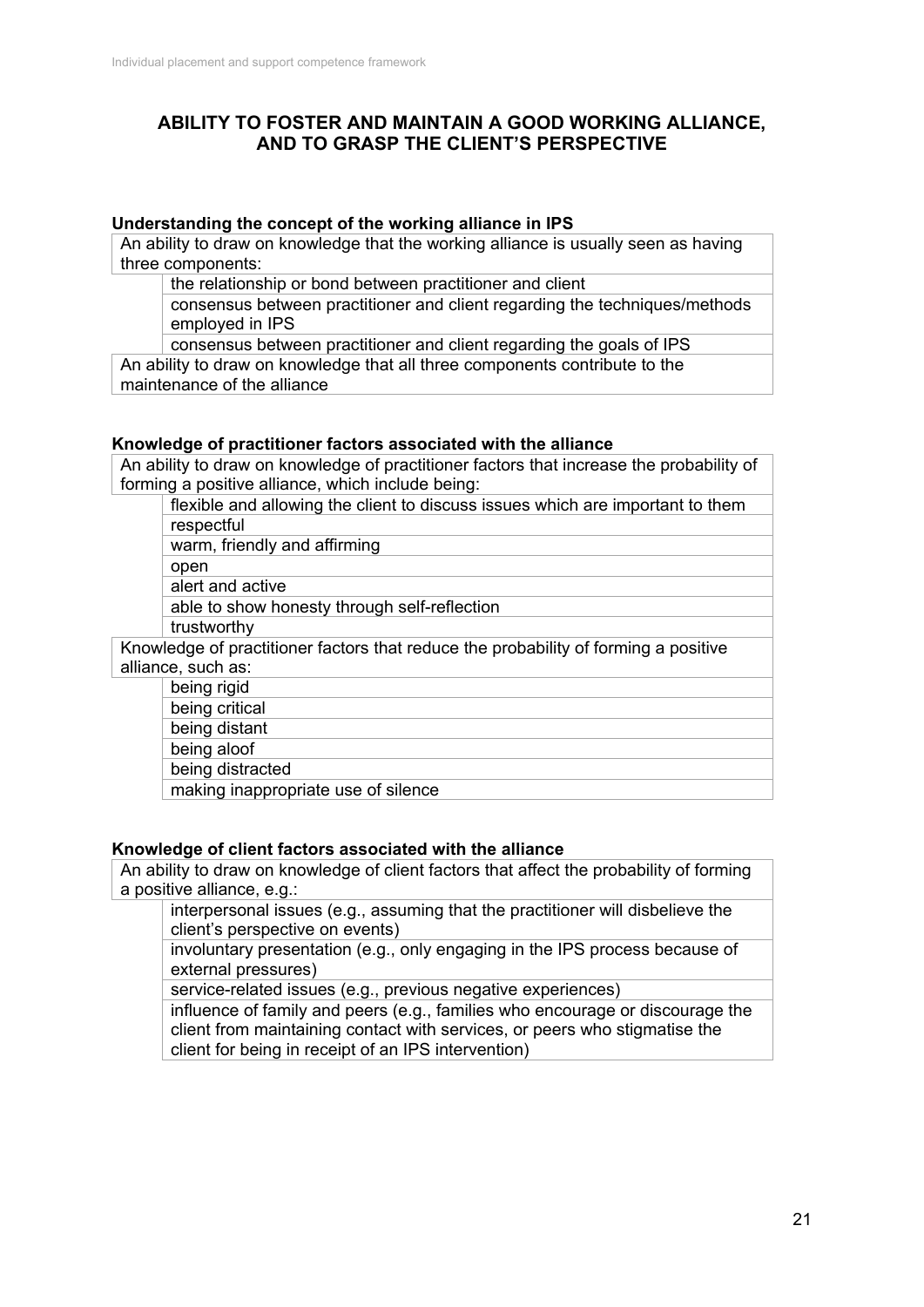## **Capacity to develop the alliance**

An ability to listen to the client's concerns in a manner that is non-judgemental, supportive and sensitive, and which conveys an accepting attitude when the client describes their experiences and beliefs

An ability to validate the client's experiences and concerns

An ability to gauge whether the client understands the rationale for IPS, has questions about it or is sceptical about its rationale, and to respond to these concerns openly and non-defensively in order to resolve any ambiguities

An ability to help the client express any concerns or doubts they have about IPS

and/or the practitioner, especially where this relates to mistrust or scepticism

### **Capacity to grasp the client's perspective**

An ability to apprehend the ways in which the client characteristically understands themselves and the world around them

An ability to hold the client's world view in mind throughout the course of an IPS intervention and to convey this understanding through interactions with the client, in a manner that allows them to correct any misapprehensions

An ability to establish the client's point of view by exploring their position in an open and accepting manner, taking their concerns at face value and suspending any tendency to disbelief

An ability to hold the client's perspective in mind while gathering all relevant information in a sensitive manner

An ability to hold the client's world view in mind, while retaining an independent perspective and guarding against collusion with the client

## **Capacity to maintain the alliance**

### **Capacity to recognise and address threats to the working alliance ('alliance ruptures')**

An ability to recognise when strains in the alliance threaten the progress of IPS An ability to use appropriate interventions in response to disagreements about tasks and goals, and to:

review the client's understanding of the rationale for IPS and to clarify any misunderstandings

judge when it is best to refocus on tasks and goals that are seen as relevant or manageable by the client (rather than continuing to explore issues that lead to disagreement)

An ability to use appropriate interventions in response to strains in the bond between the practitioner and client, e.g.:

for the practitioner to give and ask for feedback about what is happening in the here-and-now interaction, in a manner that invites exploration with the client for the practitioner to acknowledge and accept responsibility for their

contribution to any strains in the alliance

where the client recognises and acknowledges that the alliance is under strain, an ability (when appropriate) to help them make links between the rupture and their usual style of relating to others

to allow the client to assert any negative feelings about the relationship between the practitioner and themselves

to help the client explore any fears they have about expressing negative feelings about the relationship between the practitioner and themselves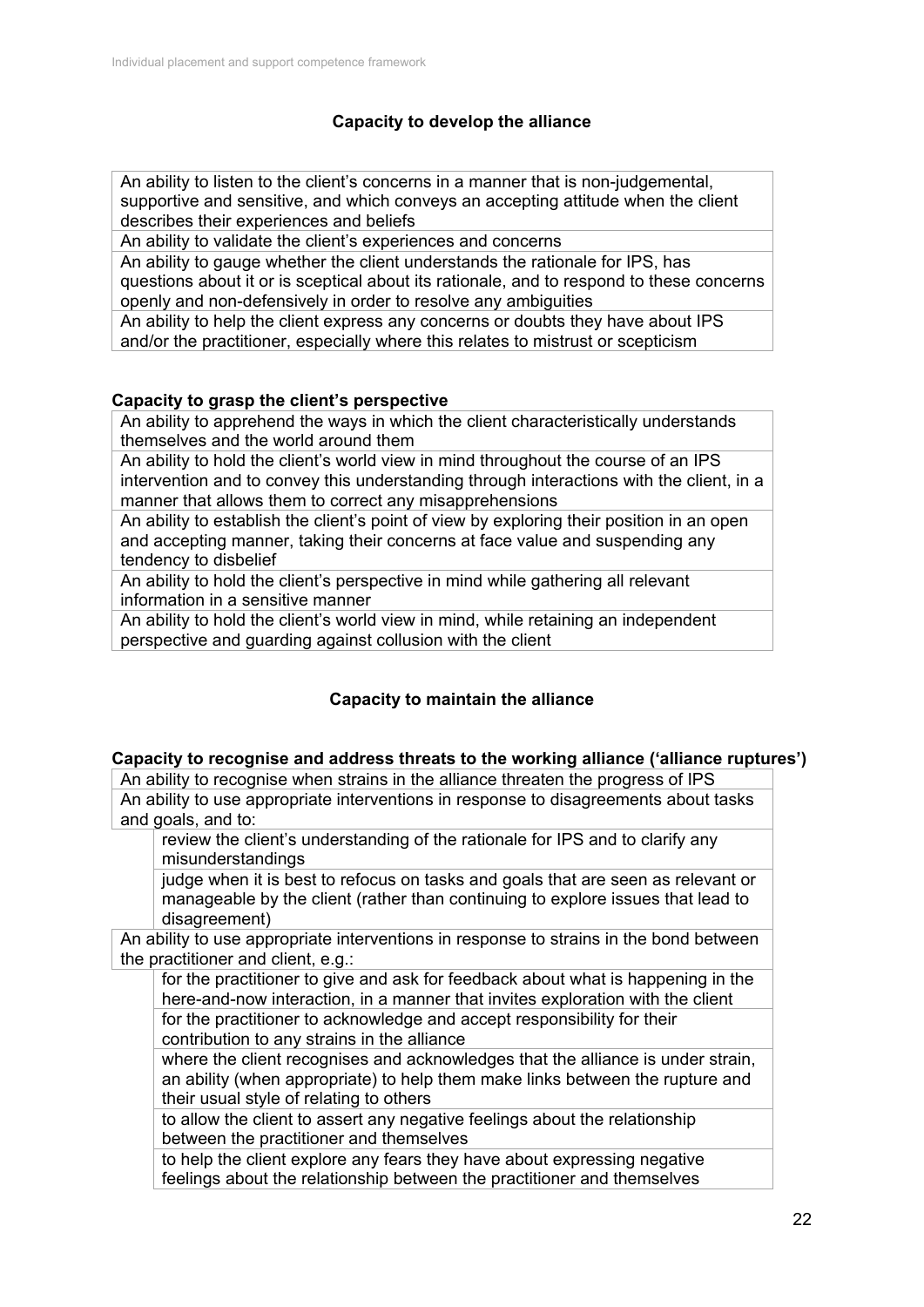# **COMMUNICATION SKILLS WITH THE MENTAL HEALTH TEAM**

An ability to draw on knowledge of the roles, responsibilities, culture and practice of the other professionals in the team

An ability to draw on knowledge of the specific areas for which members of the team are responsible (in relation to assessment, planning, intervention, and review), with the aim of ensuring that treatment and employment plans are integrated

An ability to help the team understand and implement the IPS model, e.g.:

the principles that underpin the IPS model

the assumptions that are made by the model, and that may not be obvious to, or shared with, other workers in the team

the promotion of employment as a meaningful and worthwhile clinical intervention any adaptations required to align current team practice with the principles of IPS (with the aim of ensuring that treatment and employment plans are integrated)

An ability to draw on knowledge that education regarding the IPS model will be based on the team's experience of IPS in action as much as attempts to 'educate' the team

An ability to communicate relevant information to members of the team (based on the principle of a 'need to know')

An ability to ensure that information sharing is necessary, proportionate, relevant, accurate, timely and secure

An ability to update the team regularly on clients' progress in gaining and maintaining employment

An ability to communicate specific clinical issues that have emerged during the process of gaining employment that are not currently being addressed, and which may challenge employability if not responded to by the team, e.g.:

side-effects from medication

specific psychological problems that impact the client's capacity for employment (e.g., anxiety, low mood, poor concentration)

safeguarding and concerns about safety and risk

An ability to record what information has been shared, with whom and for what purpose An ability to seek advice (e.g., from the employment team leader) when in doubt about sharing information

An ability to be aware of team dynamics that may challenge effective communication, and to develop strategies to manage these, for instance where:

unhelpful power relationships within the team inhibits communication

the role of the employment specialist is not recognised as distinct from other workers

the employment specialist's views are not accorded the same status as those of other members of the team

An ability to discuss challenges to team communication with the employment team leader/supervisor and to consider how these can be best managed, for example by using basic conflict resolution strategies:

identifying when (and when not) to challenge problematic team behaviours focusing on the problem (rather than on personal issues)

listening to the point of view of other team members

exploring solutions to issues that have an impact on work and recovery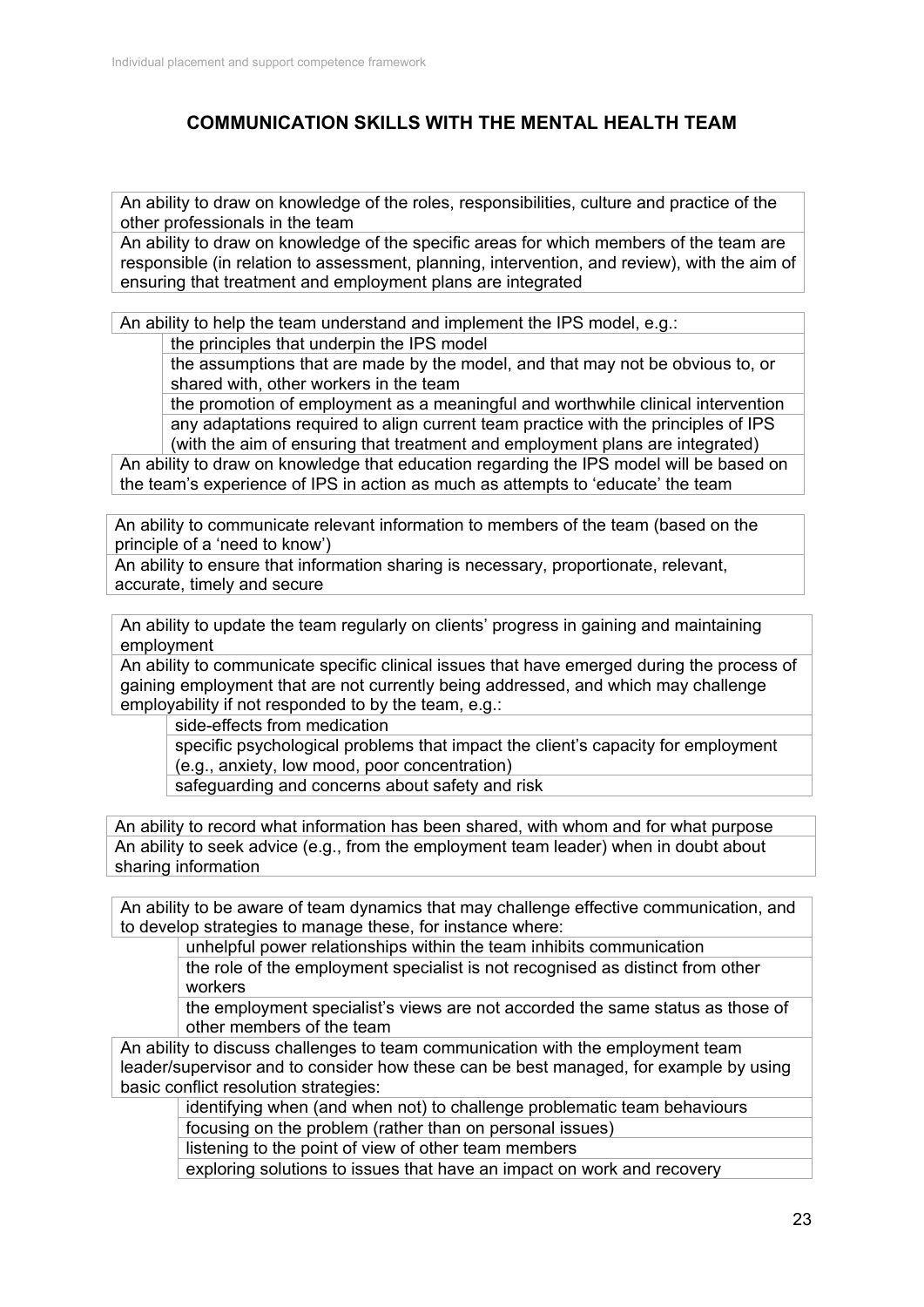presenting a case calmly and clearly

problem solving (e.g., identifying common ground and potential resolutions to areas of difference)

focusing on the future rather than the past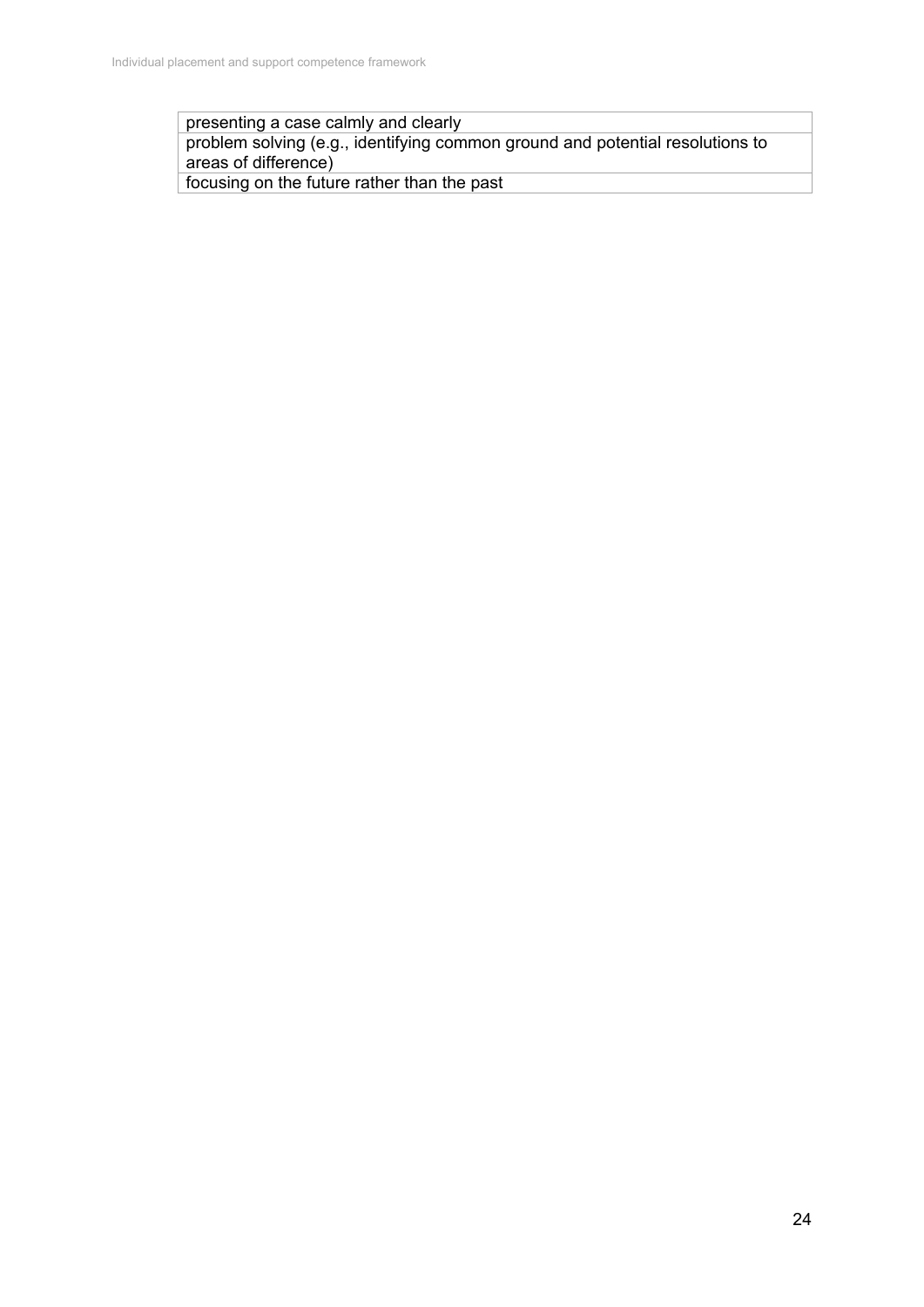# **ABILITY TO COMPLETE A CONCURRENT RECORD OF PROGRESS**

An ability to draw on knowledge that a progress note for each client should be entered into the clinical record (usually after each contact), in order to:

document progress

communicate pertinent information to other members of the team

An ability to write a progress note that:

summarises the activities that have taken place to date with each client addresses the goals and objectives set out in the employment plan outlines the client's wellbeing

identifies any significant issues or concerns that have arisen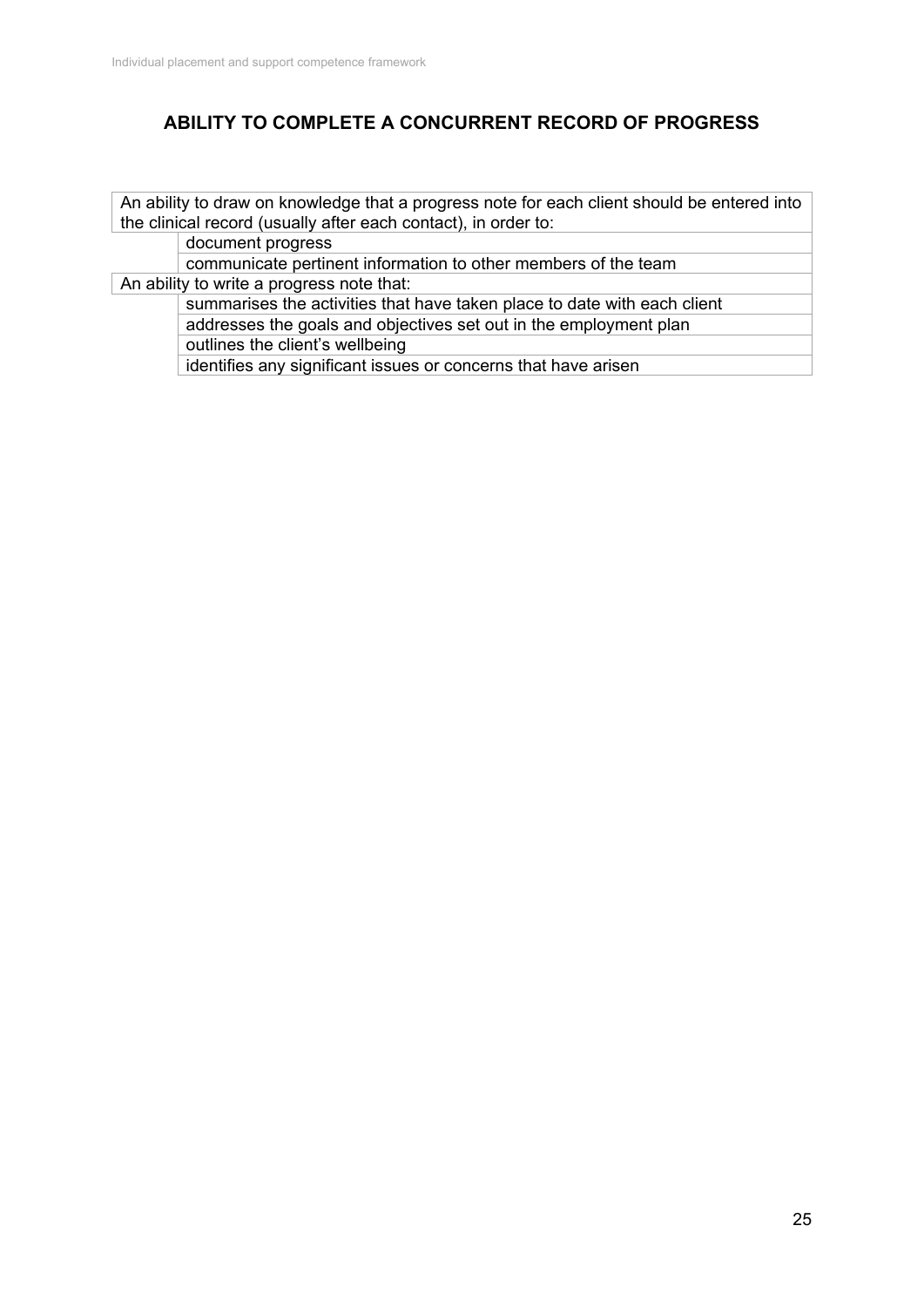## **ABILITY TO USE PSYCHOLOGICAL STRATEGIES TO SUPPORT IPS**

Where clients have difficulties, worries or concerns that have an adverse impact on their capacity to take up or maintain employment, an ability to use psychologically informed strategies that can help them to:

identify and specify the relevant issues

generate and implement strategies that lead to solutions (e.g., drawing on motivational interviewing or solution-focused approaches)

An ability for the employment specialist to:

work within the limits of their knowledge and training in psychological techniques maintain a focus on issues that relate to supporting employment (rather than to broader aspects of the client's functioning)

An ability to be alert and responsive to implicit or explicit expressions of worry about any aspect of employment by helping clients discuss these, e.g.:

worry about the impact of mental health problems (e.g., psychotic symptoms or cognitive impairment)

pessimism about succeeding, based on previous negative experiences of work lack of confidence

concerns about a lack of relevant experience

An ability to implement psychologically informed strategies to help the client overcome challenges that arise while gaining and/or maintaining employment, such as:

problem solving strategies

motivational strategies

unpacking negative predictions and thoughts about employment and identifying possible alternative predictions

social skills training (e.g., helping the client build natural supports in the workplace) modelling and role-playing effective workplace skills (e.g., planning negotiations with an employer)

coaching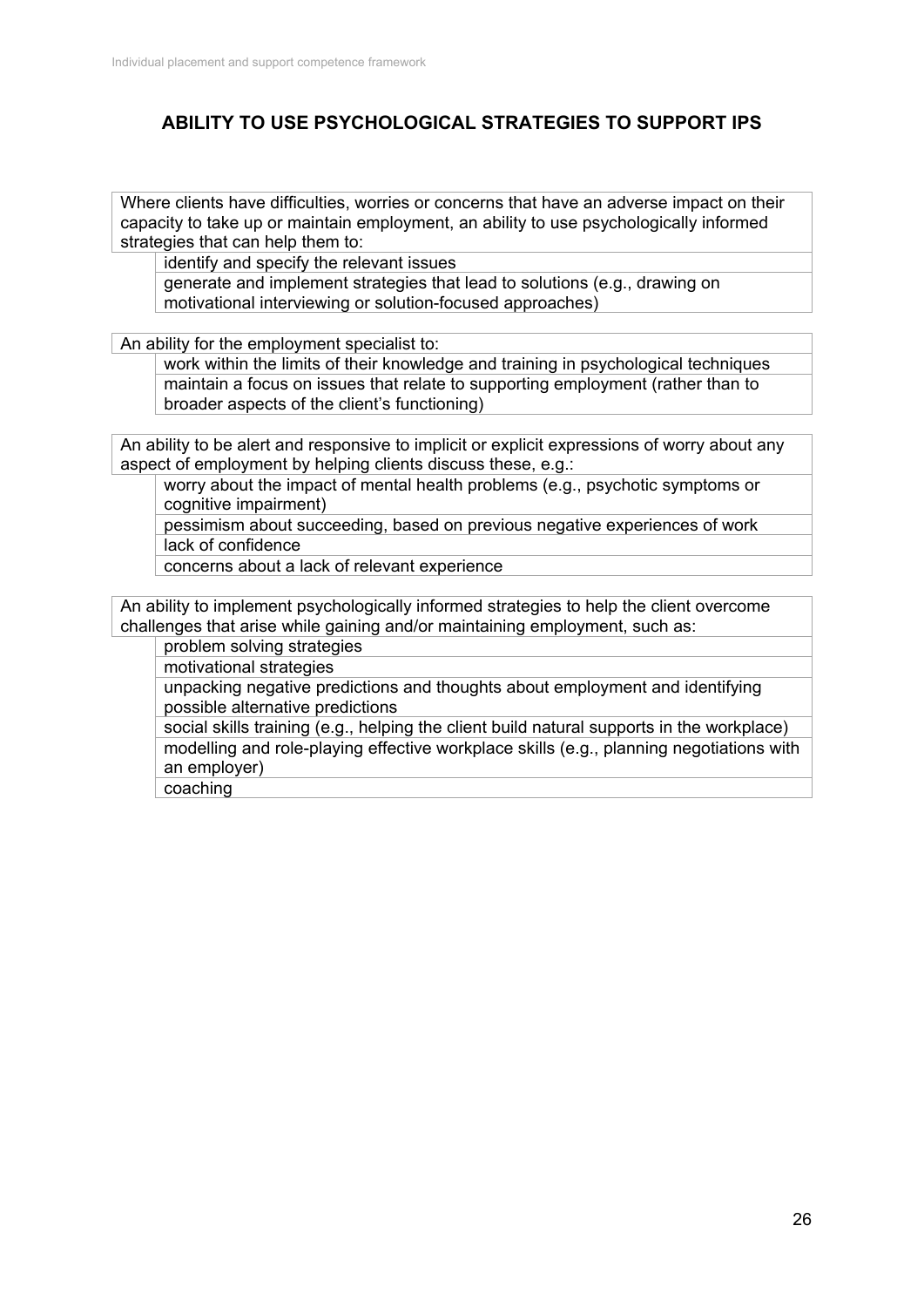# **ABILITY TO ENGAGE THE CLIENT IN THE IPS PROCESS**

An ability to meet with clients as promptly as is practically possible (e.g., within one 1 week of their referral)

An ability to discuss with the client the nature of the support they will be offered and the role of the employment specialist, with the aim of building their interest in IPS An ability to ensure that the client understands:

that the employment specialist is part of the mental health team

the ways that information will be shared between the employment specialist and the mental health team

An ability to spend time getting to know the client, identifying their goals, along with their interests and concerns

An ability to help the client discuss their motivation for gaining employment, and understand how this fits with their values, e.g.:

what gaining employment would mean to them

what has prompted an interest in gaining/returning to employment

an ability to judge whether the client's capacity to sustain motivation for employment should be directly discussed with them

An ability to meet with the client in a range of settings (e.g., in the office, in the client's home and in community settings) in order to:

demonstrate the employment specialist's commitment and improve client engagement learn how the client relates to others outside the mental health setting

an ability to follow local guidance on safety procedures when visiting clients outside the office

An ability to pace the initial sessions to match the client's needs and capacities (e.g., working towards identifying their goals at a slower pace if this is indicated by the client's responses)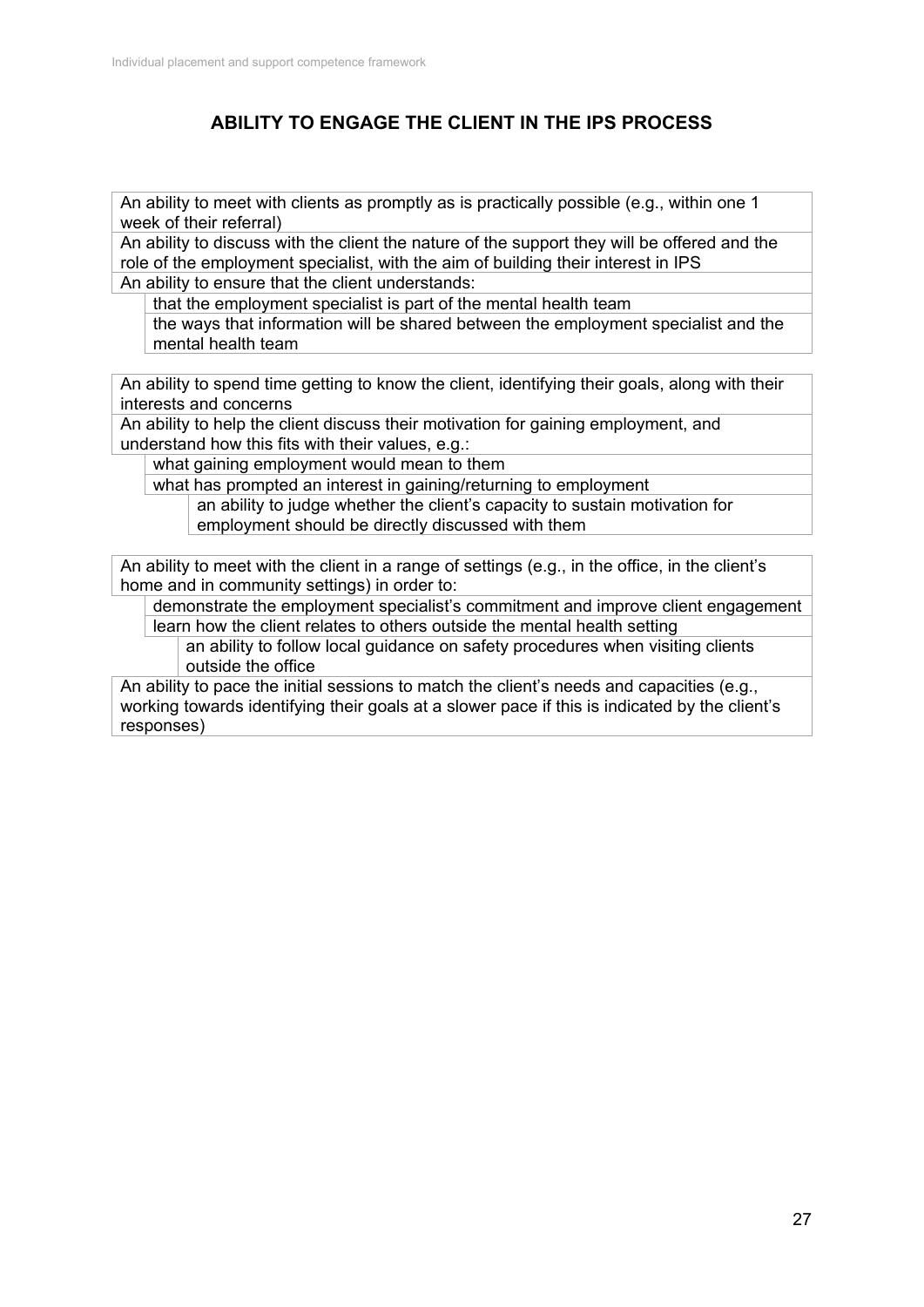## **ABILITY TO PROVIDE INFORMATION ON THE BENEFITS SYSTEM AND ITS IMPLICATIONS FOR EMPLOYMENT**

An ability to draw on knowledge that benefits advice should be offered as one of the first stages in the IPS employment process

An ability to draw on basic knowledge of the operation and application of employment and other benefits:

| income-based Jobseeker's Allowance            |
|-----------------------------------------------|
| income-based Employment and Support Allowance |
| Income Support                                |
| <b>Housing Benefit</b>                        |
| <b>Working Tax Credit</b>                     |
| <b>Child Tax Credit</b>                       |
| Personal Independence Payment                 |

An ability to draw on basic knowledge of Employment and Support Allowance and the permitted work regulations that apply to this allowance

An ability to discuss with the client the financial implications of gaining employment or becoming self-employed, e.g.:

recognising that taking up employment may result in a change to the benefits to which they or members of their family/carers are entitled (including secondary benefits, such as free prescriptions)

discussing the benefits that they currently receive

helping them estimate the impact of taking up employment (e.g., by using an online benefits calculator)

helping them to consider the financial implications of employment against other social factors

An ability to recognise when formal benefits advice is required in order to accurately appraise the financial implications of seeking and gaining employment, usually where the employment specialist does not have:

the specialist knowledge required to undertake an assessment of benefits accurate and up-to-date information about the client's financial status

An ability to maintain up-to-date information about the availability of, and access to, benefits advisors in local services

An ability to signpost the client to benefits advice and ensure that they access this An ability to discuss the outcome of formal benefits advice with the client, and help them consider its implications for taking up employment

An ability to help clients access support for budgeting, if required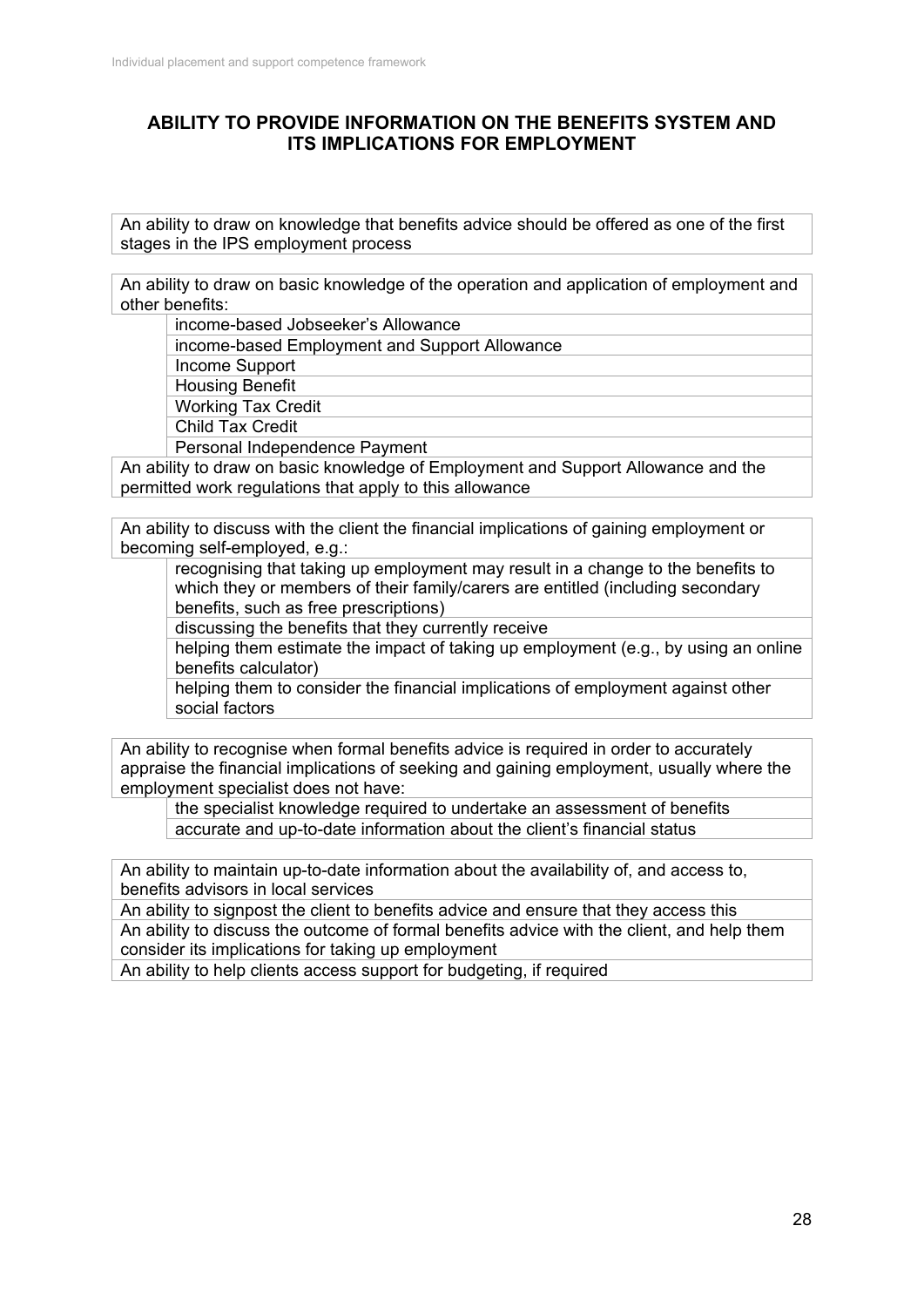## **ABILITY TO DISCUSS DISCLOSURE OF A DISABILITY AND OTHER PERSONAL INFORMATION WITH THE CLIENT AND WITH EMPLOYERS**

#### **Knowledge about disclosure of a disability**

An ability to draw on knowledge that disclosure of a disability is not a legal requirement, nor a condition of working with the client

An ability to draw on knowledge that the purpose of disclosing a disability should be to benefit the client, and decisions about disclosure should be aligned to this principle

## **Communicating about disclosure with a client**

An ability to describe the ways in which disclosure of a health condition or a disability links to the identification of reasonable adjustments and the role of the employment specialist in communicating and negotiating this with the employer

An ability to help the client consider and discuss the advantages of disclosing disability and other personal information to a potential or current employer, for example that this:

allows for reasonable adjustments to be considered and implemented

reduces the need for the client to hide symptoms or difficulties

enables the employment specialist to advocate for the client directly with the employer

An ability to help the client consider and discuss the disadvantages of disclosing a disability and other personal information to a potential or current employer, for example that:

they may be concerned that this could result in discrimination (an employer being unwilling to employ the client)

this focuses attention on disability rather than on the person

the client may wish to advocate for themselves

An ability to answer questions about disclosure in an objective and neutral way An ability to help the client reach a decision regarding the advantages and disadvantages of disclosure

Where clients are unwilling to disclose disability, an ability to discuss the reasons for this in a manner that respects their decision but also helps them explore (and so review) their concerns

Where the client agrees to disclosure of a disability and/or other personal information, an ability to discuss the specific information that will be disclosed and to document this in a personal information plan, e.g.:

identifying what information is relevant for the employer and what will be kept confidential (including matters such as physical, cognitive or neurodiverse issues, criminal history, risk and safety, addiction)

considering the level of disclosure to different people (e.g., employer, colleagues) considering the stage at which disclosure will take place (e.g., at interview or after a job has been secured)

An ability to return to discussion of disclosure at any stage of the employment process (e.g., where non-disclosure means that difficulties that have emerged in a job cannot be addressed by implementing reasonable adjustments)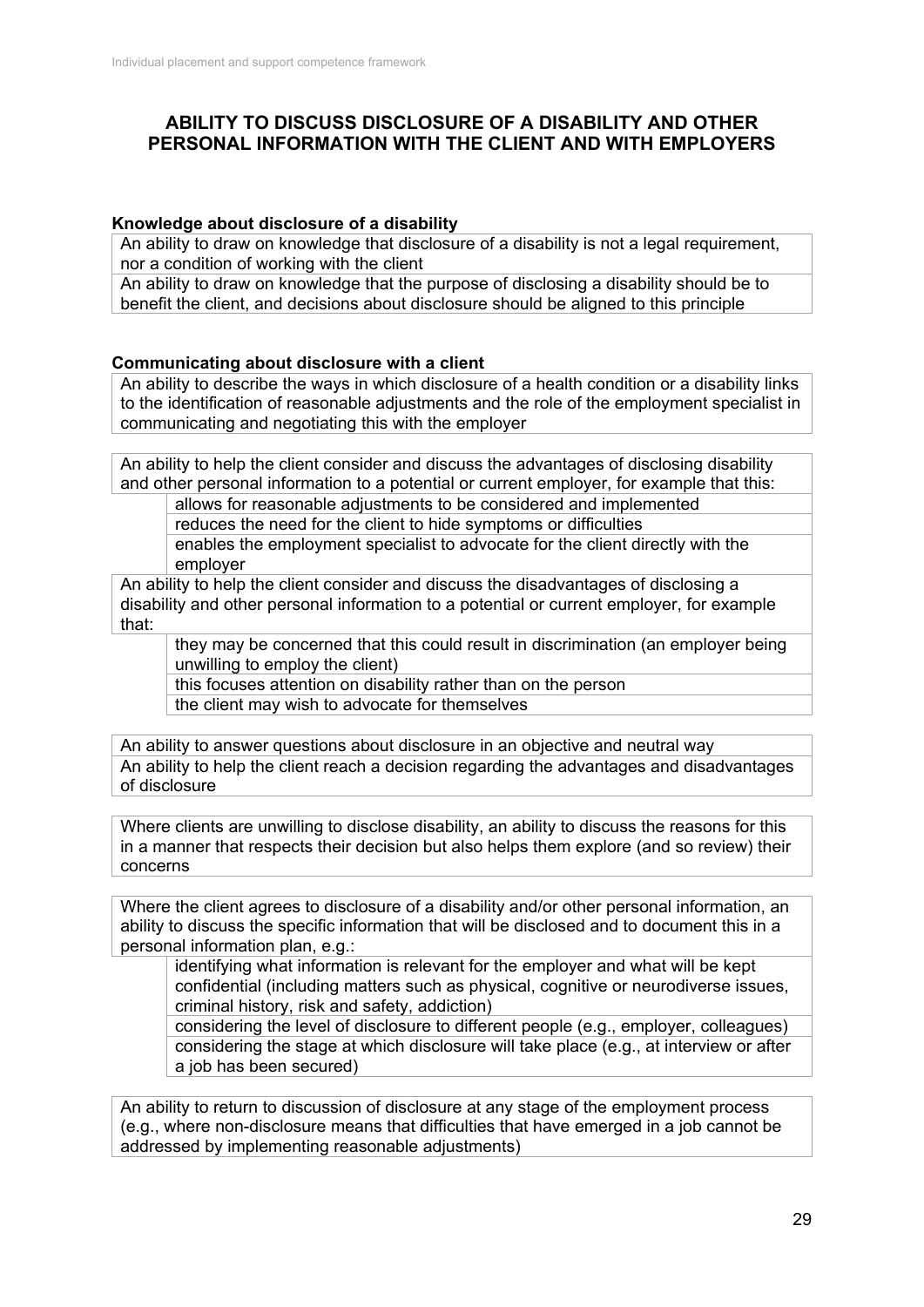### **Communicating about disability with an employer**

An ability to describe to the employer the nature of a client's health issues and other relevant information (as agreed in the personal information plan)

An ability to restrict disclosure to the areas agreed with the client

An ability to discuss the possible implications of the client's disability for their functioning in the workplace, and to negotiate the reasonable adjustments that could be put in place to support them

an ability to help employers understand the practical operation of the Equality Act 2010

an ability to signpost the employer to services that can advise on adjustments relevant to specific disabilities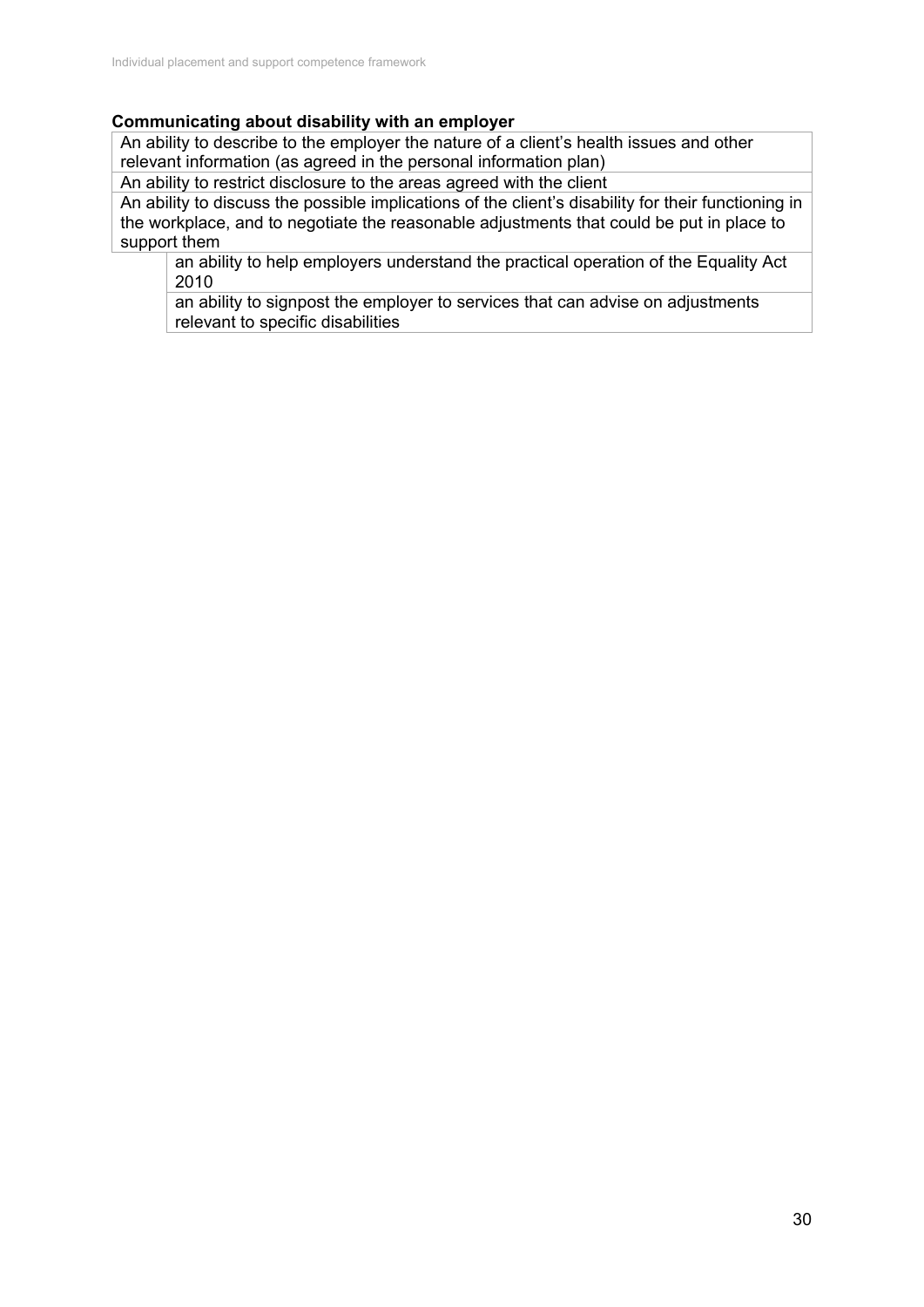# **ABILITY TO CONSTRUCT A VOCATIONAL PROFILE**

An ability to draw on knowledge that the aim of a vocational profile is to gather information that establishes a clear picture of the client's strengths, resources and needs, and so identifies the type of work and work environment that will be right for them An ability to draw on knowledge that the vocational profile is built up over time and

continues to be elaborated in the light of the client's responses to the process of gaining employment

An ability to draw on knowledge that building the vocational profile is part of the process of helping clients learn about their capacities and interests in the context of work, and so identify jobs that are optimal for them at any one time

An ability to draw on a comprehensive range of sources of information to construct the vocational profile, including the client, the mental health team and (with the client's permission) the client's family/carers

An ability to help the client identify their short- and long-term vocational goals An ability to identify the client's work history, such as:

previous jobs

what has gone well in previous employment and what has gone badly reasons for ending or changing jobs

An ability to identify the client's current level of adjustment, for example:

mental health symptoms and their management

physical health symptoms problems and their management

cognitive and any neurodiverse issues

An ability to identify the client's interpersonal resources, such as their:

interpersonal skills

social and support network

An ability to identify the client's work skills, e.g.:

job-seeking skills

specific vocational skills

transferable work skills

characteristic work-related behaviours, e.g.:

- patterns of attendance
	- motivation

stress tolerance in the workplace

An ability to draw on labour market research to inform decision making around employment goals and to connect clients to job opportunities

An ability to identify factors that may influence decisions about the type of work for which the client is suited, for example their:

access to (and ability to use) transportation

support from family/carers and friends

current living situation (type and with whom)

substance use

criminal record

willingness to disclose mental health problems

expectations regarding the personal, financial and social benefits of working motivation for work

money management skills

current income and benefits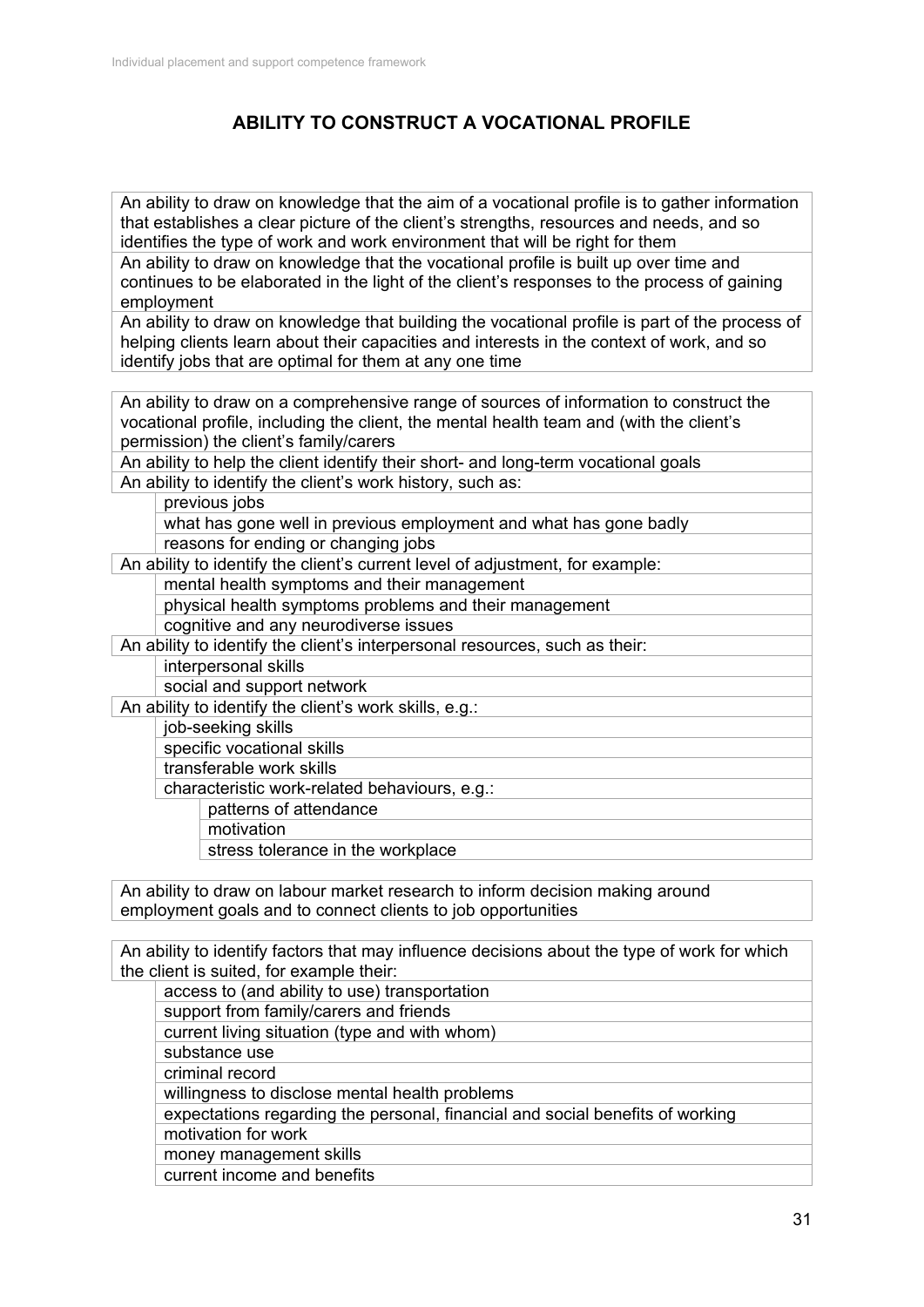## daily activities and routines, and regular contacts type of work environment and work tasks

## An ability to identify contacts the client could use to facilitate the job search, e.g.:

family/carers

friends

neighbours

previous employers

previous teachers community contacts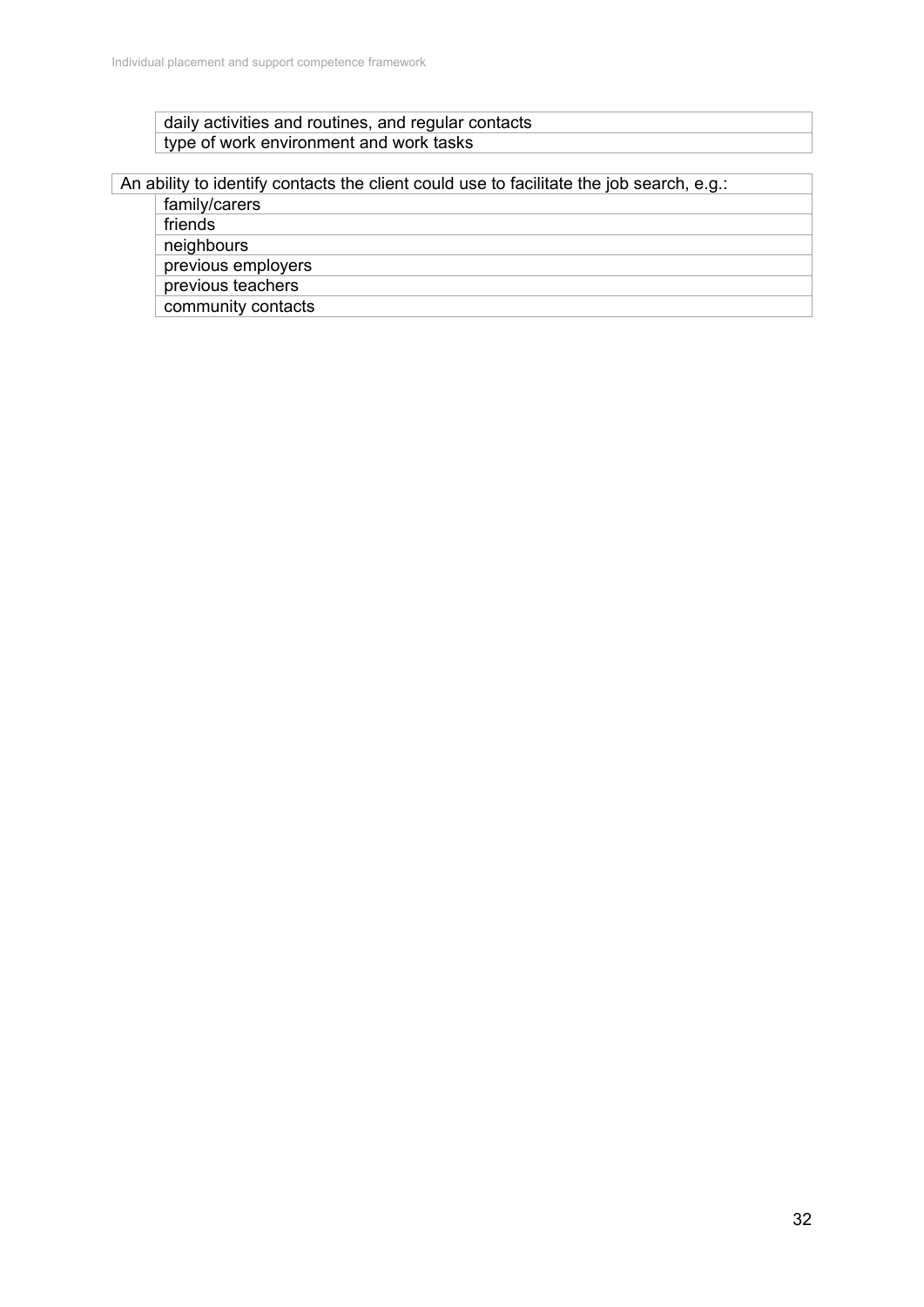# **ABILITY TO CONSTRUCT AN INDIVIDUALISED EMPLOYMENT PLAN**

An ability to draw on knowledge that an individualised employment plan needs to be drawn up for each client, and that the plan sets out the course of action, including: the client's short- and long-term goals(s), written using in the client's own words

the steps that will be taken to achieve these goals, which:

are set out as behavioural objectives

identify the sequential steps that may need to be taken to meet these objectives

specification (by name and service) of the support the client can expect at each step the time frame for each step

An ability to draw up a plan that is:

behaviourally specific and establishes the actions that will be taken clear and descriptive, and contains enough information to permit other employment specialists who do not know the client to pick up the work

An ability to ensure that the employment plan is integrated with treatment plans developed by and with the relevant clinical team

An ability to review and amend the plan on a regular basis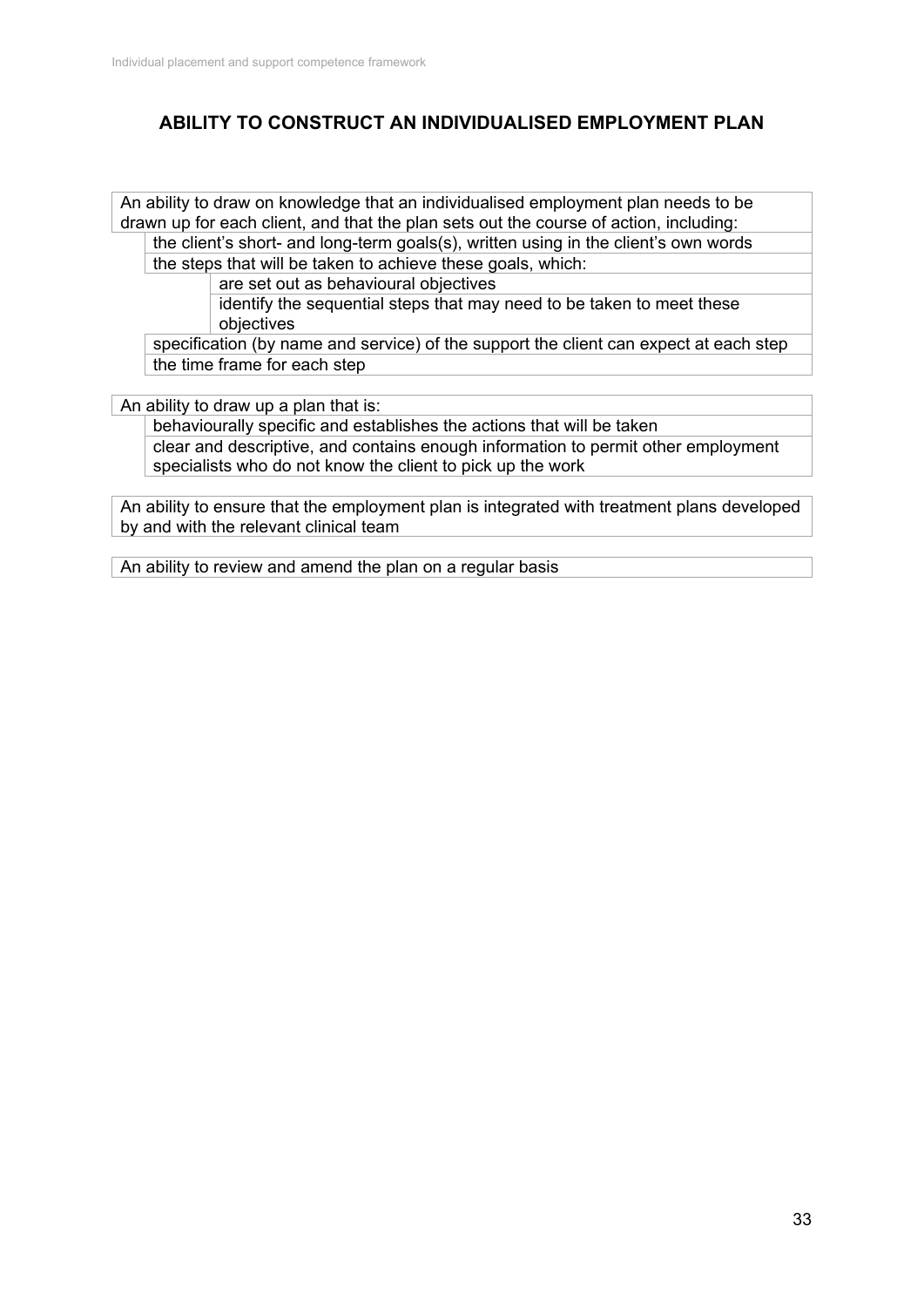# **ABILITY TO PROVIDE SUPPORT FOR JOB APPLICATIONS**

An ability to judge the degree of support that may benefit the client, ensuring that this maximises their autonomy and capacity to draw on their own resources An ability to identify the areas of support that may benefit the client, e.g.: helping clients who wish to undertake their own job search to do so (e.g., using the internet and social media to support job search) if they have a CV, working with them to review it if they do not have a CV, helping them to develop one ensuring that the CV is up to date and oriented to the role that the client has expressed an interest in/is applying for helping to ensure that the CV emphasises positive features of their experience helping the client to complete application forms discussing how to account for periods of unemployment or absence from the job market helping the client to research the employer and the role for which they are applying anticipating potential interview questions and rehearsing answers modelling and role-playing interview strategies discussing dress codes providing follow-up after an interview planning ahead for the possibility of rejection (and so mitigating its impact)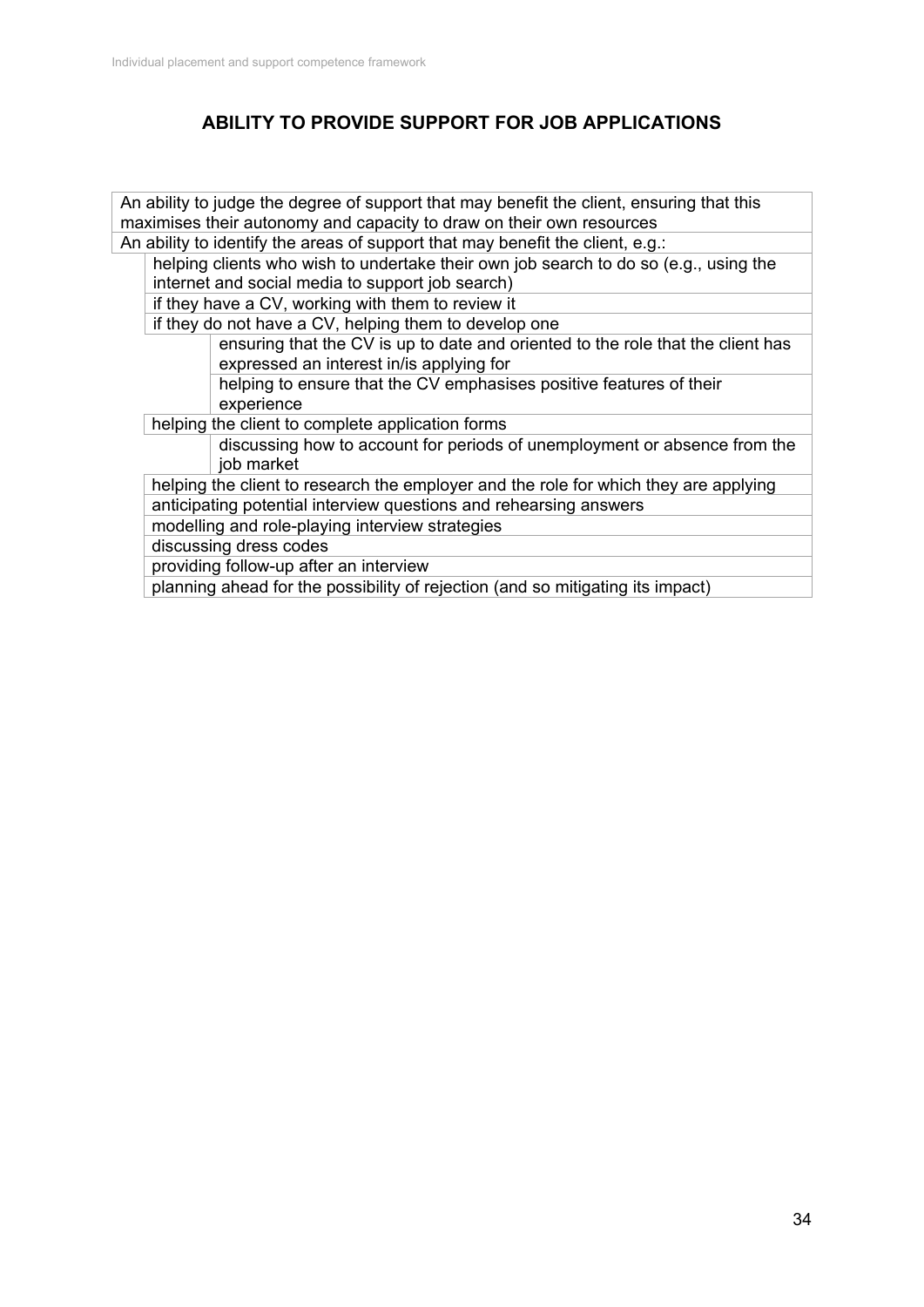# **ABILITY TO GAIN KNOWLEDGE OF LOCAL EMPLOYMENT OPPORTUNITIES**

An ability to draw on multiple sources of information in order to identify local employment opportunities, e.g.:

maintaining active links with job centres (so as to know about current vacancies and likely developments in the local job market)

linking with advisors from other supported employment services

making links with local recruitment agencies

making links with local chambers of commerce

regularly reviewing job sites, social media, local papers and trade magazines attending jobs fairs and making contact with stallholders

An ability to actively seek out information about potential employment opportunities that may not be formally advertised, e.g.:

walking around the local area in order to check for recruitment notices (e.g., adverts posted in shop windows or outside places of employment)

making speculative, direct enquiries to potential employers

using personal and professional networks

maintaining contact with clients who have successfully obtained employment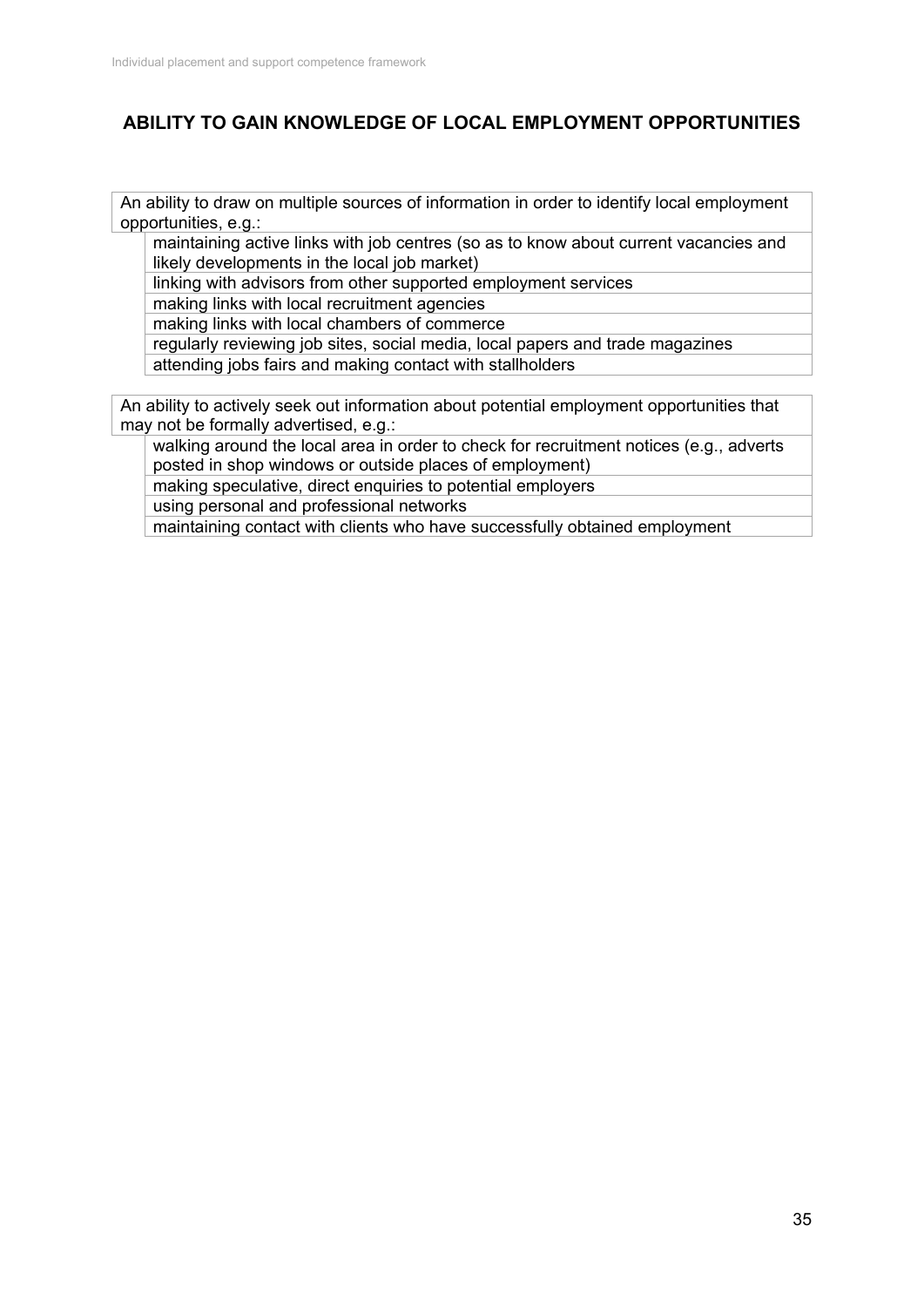# **EMPLOYER ENGAGEMENT**

An ability to draw on knowledge that the aim of employer engagement is to build a relationship that enables the employer to trust that the employment specialist understands their specific workforce needs

An ability to draw on knowledge that employer engagement:

is a core area of activity for IPS employment specialists

involves making multiple (rather than one-off) visits in order to establish a good working relationship

requires a range of engagement strategies, adapted to the type and size of employer

involves a commitment to maintaining ongoing contact

aims to position the employment specialist as a resource both for the employer and for the client

is usually focused on supporting an individual client to obtain a job

An ability to draw on knowledge that identifying job opportunities will usually require several contacts with employers over a period of time, and that persistence is a key and necessary feature of employer engagement

An ability to draw on knowledge that initial contacts should focus on learning about the employment context and the employer's recruitment needs, rather than on attempts to support a client to obtain a job

An ability to formulate and execute a planned strategy of employer engagement that is individualised to the needs of each employer and client needs

An ability for the employment specialist to make an initial introduction to employers, communicating:

their role, the organisation they represent and the purpose of the contact the potential benefit of the contact (i.e. a free resource that can help meet their recruitment needs and so help improve their business)

An ability to communicate an initial message that is:

clear and concise

targeted and identifies the aims and goals of the service

uses 'business' language that employers will recognise (rather than health service terminology)

An ability to gain an in-depth understanding of the employment context and the employer's recruitment needs

using communication skills (such as active listening)

asking relevant questions that help to develop an understanding of the specific job roles available, the employer's requirements for these roles and the usual recruitment process

An ability to convey key messages that stress the potential benefits of involvement with an IPS programme, for example helping employers to:

meet their recruitment needs

reach an untapped, motivated and diverse workforce

save money on recruitment costs

widen their pool of potential applicants

gain direct access to highly motivated individuals who are ready to take up posts employ individuals who can make a positive contribution to the overall success of their

business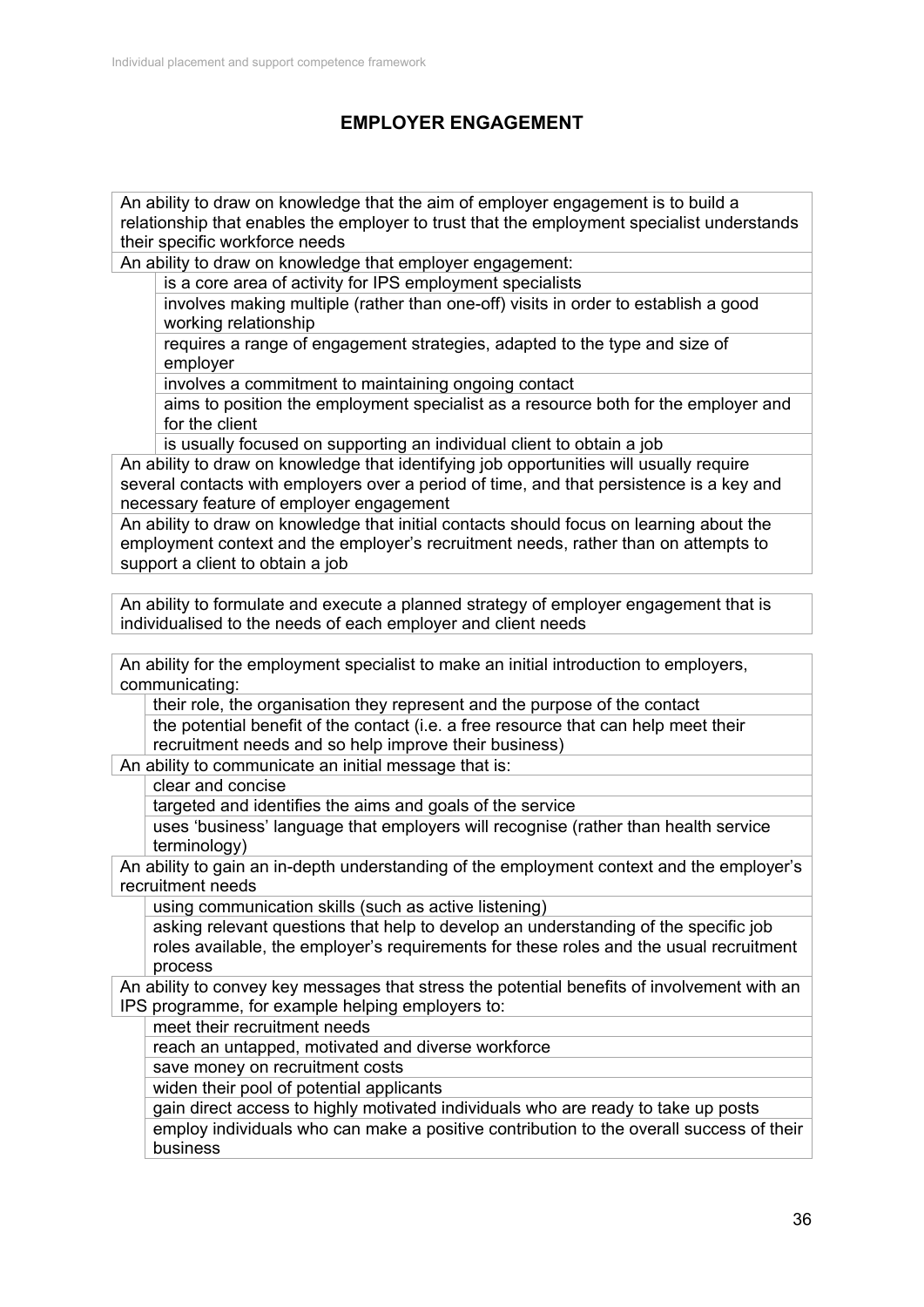An ability to adapt the approach being taken to the emerging information being presented by the employer

An ability to identify and respond to concerns about the IPS service raised by the employer, for example by:

actively listening to the employer's concerns

summarising their concerns (to convey that these are understood accurately and to facilitate further discussion)

responding to and addressing the concern being raised, and checking whether this addresses the issue(s)

checking whether this meets their concerns

identifying whether unresolved concerns will need to be revisited in order for the employer to progress or whether they can be put aside

An ability to present a realistic and measured account of the IPS service (and not to oversell or attempt a hard sell)

An ability to describe the ongoing support that the IPS service will put in place for both the employer and the client, and that this will:

identify and resolve problems in a timely manner

result in better retention than might be the case for other employees

An ability to suggest the broader benefits to the employer of liaison with the IPS service, for example, helping employers:

learn more about mental health

consider how to support existing employees with mental health problems (and so reduce absence and improve retention absence)

An ability to follow up initial visits by a variety of planned contacts (e.g., by phone, email, sending relevant literature, arranging further face-to-face meetings)

Based on a good understanding of the employment context and the employer's needs, an ability to help employers create jobs, e.g.:

by identifying unmet needs for which there is no current job-role

through 'job carving' (identifying potential positions that may not currently exist but which observation of the employment context suggest could be developed (e.g., acting in a support role for other members of staff))

An ability to identify clients for whom the job opportunity would be a good match and initiate introductions to the employer

An ability to respond actively when placements are under strain and act as a mediator in order to identify the source of difficulties, manage any conflicts, for example by:

listening to the point of view of the employer and the client

focusing on the problem (rather than on personal issues)

problem solving (e.g., identifying common ground and potential resolutions to areas of difference)

focusing on the future rather than the past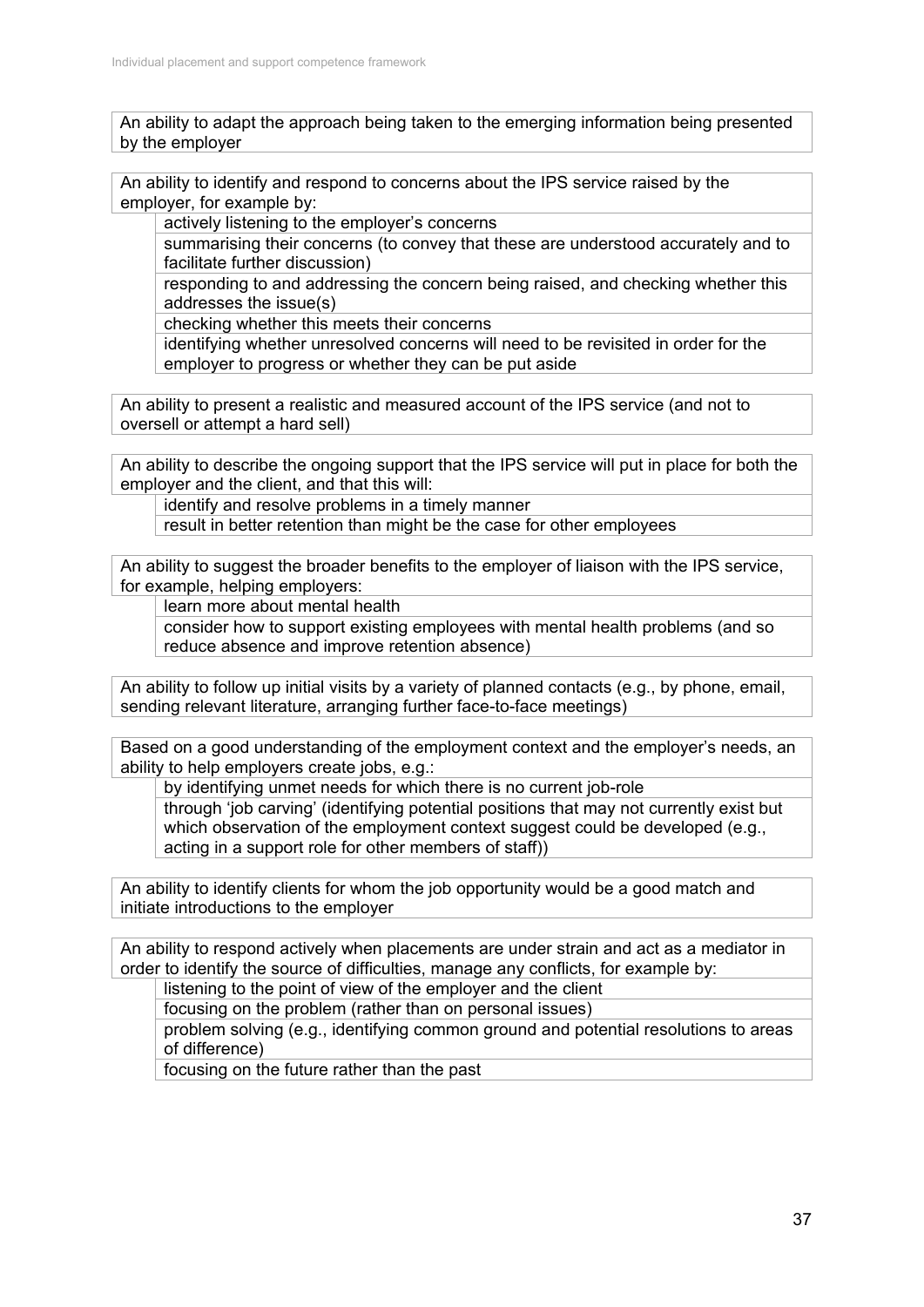# **ABILITY TO PROFILE THE JOB SETTING**

|                                                         |                                                              | An ability to profile the job setting so as to arrive at a clear picture of the demands of the                                      |  |  |
|---------------------------------------------------------|--------------------------------------------------------------|-------------------------------------------------------------------------------------------------------------------------------------|--|--|
| position and its suitability for the client, including: |                                                              |                                                                                                                                     |  |  |
|                                                         |                                                              | interpersonal characteristics and demands, e.g.:                                                                                    |  |  |
|                                                         |                                                              | the number of co-workers                                                                                                            |  |  |
|                                                         |                                                              | whether co-workers work in close proximity to another                                                                               |  |  |
|                                                         |                                                              | the implicit social and interpersonal requirements in the work setting                                                              |  |  |
|                                                         |                                                              | whether and how employees interact with each other (e.g., having breaks                                                             |  |  |
|                                                         |                                                              | together, expectations that they socialise after work)                                                                              |  |  |
|                                                         | level and type of support, management and supervision, e.g.: |                                                                                                                                     |  |  |
|                                                         |                                                              | the nature of support, management and supervision                                                                                   |  |  |
|                                                         |                                                              | induction and initial training (for clients who are new to the role)                                                                |  |  |
|                                                         |                                                              | the frequency and duration of supervision                                                                                           |  |  |
|                                                         | the work schedule, e.g.:                                     |                                                                                                                                     |  |  |
|                                                         |                                                              | expected working hours (time of day, number of hours, days of the week)                                                             |  |  |
|                                                         |                                                              | flexibility for time off                                                                                                            |  |  |
|                                                         |                                                              | arrangements for sick leave, annual leave and other types of leave                                                                  |  |  |
|                                                         | the working environment, e.g.:                               |                                                                                                                                     |  |  |
|                                                         |                                                              | the characteristics of the job setting (e.g., outside/inside, noisy/quiet, crowded/<br>isolated)                                    |  |  |
|                                                         |                                                              | potential job stresses (e.g., pressures from customers, pressures related to the<br>pace of work, noise, using dangerous equipment) |  |  |
|                                                         |                                                              | financial arrangements, e.g.:                                                                                                       |  |  |
|                                                         |                                                              | the contract details, salary and payment schedule                                                                                   |  |  |
|                                                         |                                                              | any implications of the salary for receipt of benefits                                                                              |  |  |
|                                                         |                                                              | accessibility, e.g.:                                                                                                                |  |  |
|                                                         |                                                              | whether the position requires lengthy travel                                                                                        |  |  |
|                                                         |                                                              | the transportation options open to the client to reach the employment site                                                          |  |  |
|                                                         |                                                              | whether the work schedule coincides with the public transportation schedule                                                         |  |  |
|                                                         |                                                              | whether the travel plan means passing through neighbourhoods in which the<br>client feels uncomfortable                             |  |  |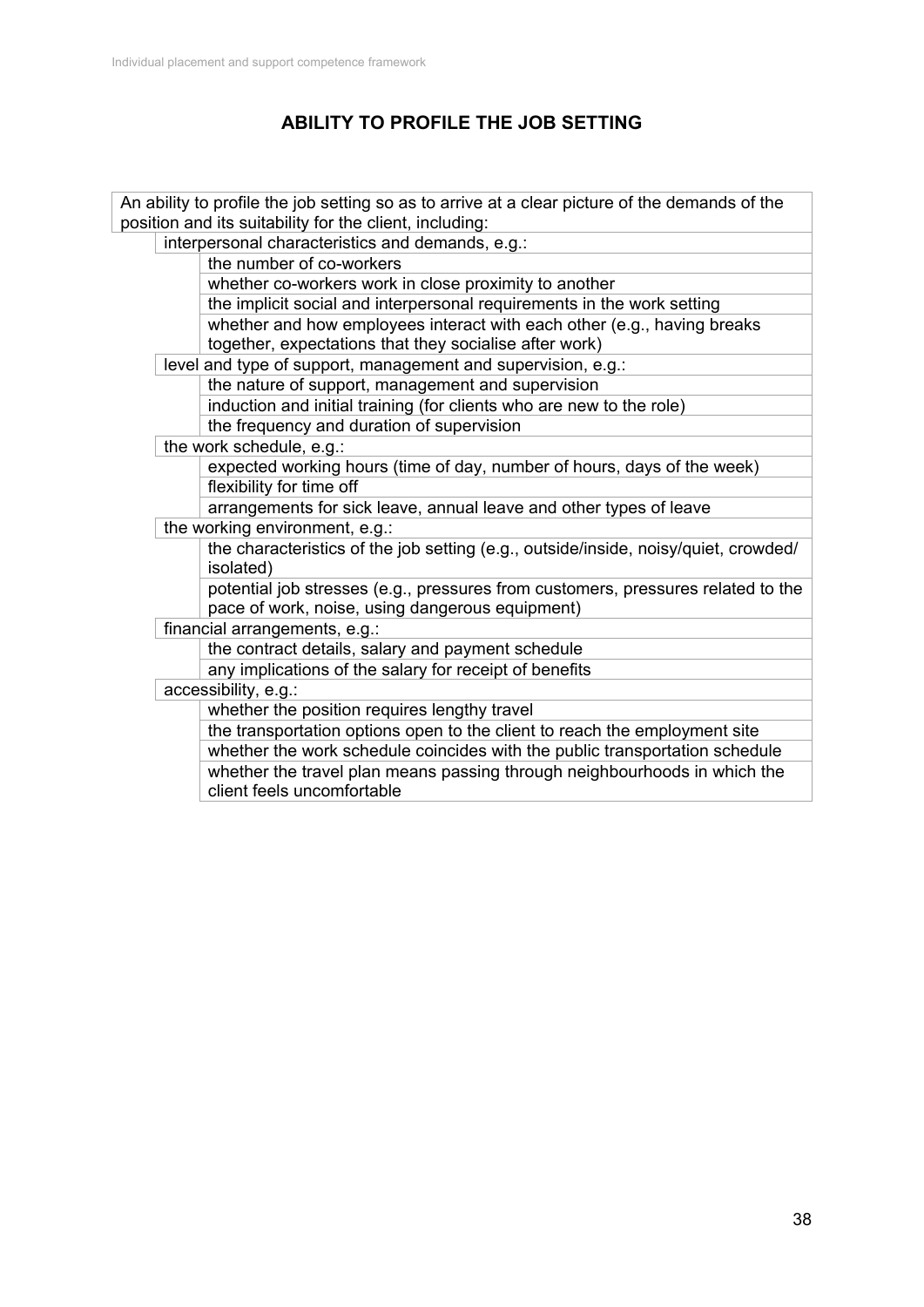# **ABILITY TO CONDUCT A JOB SEARCH**

An ability to draw on knowledge that:

people are more likely to maintain employment when supported to obtain a job consistent with their preferences

the availability of a position should not be the main determinant of job choices the aim of the job search is to arrive at the best match between the person and the job

An ability to discuss (and agree with the client) who takes responsibility for the job search where the client wishes to undertake the job search themselves, an ability to discuss with them whether or not they would like support for this process, and if so what form this would take

An ability to draw on knowledge of available positions and the characteristics of these positions, based on:

employer engagement knowledge of the local job market job profiling

An ability to identify potential matches between the client's interests and abilities and available positions

where there is a good match, an ability to make a direct approach to an employer in order to advocate for the client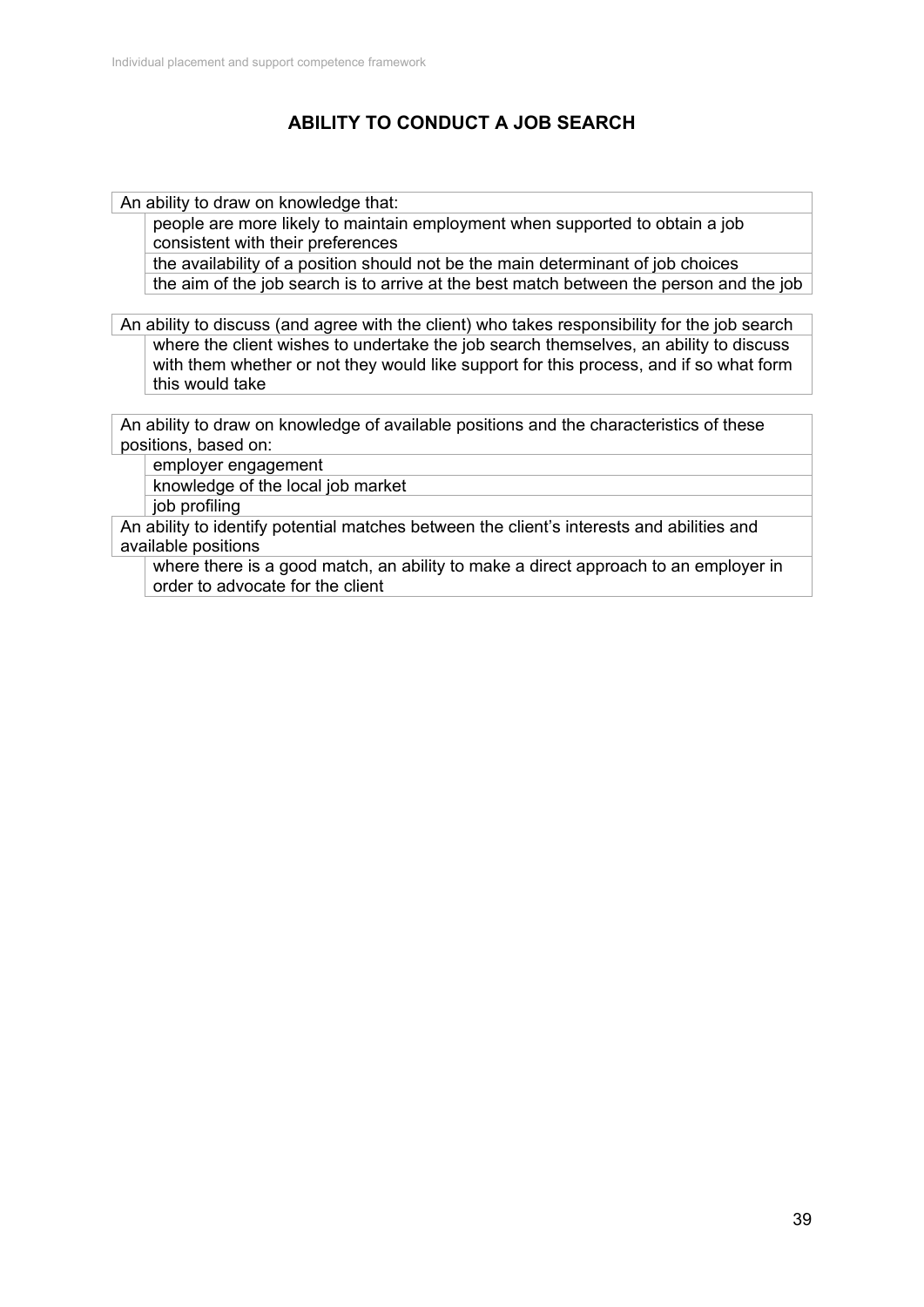# **PROVIDING INDIVIDUALISED JOB SUPPORT**

An ability to draw on knowledge that people with serious mental health problems may have difficulty maintaining employment without ongoing follow-on support, tailored to the individual client and adapted to their needs and preferences

An ability to draw on knowledge that the goal of job support is not only to help the person maintain employment, but also to improve their quality of life

An ability to draw on knowledge that the offer of job support always includes support to the employer

An ability to judge when to offer support to the client and when to foster independence and their capacity for self-management

An ability to make use of the vocational profile in order to anticipate likely support that the client will need

An ability to ensure that:

when there is positive feedback about the client's progress this is communicated to them

when there is feedback about areas that need attention, this is framed in a positive way that enables the client to learn from their experience

An ability to monitor placements (especially in their early stages) in order to identify and troubleshoot initial and ongoing issues

An ability to respond promptly to any problems that emerge

An ability to match the intensity and timing of support to the client's needs and to judge whether and when to increase or decrease the level of response

An ability to identify interpersonal issues that may have emerged and to work with the client and the employer in order to resolve them, for example where:

communication issues have made it difficult for the client to express their needs the client has experienced feedback offered to them as negative difficulties have emerged in relationships with colleagues

An ability to offer practical support directed to any emerging difficulties, e.g.:

help with organising and undertaking travel to and from work

morning calls to help with scheduling issues, such as getting up and timekeeping discussion of grooming and dress, and help to address any issues

An ability to offer psychologically informed support directed at any emerging emotional issues or difficulties, for example helping the client:

feel more confident about making requests of the employer or colleagues

discuss and identify strategies to manage interpersonal issues (such as discomfort or inhibition when talking to colleagues)

communicate needs that arise from disability and other health issues

manage cognitive issues, such as memory problems or poor concentration

address difficulties in maintaining motivation

identify what the employer can do to support them in the workplace

build natural supports in the workplace, and via personal and community networks

An ability to offer support to the employer, e.g.: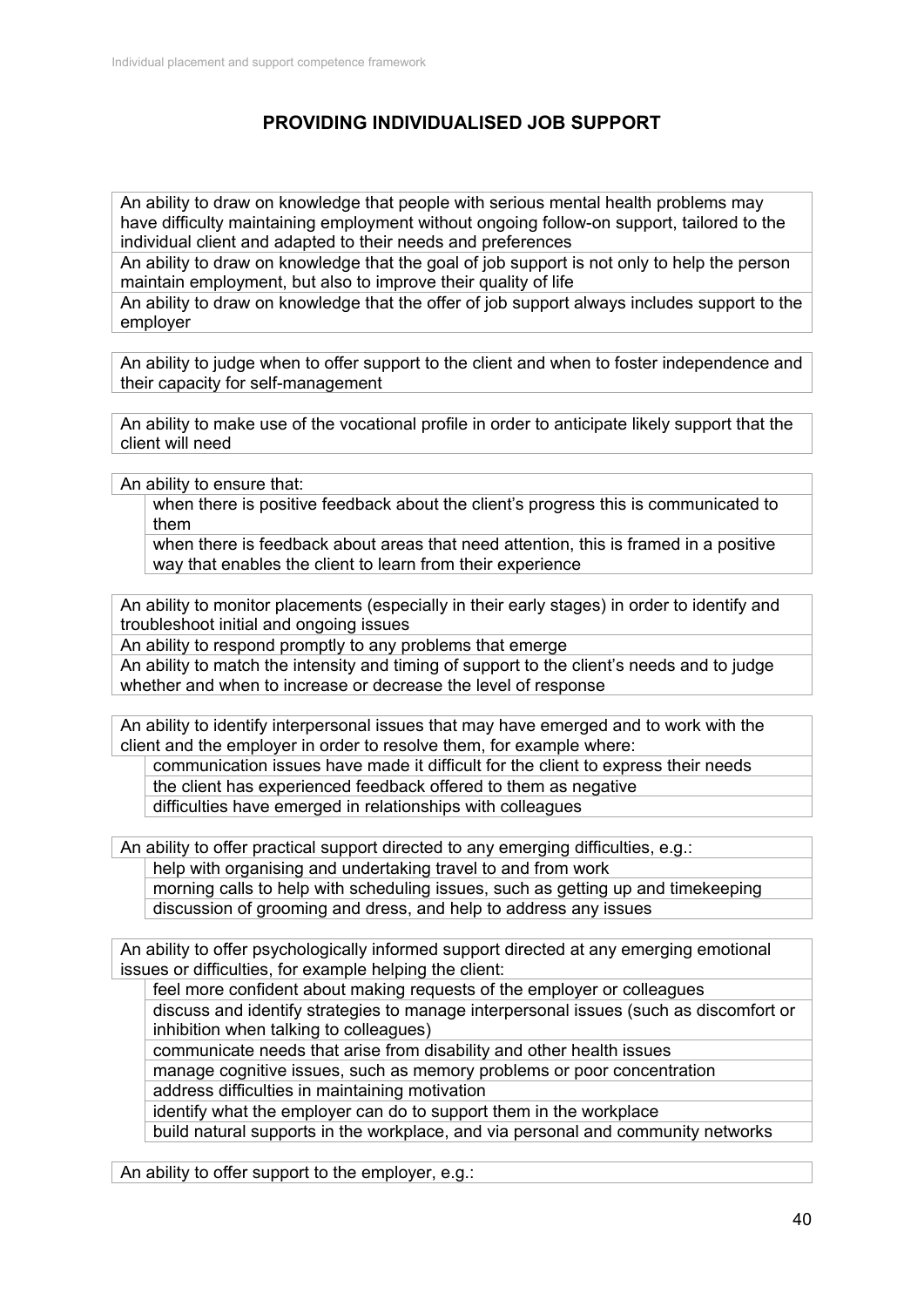meeting with them to review the client's performance

discussing and responding to any concerns raised by the employer by identifying and agreeing possible solutions, and providing feedback to the client

negotiating reasonable adjustments

providing education and guidance regarding mental and physical health and any risk and safety issues

An ability to offer direct support in the workplace, for example to:

observe how the client is functioning

act as a coach model alternative responses to difficulties problem solve issues *in situ*

An ability to discuss with the client (and the metal health team) issues that emerge in (and have an impact on) their work environment and which relate to the client's mental and physical health, such as:

increased and troubling mental health symptoms intrusive side effects from medication

Where the client raises the possibility of leaving their post, an ability to judge the most appropriate response, e.g.:

offering further support if this relates to unresolved issues that can potentially be addressed

where this looks to be a reasonable course of action (e.g., because the person is not satisfied with the position or there is a mismatch between the position and their interests), helping them identify what has been learned (and therefore gained) from the post and how this learning can be applied to future job searches if appropriate, supporting them to find a more appropriate job

An ability (with the client's permission) to liaise with the client's family/carers to consider how they can support employment and identify any challenges to this, e.g.:

discussing their expectations (e.g., where families/carers are expecting more rapid progress than is reasonable, helping them adjust this to a more realistic pace) identifying the client's role in the family and its implications for support discussing the support the employment specialist can offer

An ability to help the client build natural supports in the workplace and draw on their personal network to sustain employment

### **Supporting job retention**

An ability to support clients who are already in employment (but who are struggling or are off work sick and returning to work after a period of absence), by developing a return to work plan with the client, their employer and relevant health and social care professionals. An ability to draw on knowledge that a return to work plan should identify:

interventions that will support the return to work (including negotiating/mediating with employers to identify return to work options, such as suitable duties and work hours) return to work goals that the client feels are right for them (e.g., the same or a different job with the same employer, the same job with a different employer, or a different job with a different employer)

An ability to refer to other agencies (such as ACAS) where relevant and appropriate (e.g. where there are complex workplace issues which need to be formally mediated or legal advice is required)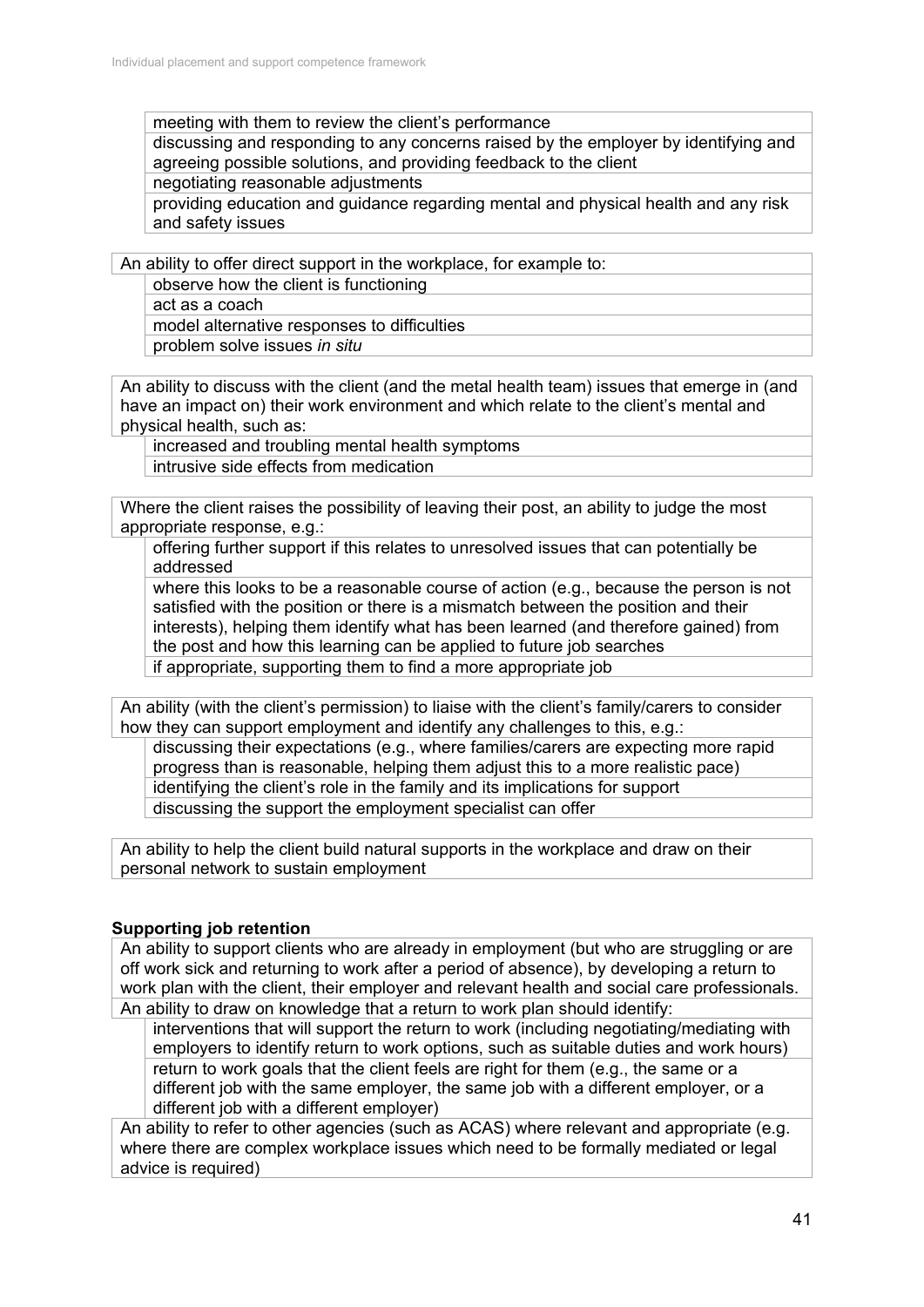# **SUPPORTED EDUCATION**

An ability to draw on knowledge that supported education is only offered where this directly supports vocational goals (i.e. gaining the training and/or qualifications needed for employment)

An ability to draw on knowledge that supported education:

focuses on training and education opportunities open to all members of the community (rather than opportunities only open to people with disabilities) is offered only to clients who require significant help to maintain training/education should be considered for clients of all ages

An ability to help clients enter and sustain training/education, for example by helping them: discuss their goals and interests, and identify relevant educational/training programmes

identify and research potential programmes of study

consider the benefits and disadvantages of disclosing a disability, and to whom a disclosure would be made

make links with disability services within educational institutions to identify potential reasonable adjustments

consider how best to present themselves in an application (e.g., accounting for periods out of education)

identify and consider how to manage symptoms and/or interpersonal issues that make studying difficult to maintain (e.g., managing anxiety about classes, finding it challenging to develop relationships with fellow students)

discuss and learn from difficulties that they are encountering (rather than perceiving these as indications of failure), and work towards implementing potential solutions

An ability to draw on the resources of the mental health team to help the client manage psychological difficulties that impact their capacity to undertake education (e.g. medication management)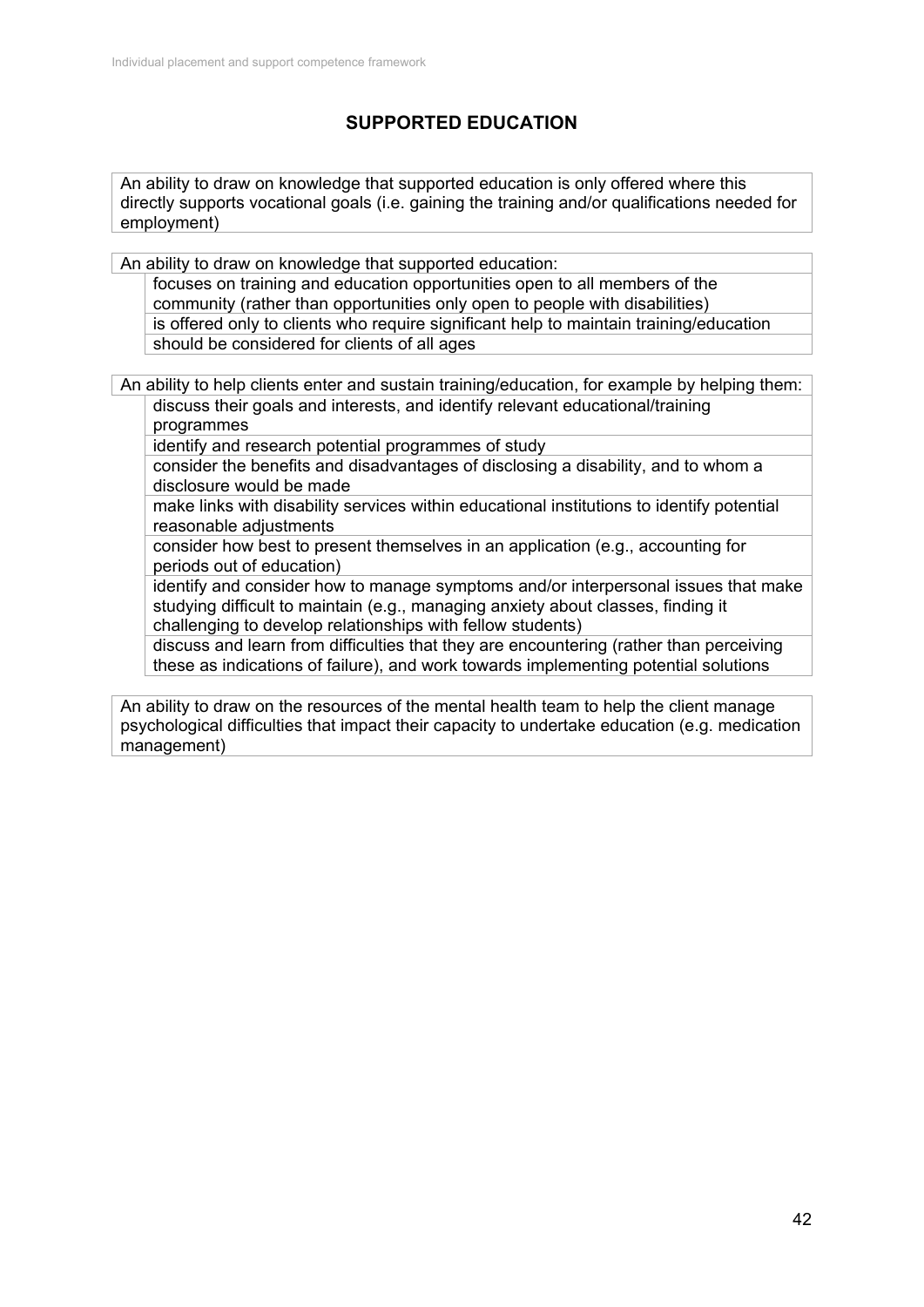## **SUPERVISION OF EMPLOYMENT SPECIALISTS BY TEAM LEADERS**

An ability to draw on knowledge that an employment specialist may receive both individual, group and peer supervision, each at a frequency determined locally

#### **Supervision structure**

An ability to draw on knowledge of good practice in supervision of employment specialists, including:

gaining direct knowledge of the clients with whom employment specialists are working (e.g., by observing their meetings with the employment specialist)

ensuring that (over time) all clients with whom the employment specialists are working are reviewed

ensuring that the supervision process identifies and reviews those clients who are not making progress with their goals

An ability to draw on knowledge that supervision should be outcomes based, and therefore focused on client progress with their specified goals

#### **Setting up the session**

An ability to develop collaboratively an agenda for the supervision session, which may include, e.g.:

help with administrative issues (such as meeting relevant local standards for documentation)

reviewing progress and issues related to the clients with whom the employment specialist is working

reviewing clients' progress in gaining and maintaining employment

reviewing any issues related to the development and maintenance of relationships with employers

reviewing any issues related to the development and maintenance of relationships with mental health teams

identifying clients for review

helping employment specialists to review and manage their caseloads and schedules helping employment specialists discuss psychological stresses arising from their work and the ways in which these can best be addressed

An ability to draw on knowledge that sessions should start with a review of any previously identified goals (both to identify progress and identify any challenges)

### **Ending the session**

An ability to draw on knowledge that at the end of the session the supervisor and employment specialists should agree the next steps to be taken and specify the ways in which these will be achieved

An ability to draw on knowledge that the content of discussions in supervision should be documented, identifying the next steps and any agreed goals

#### **Maintaining a focus on strengths-based supervision**

An ability to draw on knowledge that supervision should help employment specialists focus on client's strengths and on maintaining hope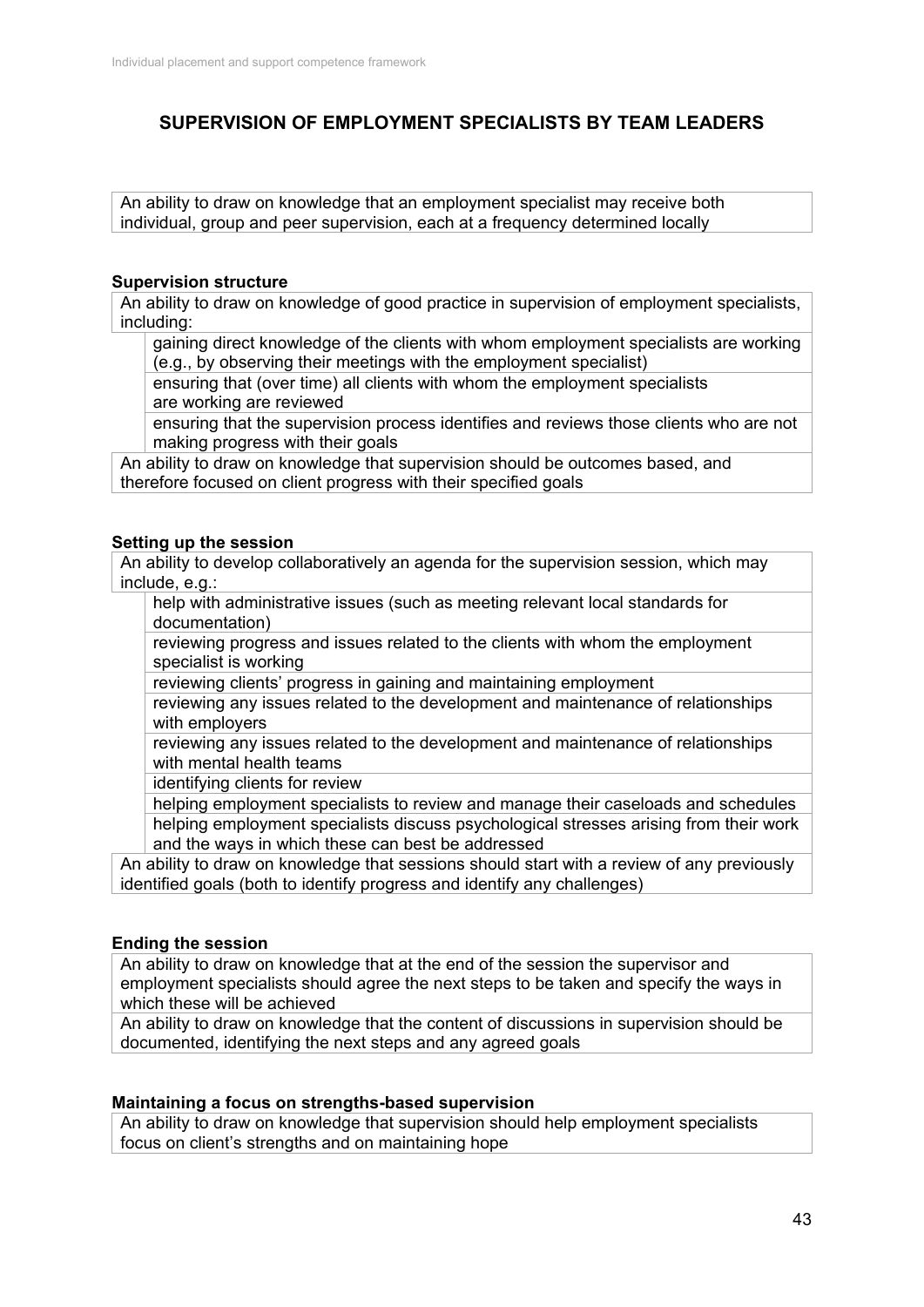Where employment specialists express frustration with client's progress, an ability to empathise but to redirect discussion to problem solving issues that have emerged, while maintaining a focus on the client's strengths and resources

Where employment specialists express concerns about their capacity to carry out their roles, an ability to maintain a strengths-based perspective, identifying those areas in which they are succeeding

### **Managing performance problems**

An ability to try to anticipate and address performance problems, for example by: setting clear expectations, such as:

writing down expectations as they are discussed and agreed

monitoring progress with expectations and identifying when agreed tasks are not completed

discussing and clarifying areas where agreed tasks have not been completed (e.g., checking that these have been understood, and identifying reasons why it has not been possible to complete them)

providing induction and ongoing training, coaching and field mentoring:

to detect and manage 'drift' from IPS practices

to refine and improve skills:

discussing and commenting on the employment specialist's work within supervision sessions

through direct observation of practice and service audits of practice

identifying problems while they are still minor, and giving timely and frequent feedback:

where work is progressing well, providing positive and specific feedback, usually based on concrete examples

openly discussing performance against targets

where progress varies from agreed goals and expectations, providing timely, direct constructive feedback that is behaviourally specific and so makes clear what it is that needs to be improved

helping the employment specialist to respond to the feedback

collaboratively identifying the strategies that may need to be put in place to address concerns

implementing HR policies where required to address performance, sickness and disciplinary issues

## **Direct observation**

An ability to observe the employment specialist directly in the range of contexts where IPS skills are demonstrated, for example in:

meetings of the mental health team

IPS team meetings

meetings with the client

meetings with the client's family/carers

meetings with the employer

the workplace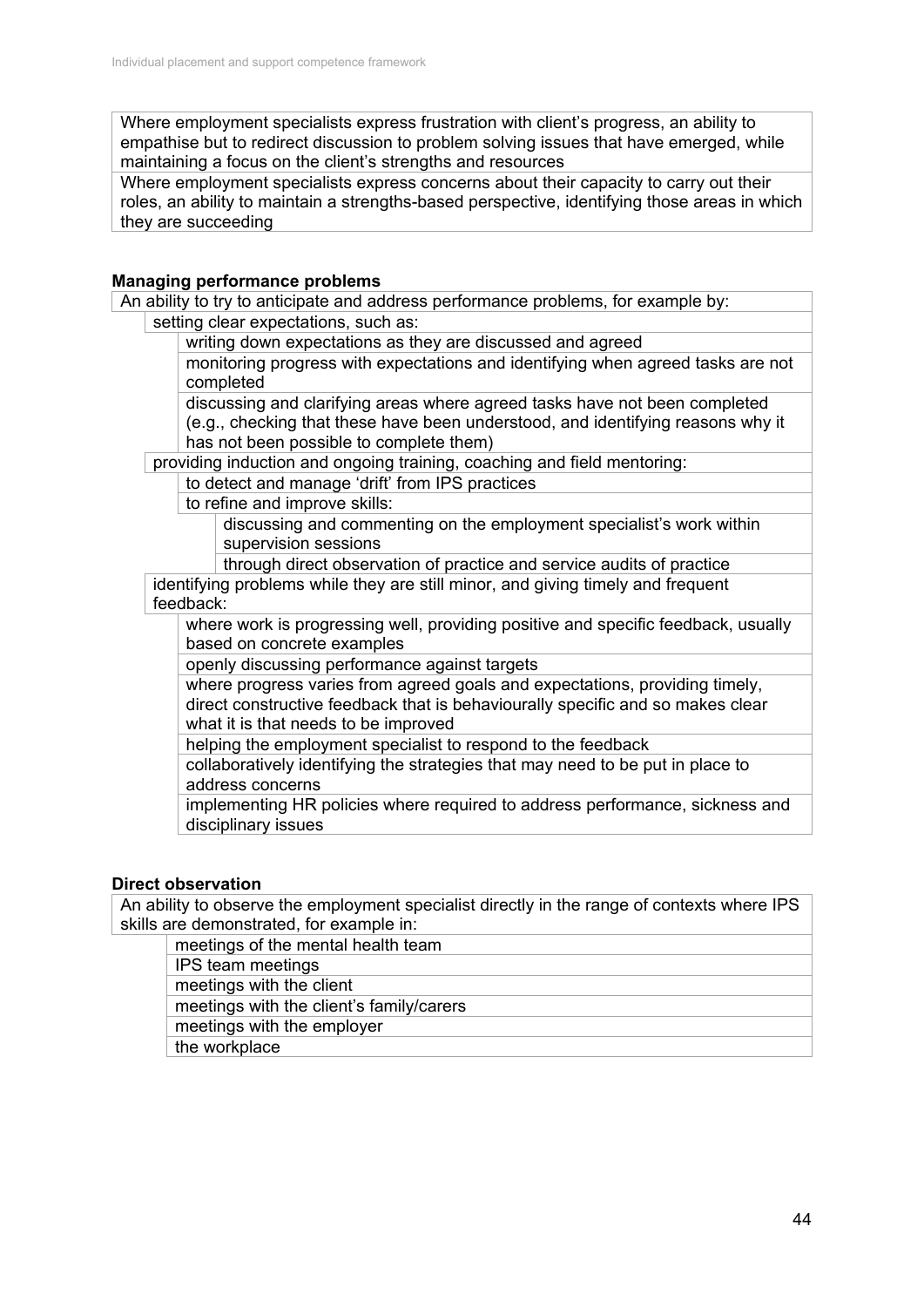## **Giving feedback**

## **Ability to create a context for giving feedback**

An ability to ensure that the supervisory relationship is good enough to allow feedback to be accepted (and reflected on) by the employment specialist

An ability to detect whether the employment specialist is able to engage with feedback, and (if relevant) to identify and explore any factors that make this difficult for them An ability to ensure that the employment specialist is in a position to understand the feedback (i.e. that the feedback is congruent with their current level of understanding/ learning)

An ability to detect when feedback may have a negative impact on the employment specialist (e.g., increased anxiety), and to manage any consequences in a supportive manner

### **Ability to give feedback in an appropriate manner**

An ability to give feedback that:

is balanced (i.e. identifies what the employment specialist did well, as well as what was done less well)

Is clear and appropriately direct

focuses on specific aspects of the employment specialist's work (rather than making general or global observations)

When commenting on perceived problems, an ability to suggest alternative actions the employment specialist could take

An ability to phrase feedback in a manner that avoids the attribution of personal failure by: focusing on examples of behaviour (as opposed to attributing problems to the employment specialist's personal qualities)

phrasing comments in a manner which directs attention to the issues rather than to characteristics of the employment specialist

An ability to give feedback in a manner that makes it clear when this reflects the employment specialist's opinion rather than a fact or the 'truth'

An ability, after giving feedback, to be receptive to (and to engage with) feedback from the employment specialist

### **Modelling and observing**

An ability to identify areas that it would be helpful to practise in supervision sessions (usually through collaboration with the employment specialist)

An ability to use modelling to demonstrate specific techniques and to aid learning: clarifying with the employment specialist how sessions that include modelling will be run (e.g., whether they will also practise techniques that the supervisor has modelled)

setting up and conducting exercises that allow the employment specialist to practise/rehearse implementing strategies and procedures (e.g., exploring ways to phrase questions, implementing specific techniques)

setting up and conducting role-play of encounters that are relevant to the skills being demonstrated

An ability to structure practice sessions in a manner that ensures that the employment specialist is:

clear about the aim(s) of the practice session

appropriately prepared (e.g., through prior discussion or modelling of the skills by the supervisor)

clear about the skills they are expected to practise/demonstrate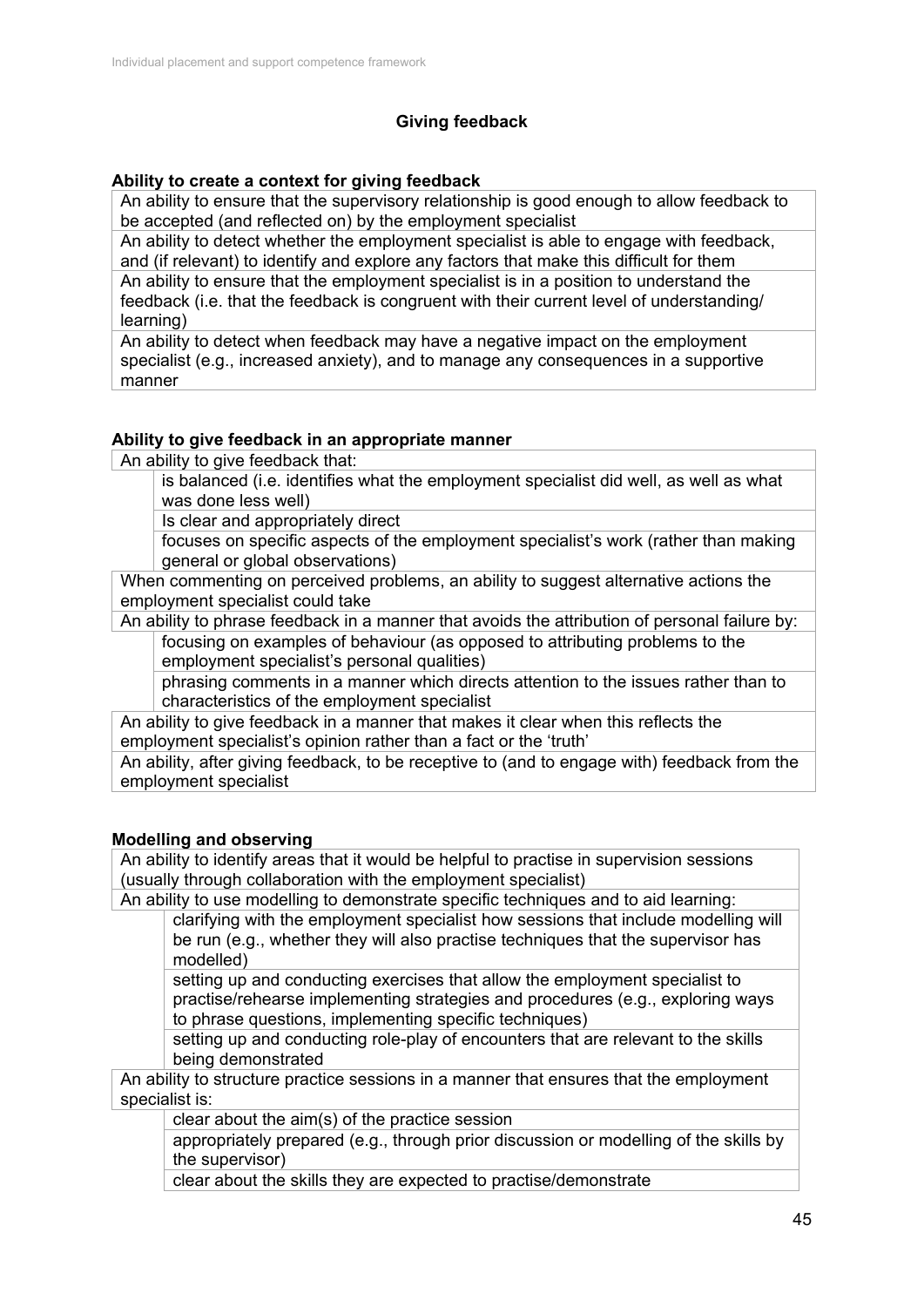An ability to give feedback to the employment specialist that is accurate and constructive, focuses on strengths and weaknesses, and is task-specific (rather than global)

An ability to help the employment specialist to reflect on feedback

## **Using data reports**

An ability to collate and interpret data reports

An ability to use data reports in supervision meetings and complete service audits of practice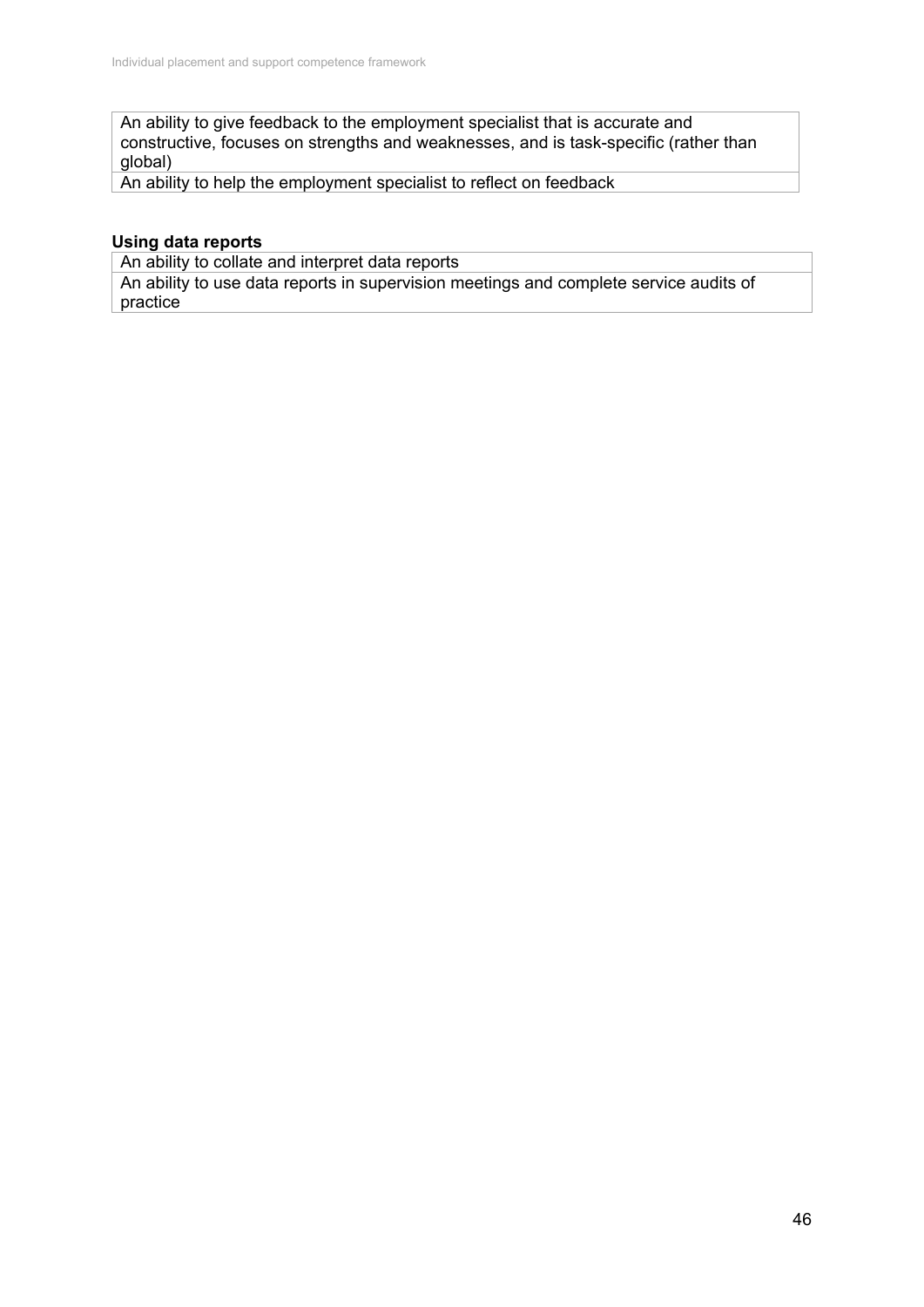# **META-COMPETENCES**

An ability to balance the various roles of an employment specialist (e.g., offering support and motivating clients focusing on clinical issues, and understanding the needs of employers)

### **Engagement**

An ability to judge when it is best to refocus on tasks and goals that are seen as relevant or manageable by the client rather than continuing to explore issues that lead to disagreement

An ability to judge when social and cultural barriers to engagement may be relevant and need to be taken into consideration (e.g. where most of a client's family members do not work, and this is reflected in their and the client's expectations regarding employment)

### **Motivation**

An ability to judge whether the client's capacity to sustain motivation for employment is low, and so should be addressed directly

an ability to judge when reduced motivation reflects a deterioration in mental health An ability to judge when the process of gaining employment is unlikely to progress and needs to be challenged, terminated or postponed, for example when:

it becomes clear that the client's motivation to seek employment is low or severely compromised, and this has not improved despite attempts to address relevant issues

progress is severely inhibited by successive barriers that reflect low motivation An ability to judge when to support the client and when to foster independence and their capacity to manage support for themselves

An ability to judge when clients would benefit from a slower pace or a temporary suspension of the IPS intervention (e.g., in order for them to muster their resources or feel more in control of the pathway to employment)

### **Support**

An ability to match the intensity and timing of support to the person's needs and to judge whether and when to increase or decrease the level of response

An ability to judge when to focus on support and when to offer a more directive (goaloriented) stance

An ability to judge when to offer support to the client and when to foster independence and their capacity for self-management

## **Employer engagement**

An ability to maintain a neutral position when working with employers and clients (being open, receptive and supportive to both parties so as to understand each of their needs and perspectives)

An ability to judge when an employer is unlikely to offer positions, and to withdraw from attempts at engagement

Where an employer is operating potentially discriminatory procedures, an ability to judge whether this reflects a considered position or a poor understanding of issues related to mental health and employability

an ability to judge which strategies and responses are most likely to effect change